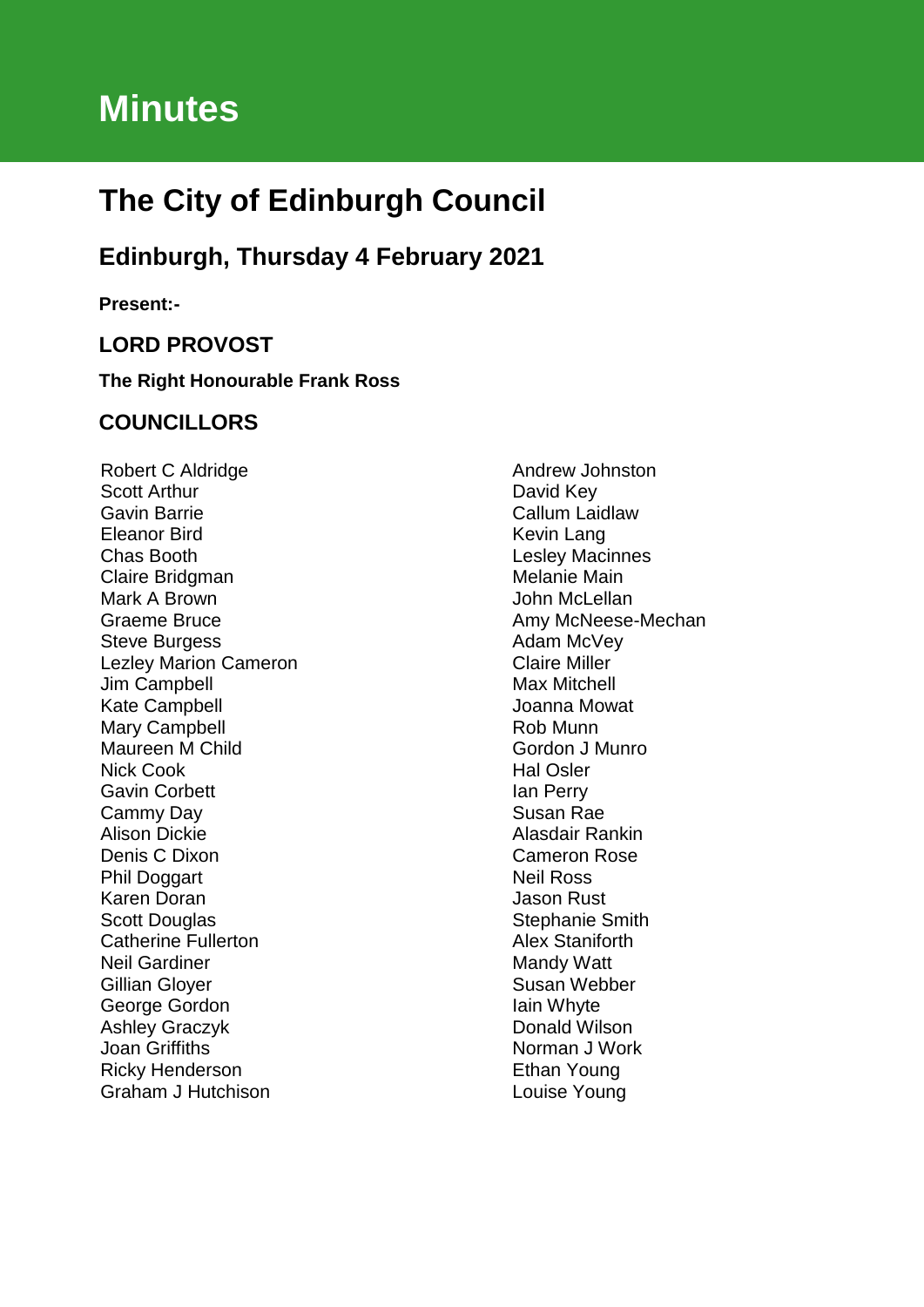# **1 Minutes**

# **Decision**

To approve the minute of the Council of 10 December 2020 as a correct record.

# **2 Leader's Report**

The Leader presented his report to the Council. He commented on:

- **•** Edinburgh's current Covid position
- Tribute to NHS and Council staff for work over the past year
- LGBT history month

The following questions/comments were made:

| <b>Councillor Whyte</b>      |                              | Brexit Working Group - update on actions                                                                                                |
|------------------------------|------------------------------|-----------------------------------------------------------------------------------------------------------------------------------------|
| <b>Councillor Staniforth</b> |                              | Staff at Special Schools - vaccine prioritisation                                                                                       |
| <b>Councillor Aldridge</b>   | $\overline{\phantom{0}}$     | Thanks to workers across the City                                                                                                       |
|                              | $\overline{\phantom{0}}$     | Welcome LGBT history week                                                                                                               |
|                              |                              | Scottish Government proposals - Council Tax<br>freeze 2021/22                                                                           |
| <b>Councillor Day</b>        |                              | Commend Executive Director of Resources on his<br>Chartered Companion 2020 accolade                                                     |
|                              |                              | Scottish Government draft budget - Council Tax<br>freeze                                                                                |
| <b>Councillor Gardiner</b>   |                              | Welcome Scottish Government investment in the<br>school estate                                                                          |
| <b>Councillor Johnston</b>   |                              | <b>Council Tax freeze</b>                                                                                                               |
| <b>Councillor Miller</b>     | $\qquad \qquad \blacksquare$ | Welcoming news that 20mph speed limits have<br>reduced vehicle accidents in Edinburgh - support<br>to expand 20mph zones in other areas |
| <b>Councillor Lang</b>       |                              | Controlled parking in Gorgie/Road closure in<br>Portobello - Council consultation responses                                             |
| <b>Councillor Munro</b>      |                              | <b>COSLA vote on Council funding</b>                                                                                                    |
| <b>Councillor Dickie</b>     |                              | Welcome announcement of phased return to<br>school                                                                                      |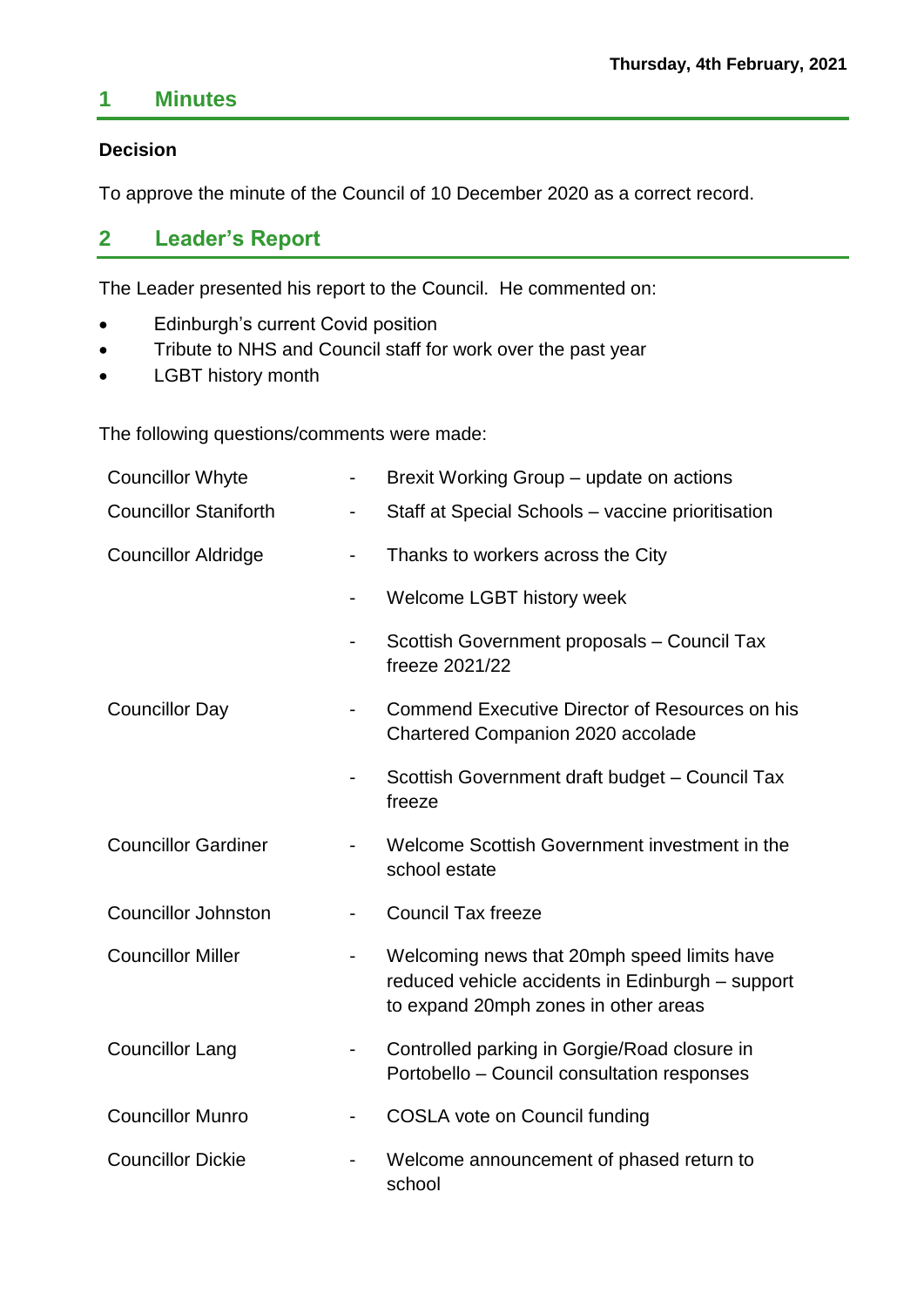| <b>Councillor Laidlaw</b>       |                              | Effects of Covid on sole traders - Clarification on<br>the eligibility for funding from the business<br>temporary closure fund |
|---------------------------------|------------------------------|--------------------------------------------------------------------------------------------------------------------------------|
| <b>Councillor Barrie</b>        |                              | Healthy, active and sustainable future – dedicated<br>traffic lanes                                                            |
| <b>Councillor Wilson</b>        |                              | Congratulations to James Carlyle for his work in<br>the city                                                                   |
| <b>Councillor Kate Campbell</b> | $\overline{\phantom{0}}$     | Discretionary funds for businesses - thanks to<br>staff, stakeholders, partners and Scottish<br>Government                     |
| <b>Councillor Bruce</b>         |                              | Discretionary business support fund - applications                                                                             |
| <b>Councillor Louise Young</b>  |                              | Anticipated phased return to schools -<br>outstanding spaces for people projects                                               |
|                                 |                              | Offer of vaccination for teachers                                                                                              |
| <b>Councillor Rae</b>           | $\qquad \qquad \blacksquare$ | COSLA recommitment to 1% to participatory<br>budgeting - Congratulations to Leith Chooses<br>project                           |
| <b>Councillor Fullerton</b>     | $\overline{\phantom{a}}$     | Thanks to Licensing officers for their work in<br>processing the support grants for taxi and private<br>hire car drivers       |
| <b>Councillor Webber</b>        |                              | Thanks to military personnel for help with<br>vaccination process in Edinburgh                                                 |

# **3 Councillors' Code of Conduct Consultation**

Details were provided on the Council's proposed response to the Scottish Government's consultation on the Councillors' Code of Conduct.

# **Motion**

- 1) To note the closing date for responses to the Scottish Government's consultation on the Councillors' Code of Conduct was 8 February 2021.
- 2) To agree that the Council would not support proposals set out under Section 5: Declarations of Interest of the consultation document.
- 3) To note that an important element of the Code of Conduct was how it was enforced and that any review of the Code was incomplete unless the processes and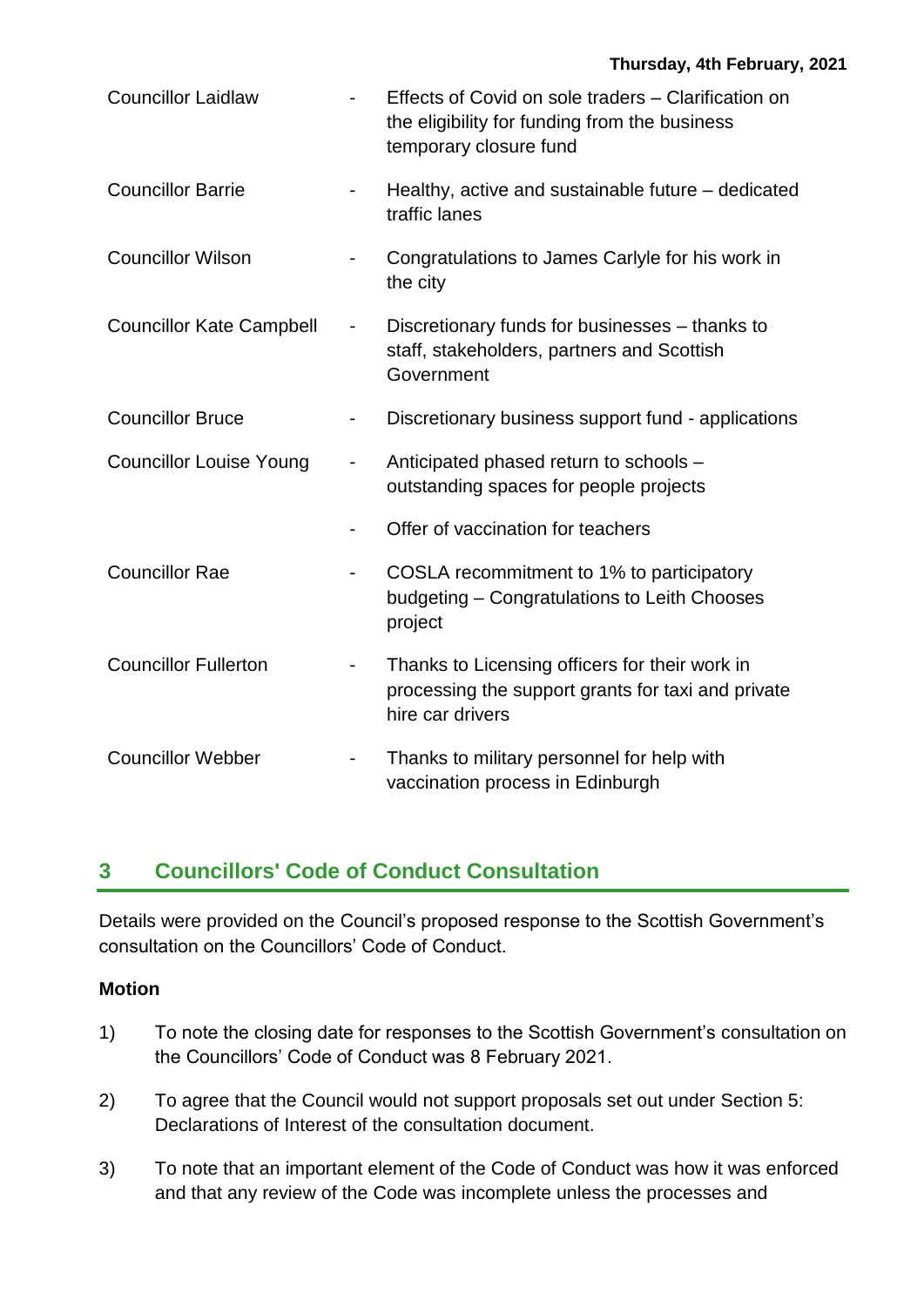effectiveness of the Ethical Standards Commissioner for Scotland and the Standards Commissions in implementing the Code were also reviewed.

- 4) To note that the current process could be slow, drawn out and offer little protection for Councillors, and more importantly, Council staff and the public in relation to incidents and serious allegations including but not limited to violence, sexual harassment, and bullying and harassment.
- 5) To request that the Council Leader write to the Cabinet Secretary for Communities and Local Government to express the Council's concern that effective protection did not exist through the current Ethical Standards Commissioner and Standards Commission's approach and seek a review, explicitly of the effectiveness of its processes and decision making.
- 6) To agree the Council's response to the consultation as detailed in Appendix 1 to the report by the Chief Executive but add to the response at questions 1:

"While the review to update the documents is helpful for the reasons above, the omission of a review of the effectiveness of the Ethical Standards Commissioner and Standards Commission itself means there is likely to remain a fundamental lack of confidence by many Councillors, Council staff and the public in issues being addressed swiftly and effectively. Following the conclusion of the review of the Councillors' Code of Conduct (if not before), there should be a review of the Commission and the activities of the Commissioner to examine the effectiveness of decision making, culture and approach of these institutions. Until this review is carried out, it is likely any changes to the Code itself will be meaningless in trying to provide effective protection for elected members, and most importantly, Council staff and the public.".

- moved by Councillor McVey, seconded by Councillor Day

# **Amendment 1**

- 1) To note the closing date for responses to the Scottish Government's consultation on the Councillors' Code of Conduct was 8 February 2021.
- 2) To agree that the Council would not support proposals set out under Section 5: Declarations of Interest of the consultation document.
- 3) To agree to add the following points to the Council's response to the Consultation on the Councillors Code of Conduct 2020 as detailed in Appendix 1 to the report by the Chief Executive:

# **Question** 2**:**

1.9 This should include senior and experienced Councillors as persons from whom to seek advice in addition to senior Council employees.

# **Question** 3**:**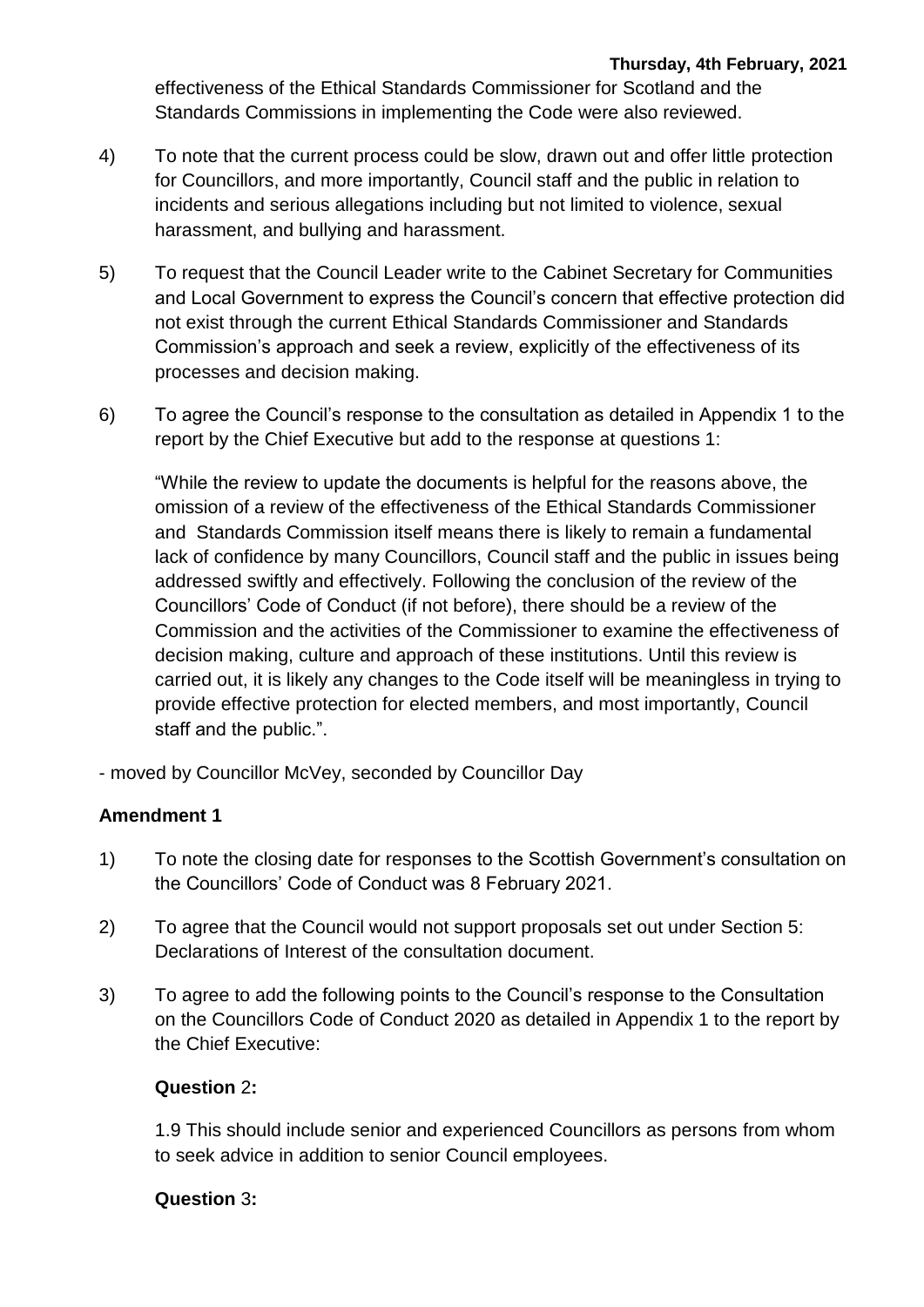Councillors are elected to their role by the public and serve the public first and foremost. The current proposals over emphasise the Councillor's duty to the Council rather than to representing their constituents. As drafted, the code assumes the public interest and a Council's interests are synonymous, but it is often demonstrated that this is not always the case.

The entity of "the Council" is made up of all the Councillors sitting together as a collective body – all decisions carried out by officers of the Council are on the behalf of this body via powers delegated away from it. It is therefore right, proper and necessary that Councillors will have to hold officers to account in public for their actions when these have not met the expectations of the Council or there is malpractice to uncover.

Section 2 gives insufficient weight to Paragraph 1 of Article 10 of the European Convention on Human Rights and could be open to challenge. The issue of free speech is no superficial issue; it is fundamental to a functioning democracy and is necessary to allow for full and open debate, scrutiny and exposure of wrongdoing and a re-drafting of this section is advisable.

In particular, Section 2:1, selflessness ("I have a duty to take decisions solely in terms of the public interest") conflicts with the paragraphs on duty (I have a duty to act in the interests of the Council as a whole) and leadership (I have a duty to … to maintain and strengthen the public's trust and confidence in the integrity of the Council and its Councillors in conducting public business).

A clear exceptional public interest defence should be part of the code.

# **Question** 4**:**

However, as above, a clear exceptional public interest defence is needed for paragraphs 3.21, 3.22 and 3.23.

- moved by Councillor McLellan, seconded by Councillor Mowat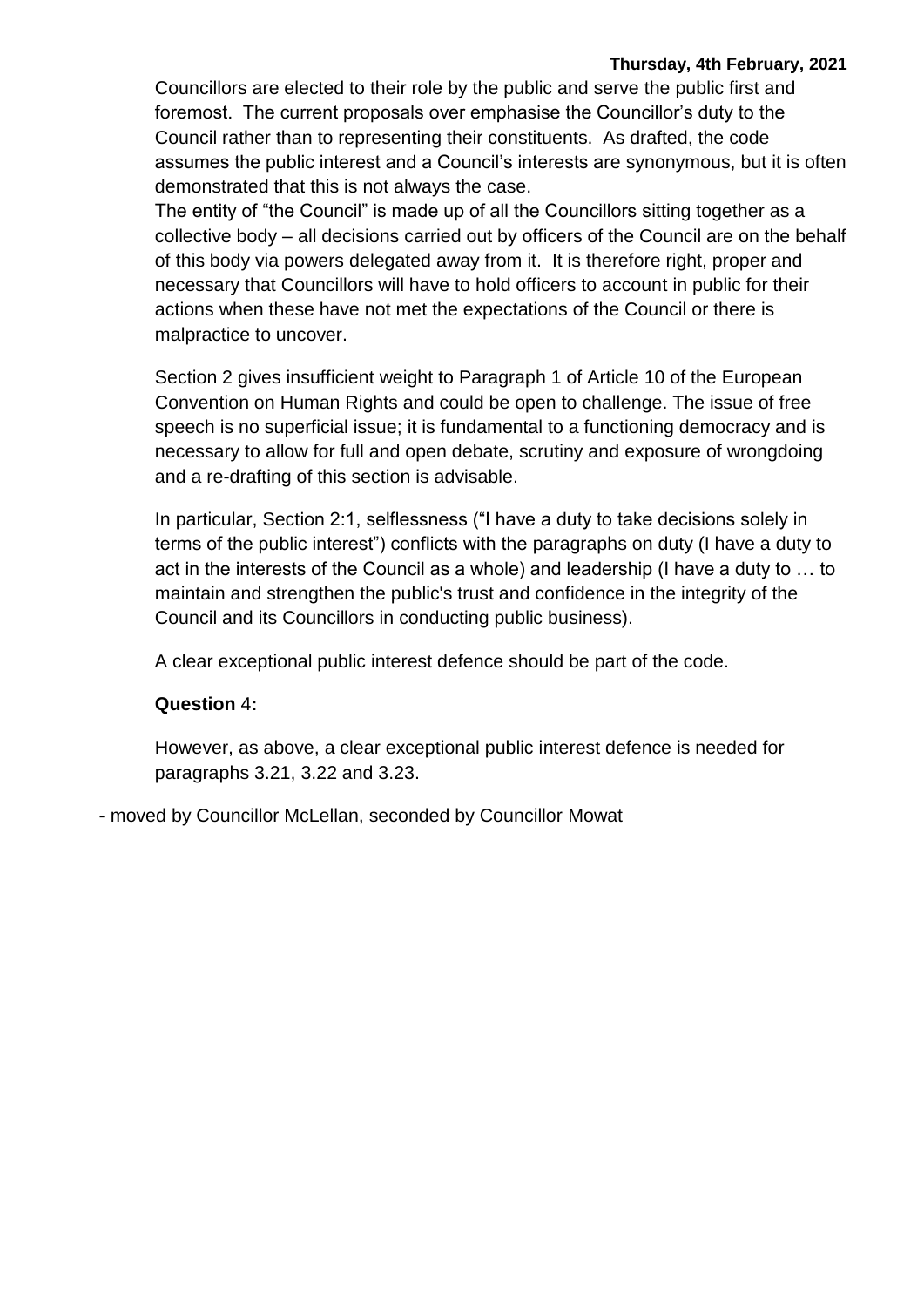# **Amendment 2**

- 1) To note the closing date for responses to the Scottish Government's consultation on the Councillors' Code of Conduct was 8 February 2021.
- 2) To agree that the Council would not support proposals set out under Section 5: Declarations of Interest of the consultation document.
- 3) To agree the proposed Council response to the consultation at Appendix 1 to the report by the Chief Executive, subject to the following:

Council welcomes the work of officers on this consultation but seeks to strengthen the code by including the following paragraph to the Council response, at question 4 of the consultation - Section 3 General Conduct.

At paragraph 3.2 of the draft Code of Conduct add:

'I will not engage in any conduct or action that seeks to hinder another Councillor from carrying out their full duties in relation to their role.'

And renumber all consequent paragraphs appropriately.

- moved by Councillor Barrie, seconded by Councillor Bridgman

### **Voting**

| For the Motion  | $\overline{\phantom{0}}$ | 36 votes |
|-----------------|--------------------------|----------|
| For Amendment 1 | -                        | 23 votes |
| For Amendment 2 | $\overline{\phantom{0}}$ | 2 votes  |

(For the Motion: The Lord Provost, Councillors Arthur, Bird, Booth, Burgess, Cameron, Kate Campbell, Mary Campbell, Child, Corbett, Day, Dickie, Dixon, Doran, Fullerton, Gardiner, Gordon, Graczyk, Griffiths, Henderson, Key, Macinnes, Main, McNeese-Mechan, McVey, Miller, Munn, Munro, Perry, Rae, Rankin, Staniforth, Watt, Wilson, Work and Ethan Young.

For Amendment 1: Councillors Aldridge, Brown, Bruce, Jim Campbell, Cook, Doggart, Douglas, Gloyer, Hutchison, Johnston, Laidlaw, Lang, McLellan, Mitchell, Mowat, Osler, Rose, Neil Ross, Rust, Smith, Webber, Whyte and Louise Young.

For Amendment 2: Councillors Barrie and Bridgman.)

# **Decision**

To approve the motion by Councillor McVey.

(Reference – report by the Chief Executive, submitted)

# **4 Senior Councillor Remuneration January 2021**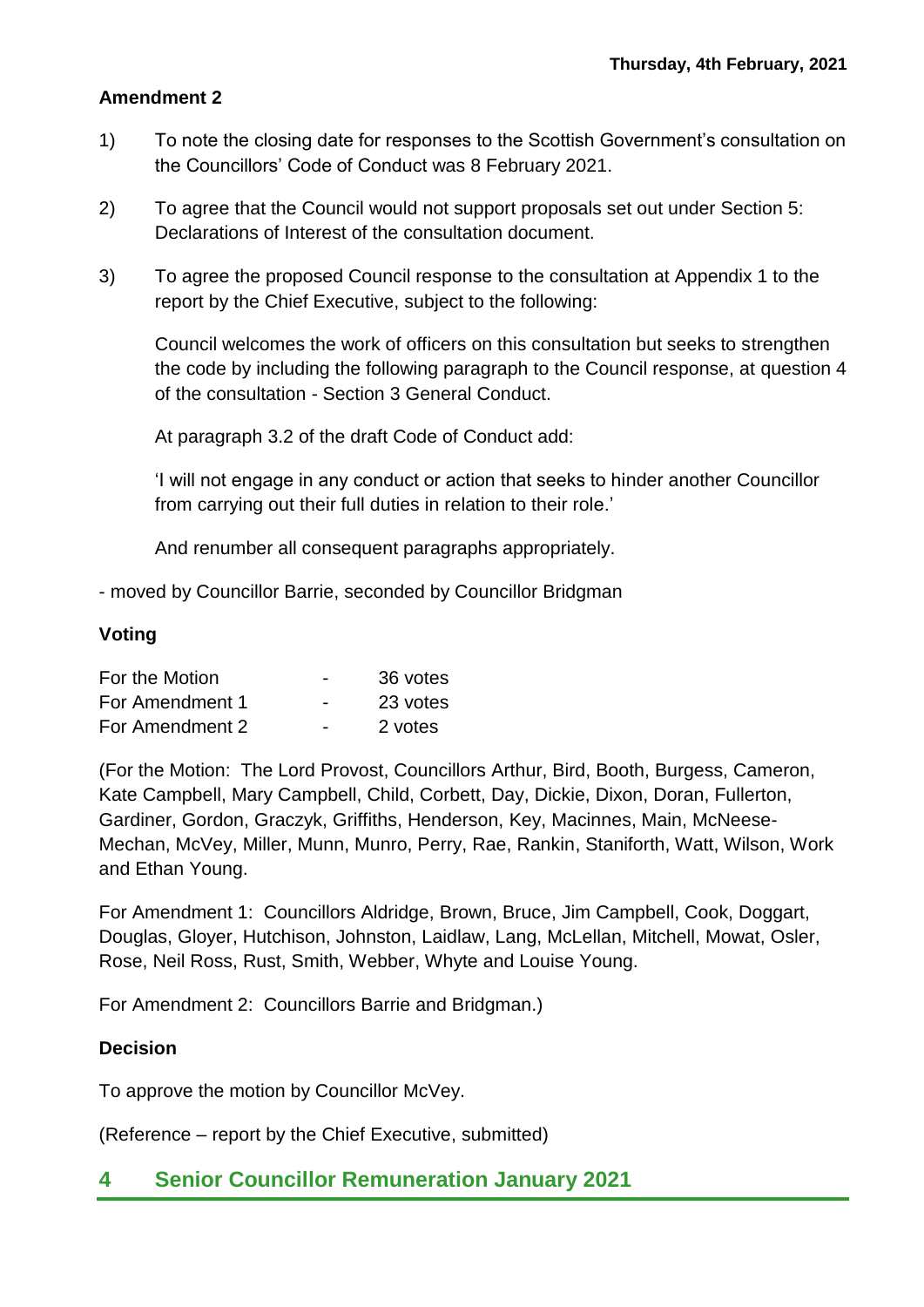The Council had agreed senior Councillor remuneration to Councillor Staniforth as coleader of the Green Group with effect from 29 July 2020. Details were provided on a proposal that this be allocated to Councillor Main to take effect from 29 January 2021.

# **Decision**

To agree to transfer the Senior Councillor Allowance relating to the Green Group Leader from Councillor Staniforth to Councillor Main with effect from 29 January 2021.

(References – Act of Council No 4 of 28 July 2020; report by the Chief Executive, submitted.).

# **5 Council Diary 2021-22**

The draft Council diary for 2021-2022 was presented together with proposed dates for recess periods and Council meetings from August 2021 to August 2022.

# **Decision**

- 1) To agree the Council Diary for August 2021 to August 2022 as set out in Appendix 1 to the report by the Chief Executive, and authorise the Chief Executive to make minor adjustments, as necessary.
- 2) To note the Council meeting dates and recess periods for August 2022 to August 2023 would be considered by Council in June 2021.

(Reference – report by the Chief Executive, submitted.)

**6 The Designation of New Polling Places as a result of a Statutory Review of Polling Places and Polling Districts – Report by the Chief Executive**

In response to a motion by Councillor Lang and following the completion of a statutory review as per Section 18(c) of the Representation of the People Act 1983, approval was sought for proposed changes to UK Parliamentary polling places within the City of Edinburgh local government area.

# **Motion**

- 1) To agree to the amendments to current polling arrangements as outlined in Appendix 1 to the report by the Chief Executive.
- 2) To note that there were no significant changes to current polling district boundaries.
- 3) To note that the Chief Executive had delegated authority to make one-off minor amendments to outlined polling arrangements for the 2021 Scottish Parliament Election should the availability of venues be impacted at short notice by **Coronavirus**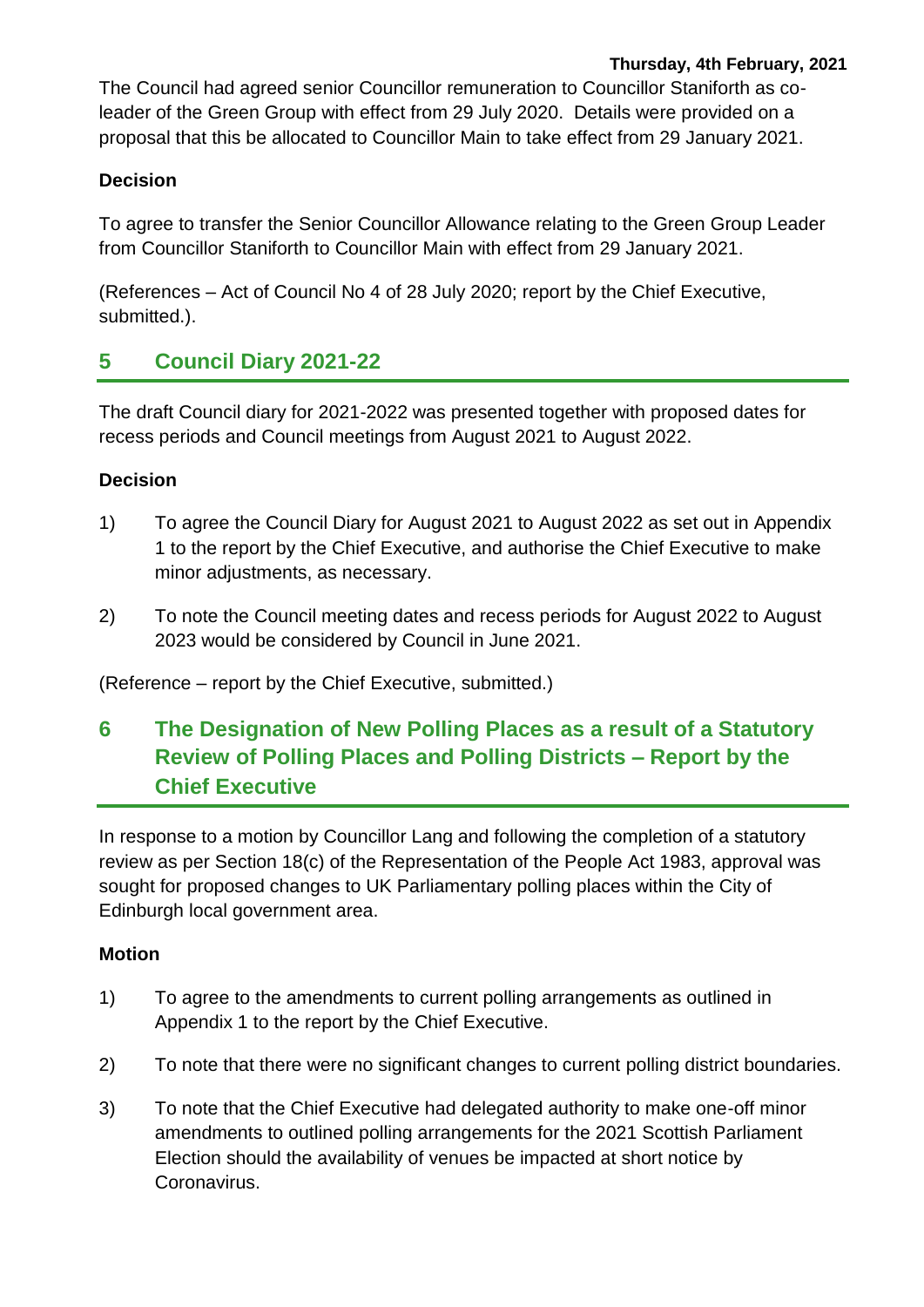- 4) To note that the Electoral Registration Officer (ERO) would make any necessary amendments to the Register of Electors.
- moved by Councillor McVey, seconded by Councillor Day

# **Amendment 1**

- 1) To agree to the amendments to current polling arrangements as outlined in Appendix 1 to the report by the Chief Executive.
- 2) To note that there were no significant changes to current polling district boundaries.
- 3) To note that the Chief Executive had delegated authority to make one-off minor amendments to outlined polling arrangements for the 2021 Scottish Parliament Election should the availability of venues be impacted at short notice by Coronavirus.
- 4) To note that the Electoral Registration Officer (ERO) would make any necessary amendments to the Register of Electors.
- 5) While welcoming the reduction in number of schools designated, to note that 25 schools were still assigned as polling places; to recognise that, since March 2020, schools had been closed to most pupils for significant periods of time, for public health reasons, and that further closure in May 2021 for election purposes would be very unwelcome; to further note that voting over multiple days for the Scottish Parliament election had not been ruled out; and therefore:
	- Mandates continuing efforts to ensure schools are not closed for election purposes for the Scottish election;
	- Explicitly commits not to close schools for polling place use should the option of multiple voting days be put in place nationally; and
	- In anticipation of a large increase in demand for postal votes to reduce pressure on polling places, welcomes all efforts to encourage voters to register for postal votes in a timely fashion.

- moved by Councillor Corbett, seconded by Councillor Burgess

# **Amendment 2**

To add at the end of Paragraph 1 of the motion by Councillor McVey:

"but agrees that, as soon as circumstances allow, officers should make arrangements for trialling the use of Cramond Kirk Halls as an alternative to Cramond Primary."

- moved by Councillor Lang, seconded by Councillor Louise Young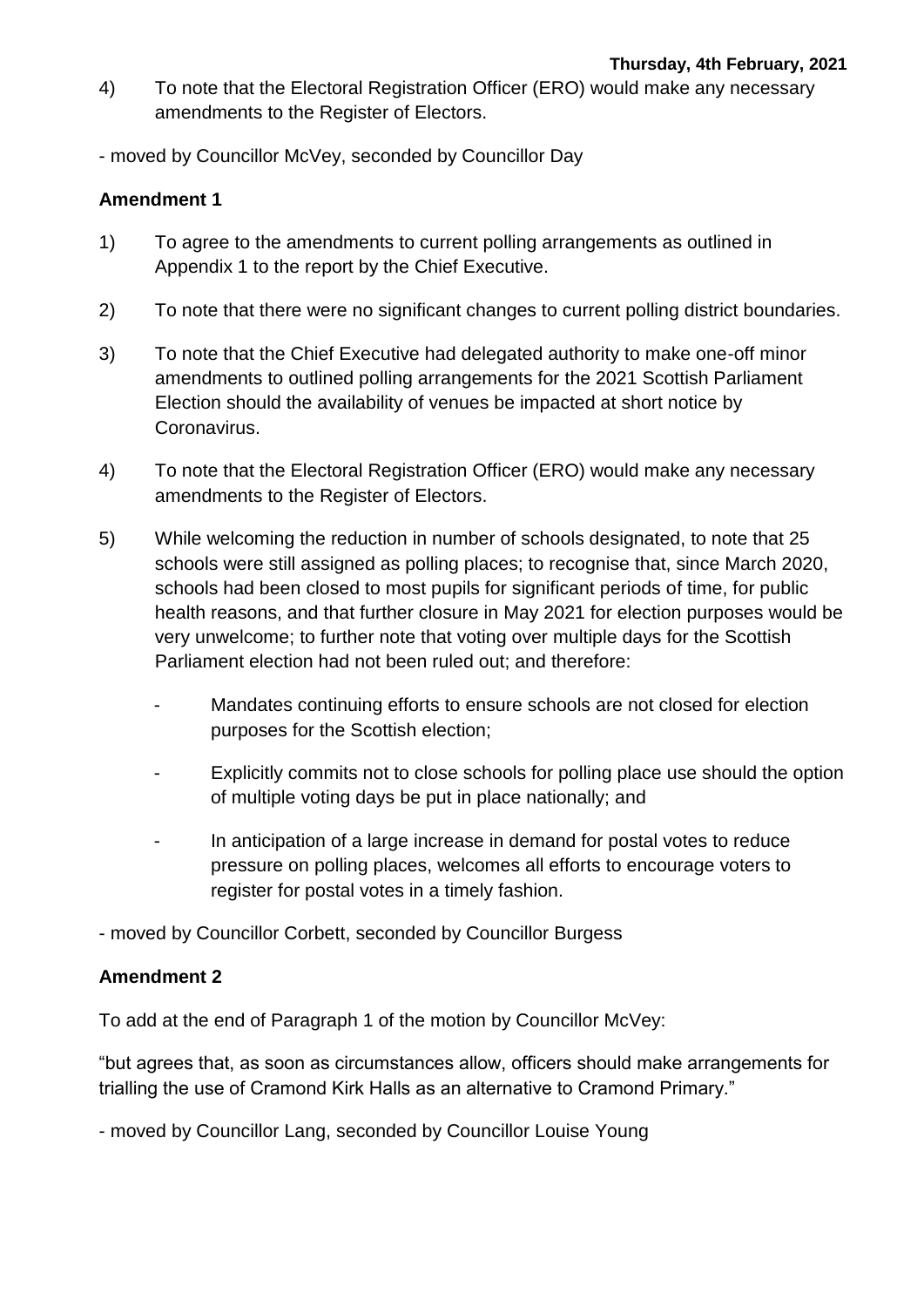In accordance with Standing Order *22(12)*, Amendment 1 was adjusted and accepted as an addendum to the motion and Amendment 2 was accepted as an addendum to the motion.

# **Decision**

To approve the following adjusted motion by Councillor McVey:

- 1) To agree to the amendments to current polling arrangements as outlined in Appendix 1 to the report by the Chief Executive but agrees that, as soon as circumstances allow, officers should make arrangements for trialling the use of Cramond Kirk Halls as an alternative to Cramond Primary.
- 2) To note that there were no significant changes to current polling district boundaries.
- 3) To note that the Chief Executive had delegated authority to make one-off minor amendments to outlined polling arrangements for the 2021 Scottish Parliament Election should the availability of venues be impacted at short notice by Coronavirus.
- 4) To note that the Electoral Registration Officer (ERO) would make any necessary amendments to the Register of Electors.
- 5) While welcoming the reduction in number of schools designated, to note that 25 schools were still assigned as polling places; to recognise that, since March 2020, schools had been closed to most pupils for significant periods of time, for public health reasons, and that further closure in May 2021 for election purposes would be very unwelcome; to further note that voting over multiple days for the Scottish Parliament election had not been ruled out; and therefore:
	- Mandates continuing efforts to ensure schools are not closed for election purposes for the Scottish election where possible;
	- Explicitly commits not to close schools for polling place use should the option of multiple voting days be put in place nationally unless absolutely necessary; and
	- In anticipation of a large increase in demand for postal votes to reduce pressure on polling places, welcomes all efforts to encourage voters to register for postal votes in a timely fashion

(References – Act of Council No 20 of 21 November 2019: report by the Chief Executive, submitted.)

# **7 Rolling Actions Log – May 2015 to December 2020**

Details were provided on the outstanding actions arising from decisions taken by the Council from May 2015 to December 2020.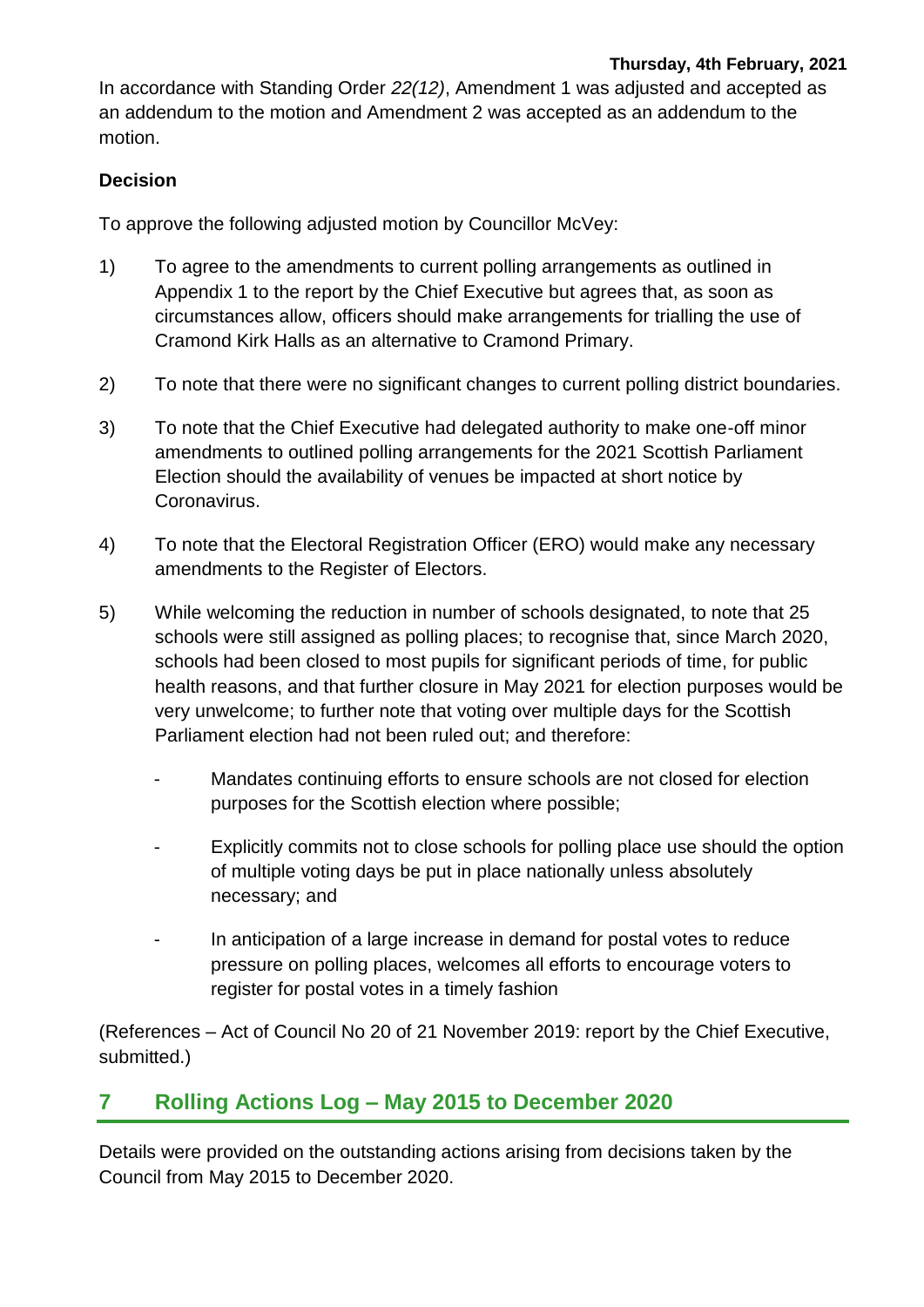## **Decision**

1) To agree to close the following actions:

**Action 1** - Private Business – Motion by Councillor Lang

**Action 2** – Elected Member Champions

**Action 6** - Claim for an Award of Expenses in the Appeal PPA-230-2207 – Motion by Councillor Mowat

**Action 7** -Office of Lord Provost: Year Three Report 2019/20

**Action 8** - Signage for Scotland's Largest Historical Mural– Motion by Councillor Arthur

**Action 9** - Engagement with Employees– Motion by Councillor Rust

**Action 10** -Revenue Budget 2020/21 Update – referral from the Policy and Sustainability Committee

**Action 12** - Public Health - Motion by Councillor Jim Campbell

**Action 13** - Flooding – Motion by Councillor Corbett

**Action 15(a) and (b)** - Whistleblowing Culture– Motion by Councillor Whyte

**Action 16** - Child Protection – Motion by Councillor Dickie

**Action 17** - Edinburgh International Activity – Motion by the Lord Provost

**Action 18** - Public Health Emergency Measures – Emergency Motion by Councillor Doggart

- 2) **Action 5 - Climate Change Impact and Management - Motion by Councillor Macinnes -** To agree that a report would be submitted to the Council as previously requested.
- 3) To otherwise note the Rolling Actions Log.

(Reference: Rolling Actions Log, submitted)

# **8 Operational Governance: Annual Review of Contract Standing Orders**

Details were provided of proposed changes to the Council's Contract Standing Orders following their annual review.

### **Decision**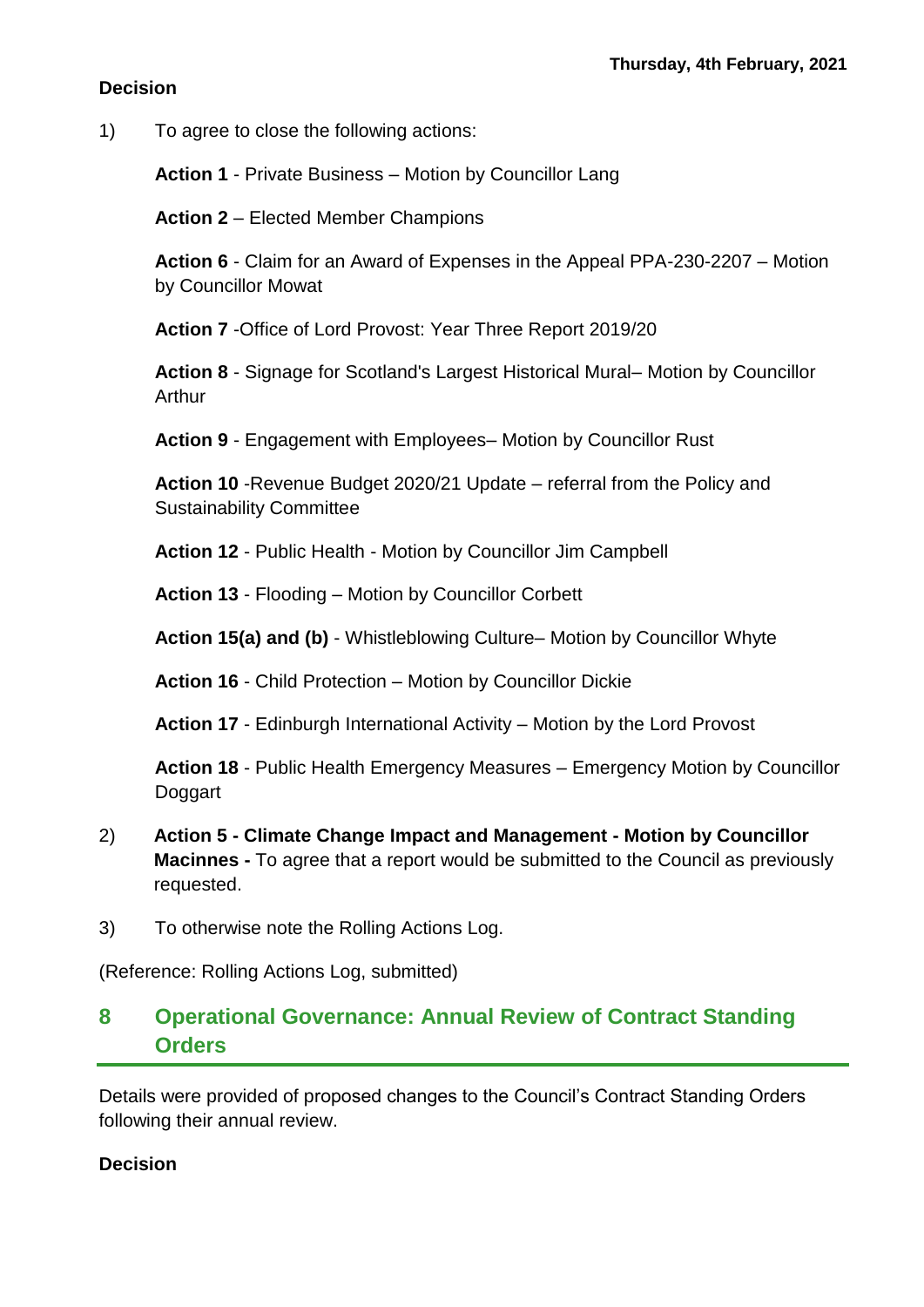- 1) To approve the proposed revisions to the Contract Standing Orders, as summarised in Appendix 1 to the report by the Executive Director of Resources.
- 2) To approve the adoption of the revised Contract Standing Orders, attached as Appendix 2 to the report.
- 3) To note that there would continue to be an annual review of the Contract Standing Orders to ensure that they were operating effectively and provided a robust framework for Council purchasing and contract management activities

(Reference – report by the Executive Director of Resources, submitted)

# **9 Edinburgh Child Protection Committee – Annual Report 2019-20**

In response to a motion by Councillor Dickie, the Education, Children and Families Committee had considered the Edinburgh Child Protection Committee Annual Report 2019-20, which summarised the work of this multi-agency strategic partnership within the past year and referred it to the Council for information.

# **Decision**

1) To note the Edinburgh Child Protection Committee Annual Report 2019-20.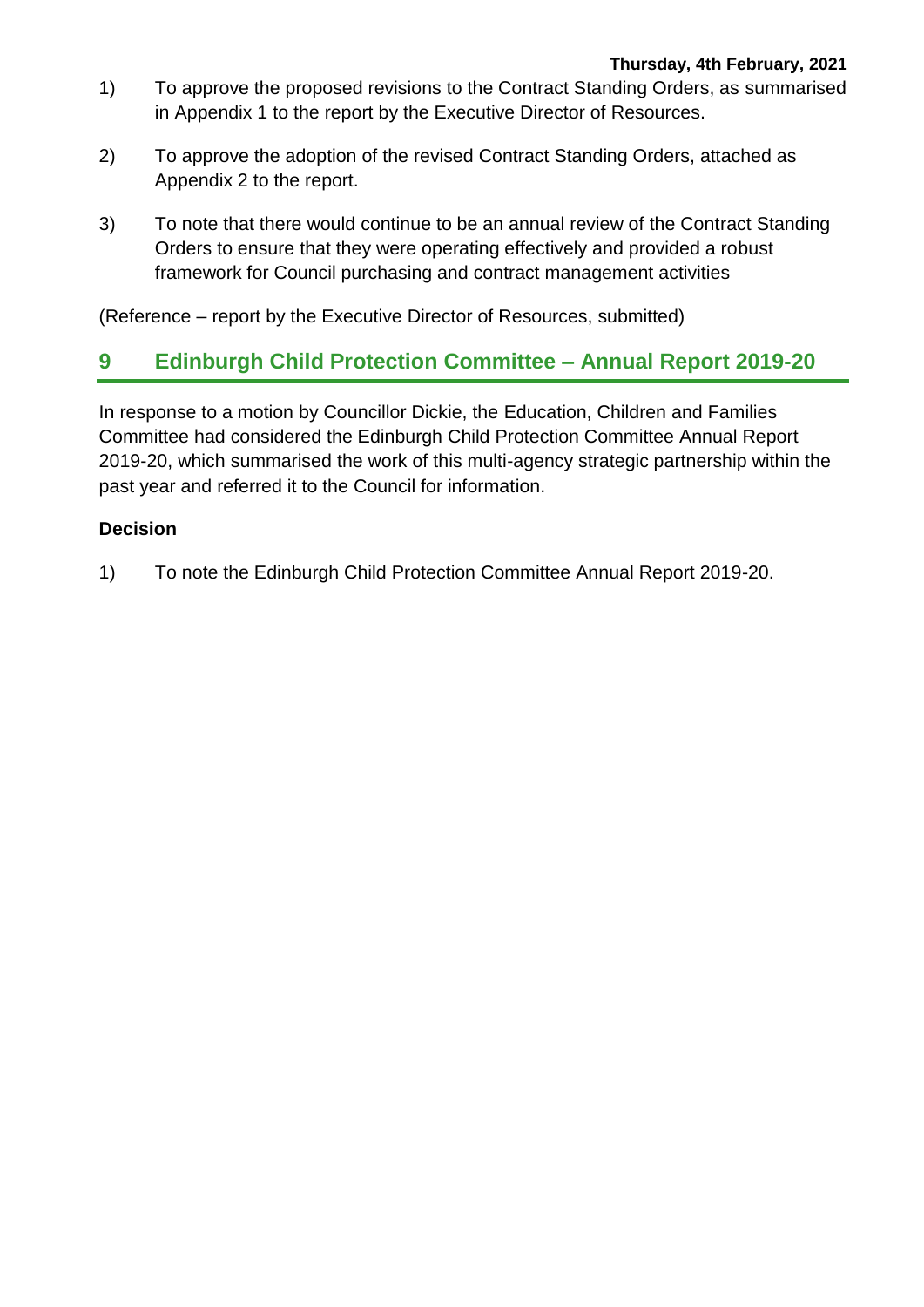2) To note the positive contribution made by services across the City in keeping children safe.

(References – Education, Children and Families Committee of 15 December 2020 (item 12); Act of Council No 14 of 15 October 2020; report by the Chief Executive, submitted)

# **10 Allocation Policy - Motion by Councillor Kate Campbell**

The following motion by Councillor Kate Campbell was submitted in terms of Standing Order 17:

"Notes that a report on Allocations policy is due to the next Housing Homelessness and Fair work committee and agrees the report will include:

- 1) An analysis of the Scottish Housing Regulator requirements on allocations and our compliance with those policies.
- 2) A detailed appraisal of how homes are allocated to people with specific housing needs and particularly how accessible homes are allocated to ensure that they are allocated to those who have accessibility requirements.
- 3) An analysis of our policies around exceptional need and how we are meeting the housing needs of exceptionally vulnerable groups, including but not limited to how we meet our own policies on housing for people who have experienced domestic abuse and care experienced young people.
- 4) Identify areas where vulnerable people may be experiencing additional barriers to access to housing or where processes could be improved to ensure outcomes are met.
- 5) Identify additional actions that we could take to ensure that those barriers are reduced and that there are pathways for people who are at risk, including processes around management transfers.
- 6) Requests officers examine the case for a robust escalation route for cases of exceptional need, including multi-agency and interdepartmental working to ensure that checks and balances are in place, and that we remain transparent and fair in our allocations policy, but that where there is urgent need because of risk of harm we have a process for ensuring that housing needs are met."

# **Motion**

To approve the motion by Councillor Kate Campbell.

- moved by Councillor Kate Campbell, seconded by Councillor Watt

# **Amendment**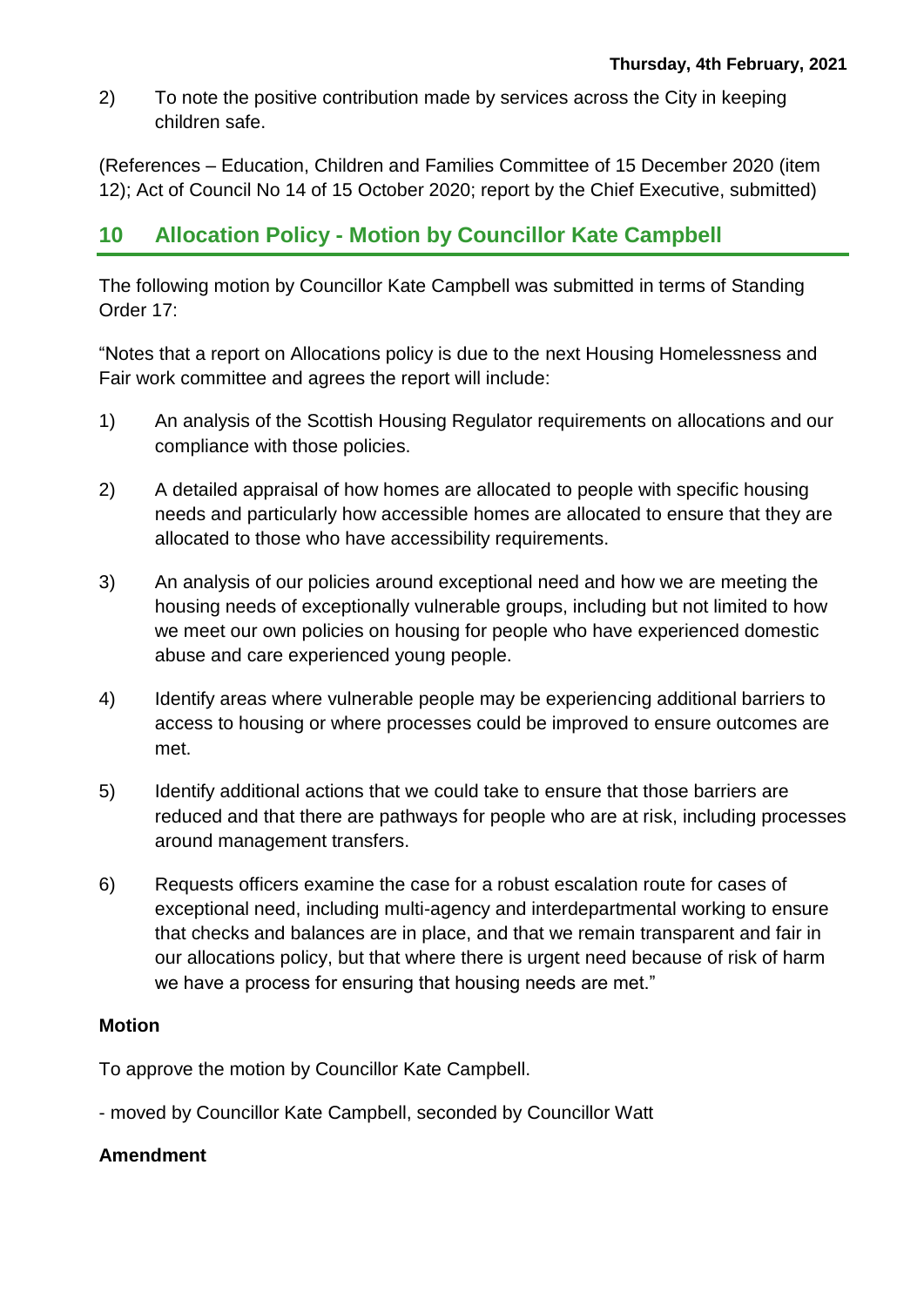To agree the motion by Councillor Kate Campbell and to add a new point 1 as follows, and renumber accordingly:

- 1) An analysis of the impact on allocation policy of a 16% reduction in the Scottish Government social and affordable housing budget while noting that: The Budget did not provide any detail about affordable housing funding beyond the next financial year, despite pressure from the housing sector for governmental commitment to a new long-term affordable housing programme.
	- This Council is clear on the need for such support in Edinburgh.
	- The government's current five-year £3bn Affordable Housing Supply Programme is set to come to an end in March.
- moved by Councillor Jim Campbell, seconded by Councillor McLellan

# **Voting**

The voting was as follows:

| For the motion    |                          | 43 votes |
|-------------------|--------------------------|----------|
| For the amendment | $\overline{\phantom{0}}$ | 17 votes |

(For the motion: The Lord Provost, Councillors Aldridge, Arthur, Barrie, Bird, Booth, Bridgeman, Burgess, Cameron, Kate Campbell, Mary Campbell, Child, Day, Dickie, Dixon, Doran, Fullerton, Gardiner, Gloyer, Gordon, Graczyk, Griffiths, Henderson, Key, Lang, Macinnes, Main, McNeese-Mechan, McVey, Miller, Munn, Munro, Osler, Perry, Rae, Rankin, Neil Ross, Staniforth, Watt, Wilson, Work, Ethan Young and Louise Young.

For the amendment: Councillors Brown, Bruce, Jim Campbell, Cook, Doggart, Douglas, Hutchison, Johnston, Laidlaw, McLellan, Mitchell, Mowat, Rose, Rust, Smith, Webber and Whyte.)

# **Decision**

To approve the motion by Councillor Kate Campbell

# **Declaration of Interests**

Councillor Corbett declared a financial interest as an employee of Shelter Scotland and left the meeting during the Council's consideration of the above item.

# **11 Year of Childhood – Motion by Councillor Dickie**

The following motion by Councillor Dickie was submitted in terms of Standing Order 17:

"Council: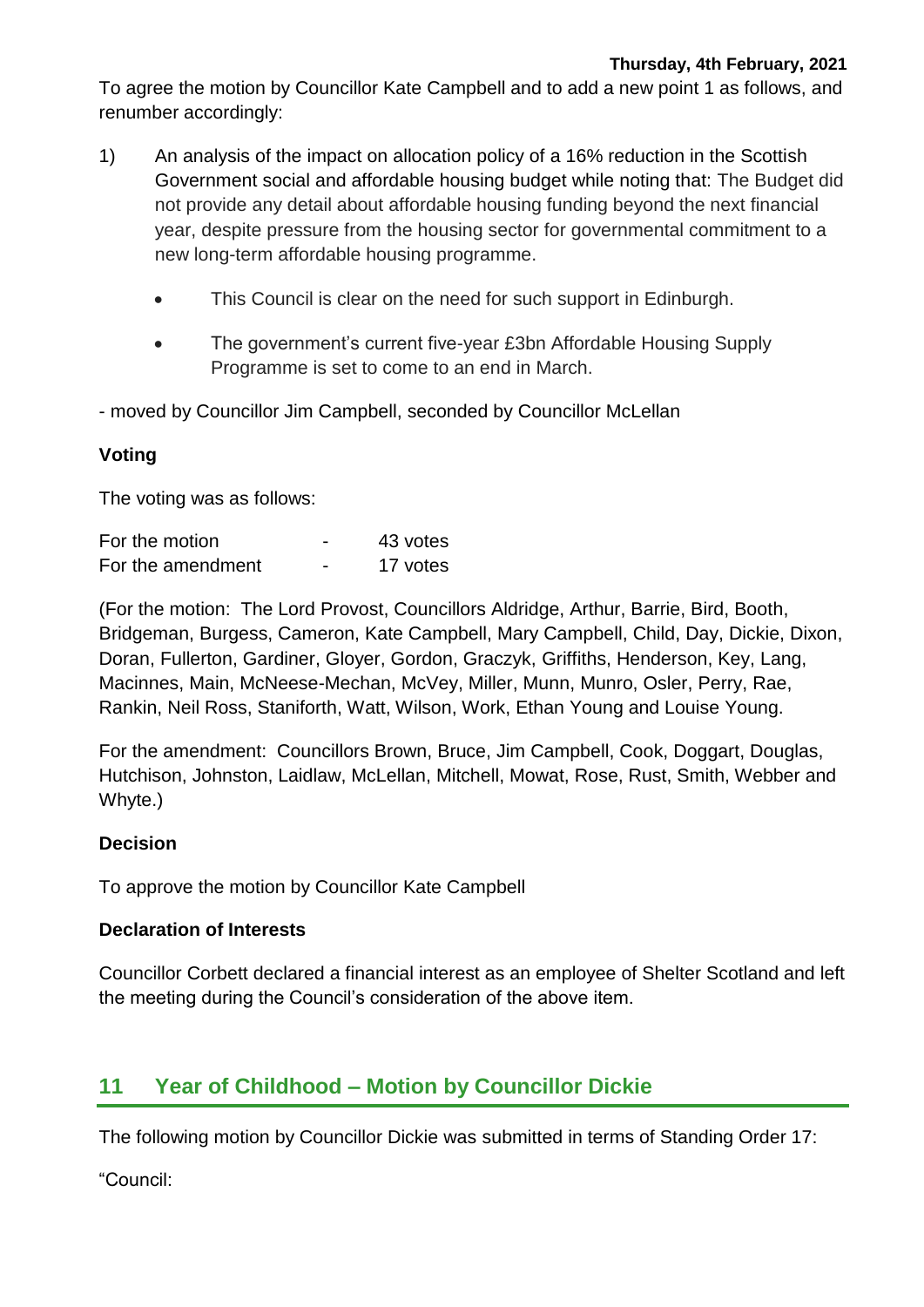Welcomes, the Children's Parliament 'Year of Childhood 2021' to celebrate the forthcoming United Nations Convention of the Rights of the Child into Scots law, and their own 25th birthday.

Commends, the work of the Children's Parliament to progress the rights of children, recognising them as citizens in their own right, and working to ensure their human rights and voice are embedded across all aspects of our society.

Further commends, their 'What Kind of Edinburgh?' partnership work in 2019 to influence children's services, and acknowledges how it has now shaped the 3Bs of our new Children's Services Plan.

Celebrates the Scottish Parliament's unanimous agreement to the general principles of the UNCRC Bill at Stage One, and notes the Deputy First Minister's expectation that readiness for commencement of the Bill should be a priority for all public authorities.

Recognises, the ongoing hard work and increasingly collaborative approach of our own services and partners to deliver for children, including our new Corporate Parenting Plan, Children's Services Plan and our second Child Poverty Action Plan.

Further recognises, the outcomes of last year's governance review of Children's Services, particularly the importance of a whole system approach to the involvement and participation of children, and the creation of an independent 'One Edinburgh', children and young people's board.

#### Council therefore,

Acknowledges 2021 as a year to maximise on the right and participation of children, and our delivery with and for them.

Agrees that this needs holistic commitment by Council and partner organisations.

Requests that the Chief Executive works with all Council Directors to establish how the impact of children's rights, particularly the rights of care experienced children as Corporate Parents, and children experiencing poverty are considered in relevant decisions as the Council drives its agenda forward of reducing poverty, becoming more sustainable and improving wellbeing for all citizens.

Agrees that the Chief Executive report to Full Council in two cycles on the readiness of the Council for the commencement of the UNCRC Bill; progress with 'One Edinburgh'; and, building on 'What Kind of Edinburgh?' work, the assigning of children Ambassadors across all Council services.

Agrees that a further report comes to the first Full Council in 2022, highlighting the impact of the UNCRC on Council wide services delivering for children in Edinburgh."

- moved by Councillor Dickie, seconded by Councillor Perry

# **Decision**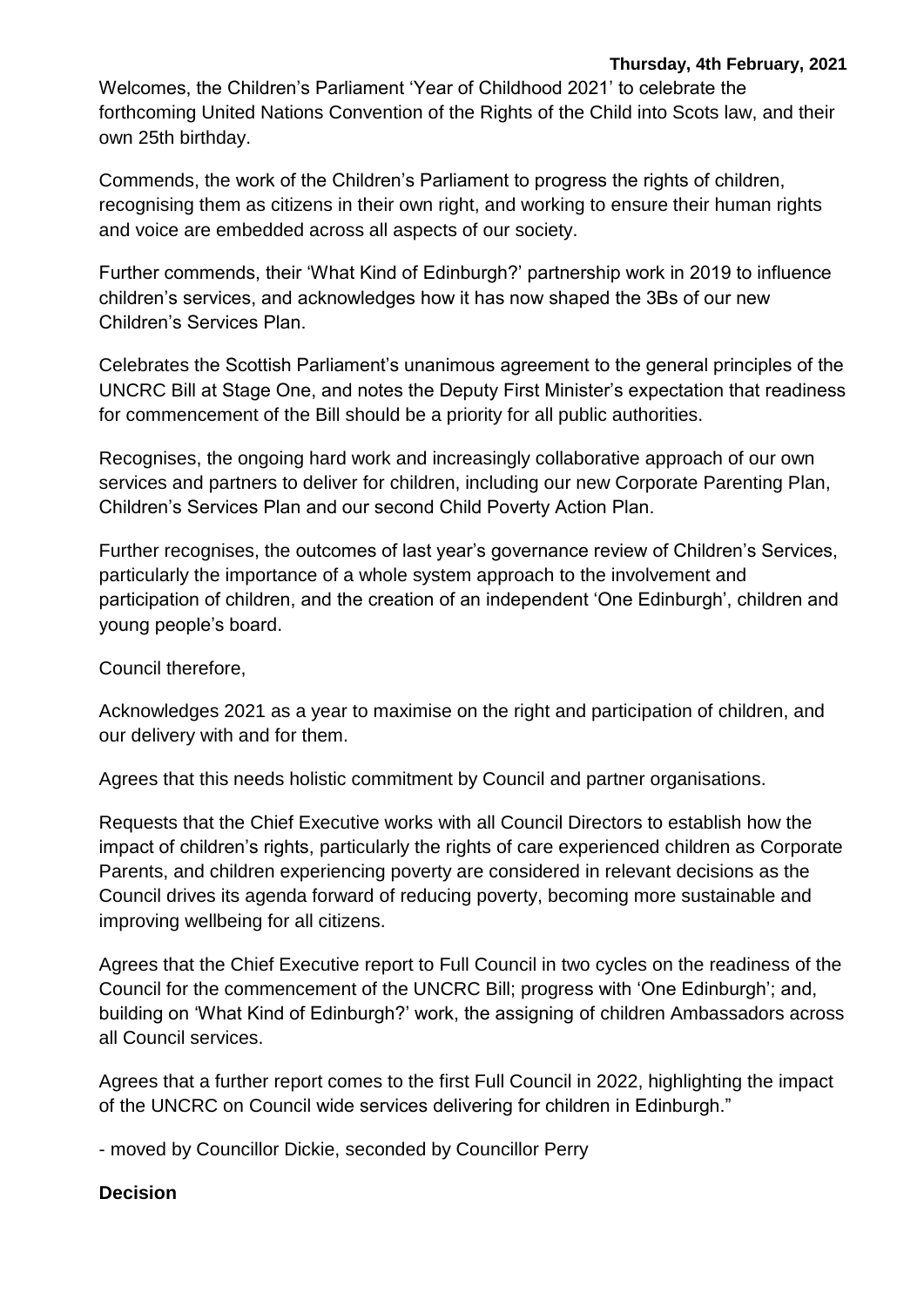To approve the motion by Councillor Dickie.

# **12 Winter Weather Response – Motion by Councillor Miller**

The following motion by Councillor Miller was submitted in terms of Standing Order 17:

"Council:

- 1) Thanks the dedication and hard work of all officers and volunteers who contributed to the gritting and de-icing of roads, pavements and cycle paths during the recent wintery weather;
- 2) Notes that with higher than usual levels of walking, wheeling and cycling there was increased focus on the need to prioritise pavements and cycle paths for treatment, a view long held by the Greens on the basis of equalities;
- 3) On behalf of residents who have contacted the Green group with reports of slips, falls and injuries, and those prevented from leaving home completely until the thaw, calls for the upcoming review of winter weather surface treatment at the Transport and Environment Committee to:
	- a) Identify ways to prioritise the treatment of infrastructure for pedestrians and cyclists, in line with the transport hierarchy and with a focus on equalities
	- b) Evaluate innovations in technology that would increase coverage and efficiency of treatment for pavements and cycle paths, including but not limited to the types of de-icer suitable for pavements and cycle paths, vehicles and equipment, and grit bin sensors
	- c) Review the network of snow wardens and consider how best to support neighbourhood communication."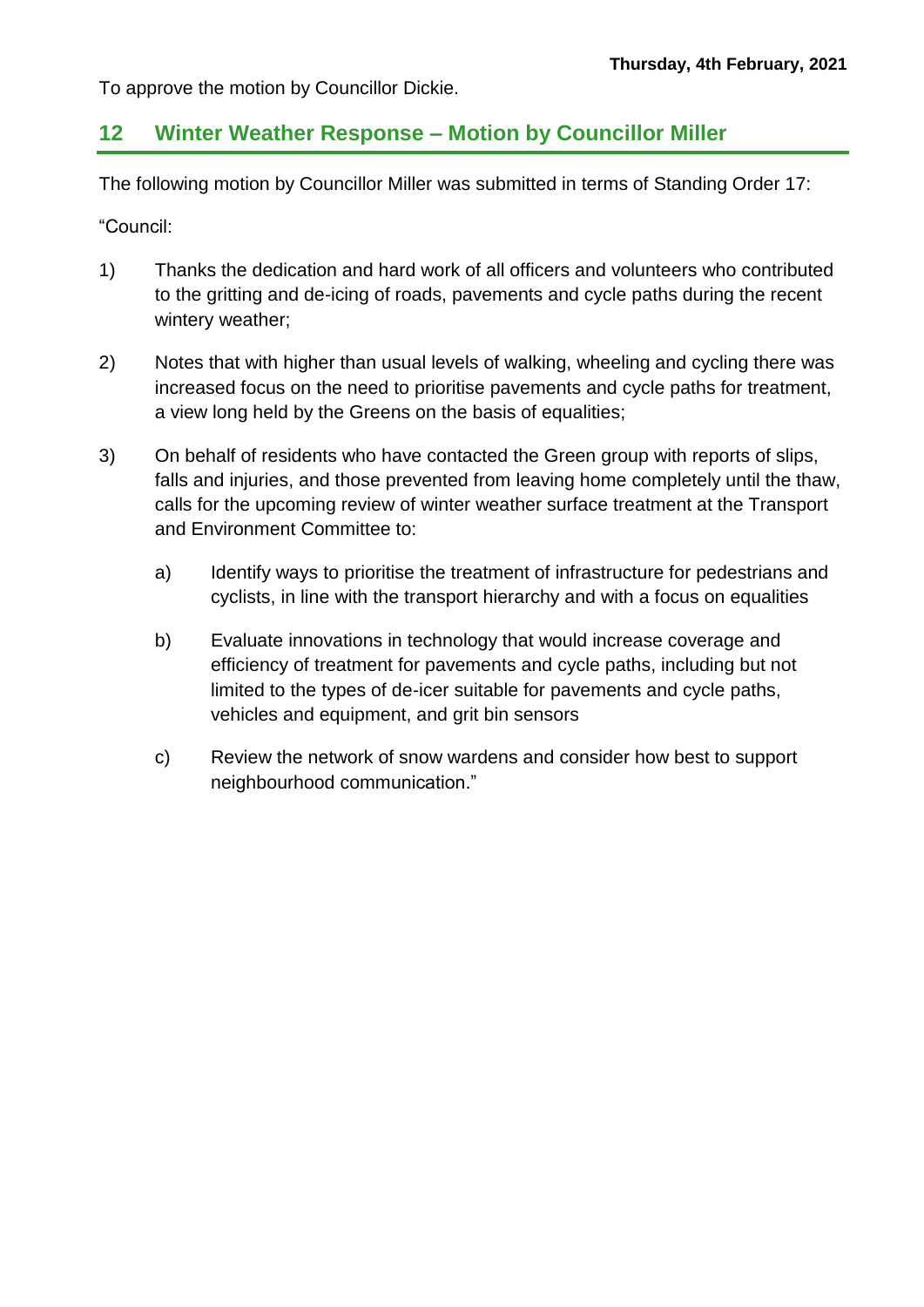## **Motion**

To approve the motion by Councillor Miller.

- moved by Councillor Miller, seconded by Councillor Corbett

### **Amendment 1**

- 1) To agree point 1 of the motion by Councillor Miller.
- 2) To delete points 2 and 3 of the motion and replace with:
	- "2) Observes that in order to encourage the uptake of active travel, increased mitigation against winter weather will be requires on our paths and pavements
	- 3) On behalf of all Edinburgh residents calls for the forthcoming review of Winter Weather Surface Treatment at the Transport and Environment Committee to:
		- a) Recognise the importance of roads for emergency vehicles, public transport and the movement of goods, but also align this with the position of pedestrians and cyclists in the Urban Transport Hierarchy and their need for paths and pavements to be appropriately prioritised.
		- b) Evaluate how innovation and technology could help to increase coverage and efficiency of all surface treatment, including but not limited to the types of de-icer suitable for pavements and cycle paths, vehicles and equipmen
		- c) Ask each Locality to review the need for a network of snow wardens and consider how best to support neighbourhood communication.
		- d) review Grit Bin location and replenishment.
	- 4) Observes similar motions and questions have previously been brought to Council by Conservative Group members, for example in November 2017, February 2018 and October 2020."

- moved by Councillor Webber, seconded by Councillor Rust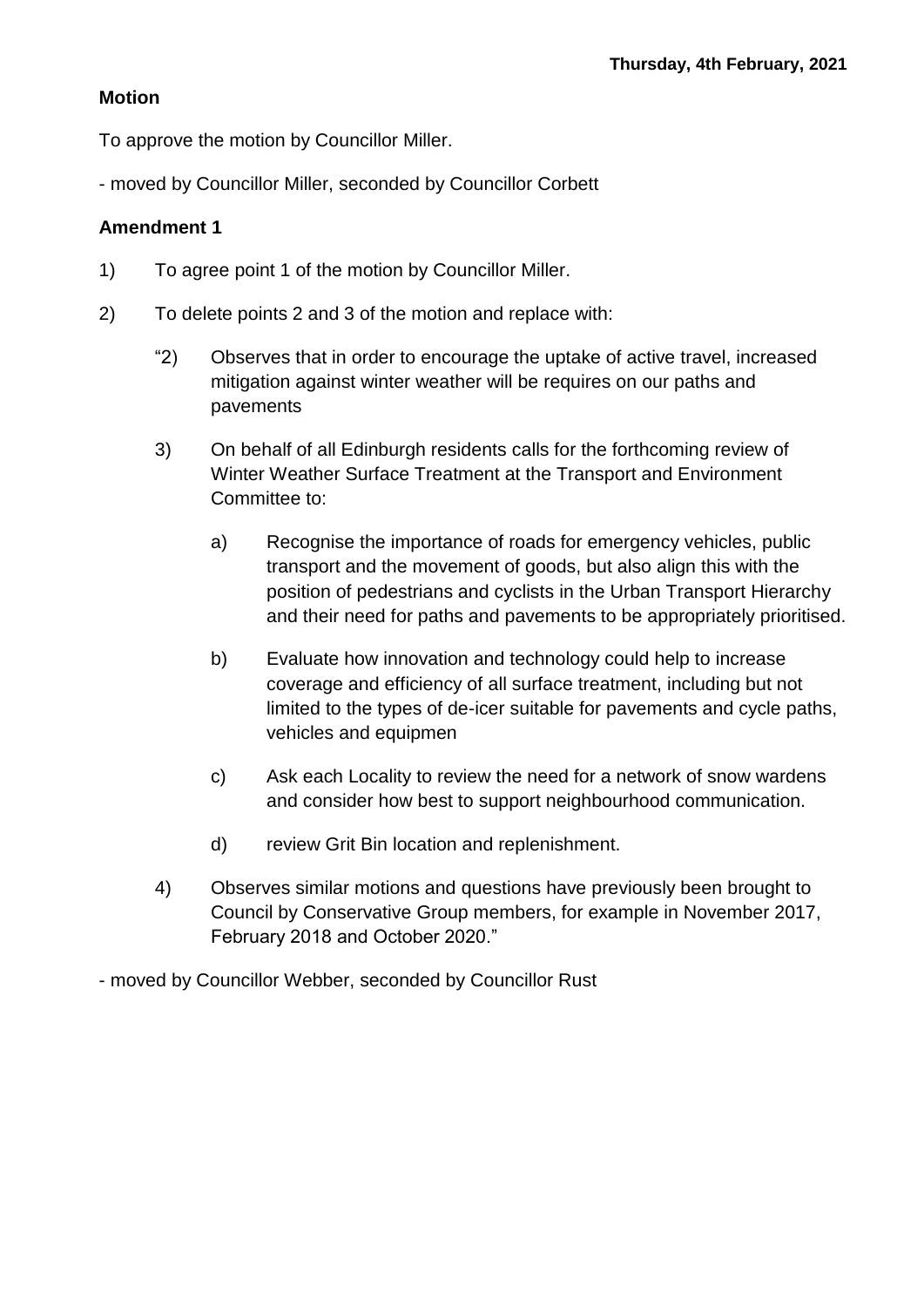# **Amendment 2**

- 1) To delete paragraph 2 of the motion by Councillor Miller and insert:
	- "2) nevertheless recognises the substantial concerns which have been raised with councillors of all parties regarding a) the limited gritting of footways and cycleways and b) the times residents have waited to get local grit bins refilled".
- 2) To delete the first three lines of paragraph 3 of the motion and insert:

"notes with concern the reports of slips, falls and injuries which added further pressure onto our NHS at this time of crisis, and that many other residents felt unable to leave their home because of treacherous conditions outside,"

3) To insert at the end of 3c) of the motion:

"including improved online information on the expected timescales for refilling grit bins and more timely updates on when bins have been refilled."

- moved by Councillor Lang, seconded by Councillor Osler

In accordance with Standing Order 22(12), Paragraph 3(d) of Amendment 1 and paragraph 3) of Amendment 2 were accepted as addendums to the motion.

# **Voting**

The voting was as follows:

| For the motion (as adjusted) | $\overline{\phantom{0}}$ | 35 votes |
|------------------------------|--------------------------|----------|
| For Amendment 1              | $\overline{\phantom{0}}$ | 19 votes |
| For Amendment 2              | $\overline{\phantom{0}}$ | 6 votes  |

(For the Motion (as adjusted): The Lord Provost, Councillors Arthur, Bird, Booth, Burgess, Cameron, Kate Campbell, Mary Campbell, Child, Corbett, Day, Dickie, Dixon, Doran, Fullerton, Gardiner, Gordon, Graczyk, Griffiths, Henderson, Key, Macinnes, Main, McNeese-Mechan, McVey, Miller, Munn, Munro, Perry, Rae, Staniforth, Watt, Wilson, Work and Ethan Young.

For Amendment 1: Councillors Barrie, Bridgman, Brown, Bruce, Jim Campbell, Cook, Doggart, Douglas, Hutchison, Johnston, Laidlaw, McLellan, Mitchell, Mowat, Rose, Rust, Smith, Webber and Whyte.

For Amendment 2: Councillors Aldridge, Gloyer, Lang, Osler, Neil Ross and Louise Young.)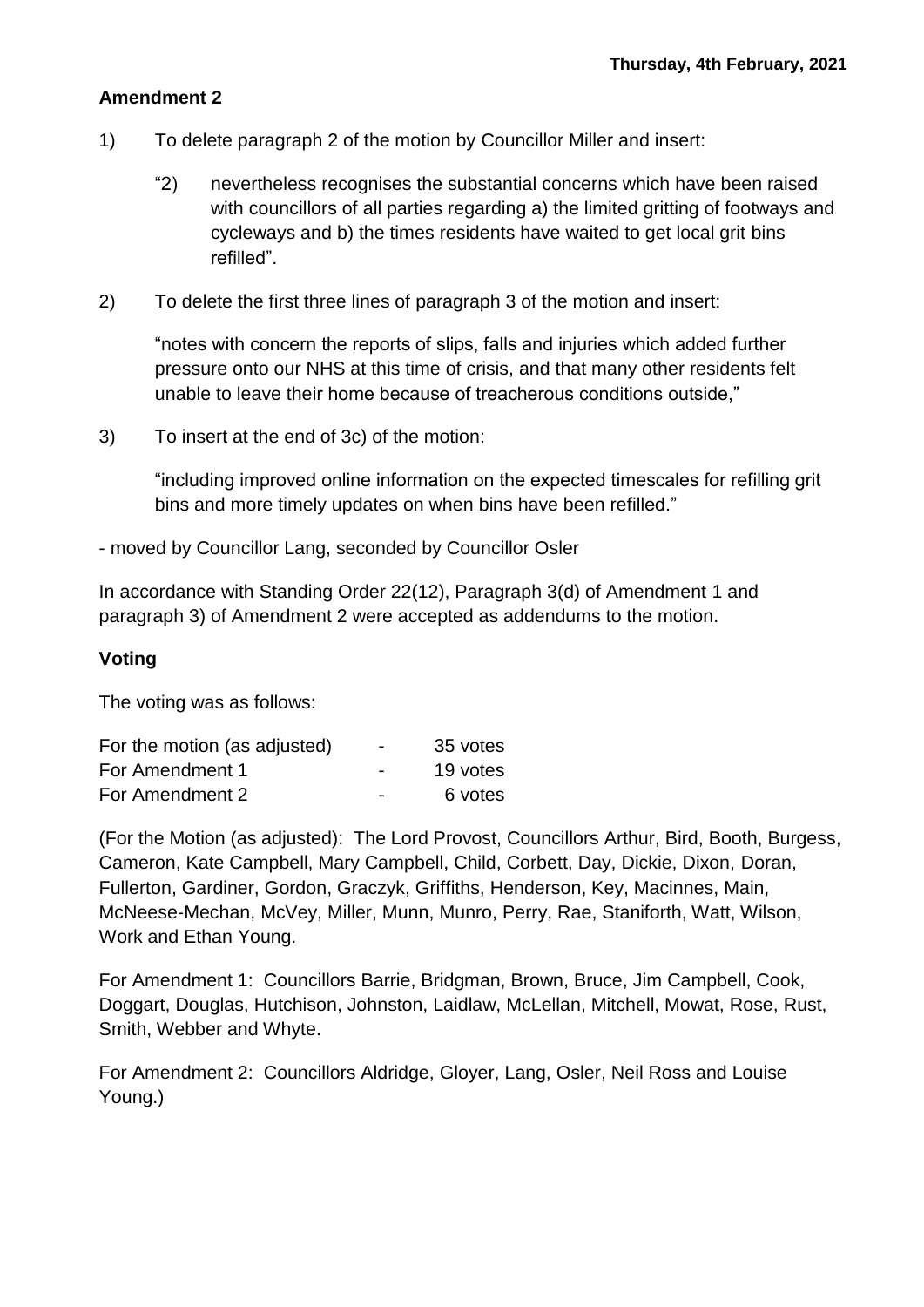# **Decision**

To approve the following adjusted motion by Councillor Miller:

- 1) To thanks the dedication and hard work of all officers and volunteers who contributed to the gritting and de-icing of roads, pavements and cycle paths during the recent wintery weather;
- 2) To note that with higher than usual levels of walking, wheeling and cycling there was increased focus on the need to prioritise pavements and cycle paths for treatment, a view long held by the Greens on the basis of equalities;
- 3) On behalf of residents who had contacted the Green group with reports of slips, falls and injuries, and those prevented from leaving home completely until the thaw, to call for the upcoming review of winter weather surface treatment at the Transport and Environment Committee to:
	- a) Identify ways to prioritise the treatment of infrastructure for pedestrians and cyclists, in line with the transport hierarchy and with a focus on equalities.
	- b) Evaluate innovations in technology that would increase coverage and efficiency of treatment for pavements and cycle paths, including but not limited to the types of de-icer suitable for pavements and cycle paths, vehicles and equipment, and grit bin sensors.
	- c) Review the network of snow wardens and consider how best to support neighbourhood communication including improved online information on the expected timescales for refilling grit bins and more timely updates on when bins have been refilled.
	- d) Review grit bin location and replenishment.

# **13 Thank You James Carlyle – Motion by Councillor Doran**

The following motion by Councillor Doran was submitted in terms of Standing Order 17:

"Council notes that James Carlyle, the Inch Plant Nursery Manager retired in December 2020.

Jim began work with Edinburgh Council at the age of 16 in 1976 and has served 10 Lord Provosts.

Council notes with many thanks the enormous contribution Jim has made to the City's green spaces, the famous Princes Street clock and the many other events held by the Lord Provosts and the Council.

Council asks the Lord Provost to write to Jim to thank him from all of us for his huge contribution to the City."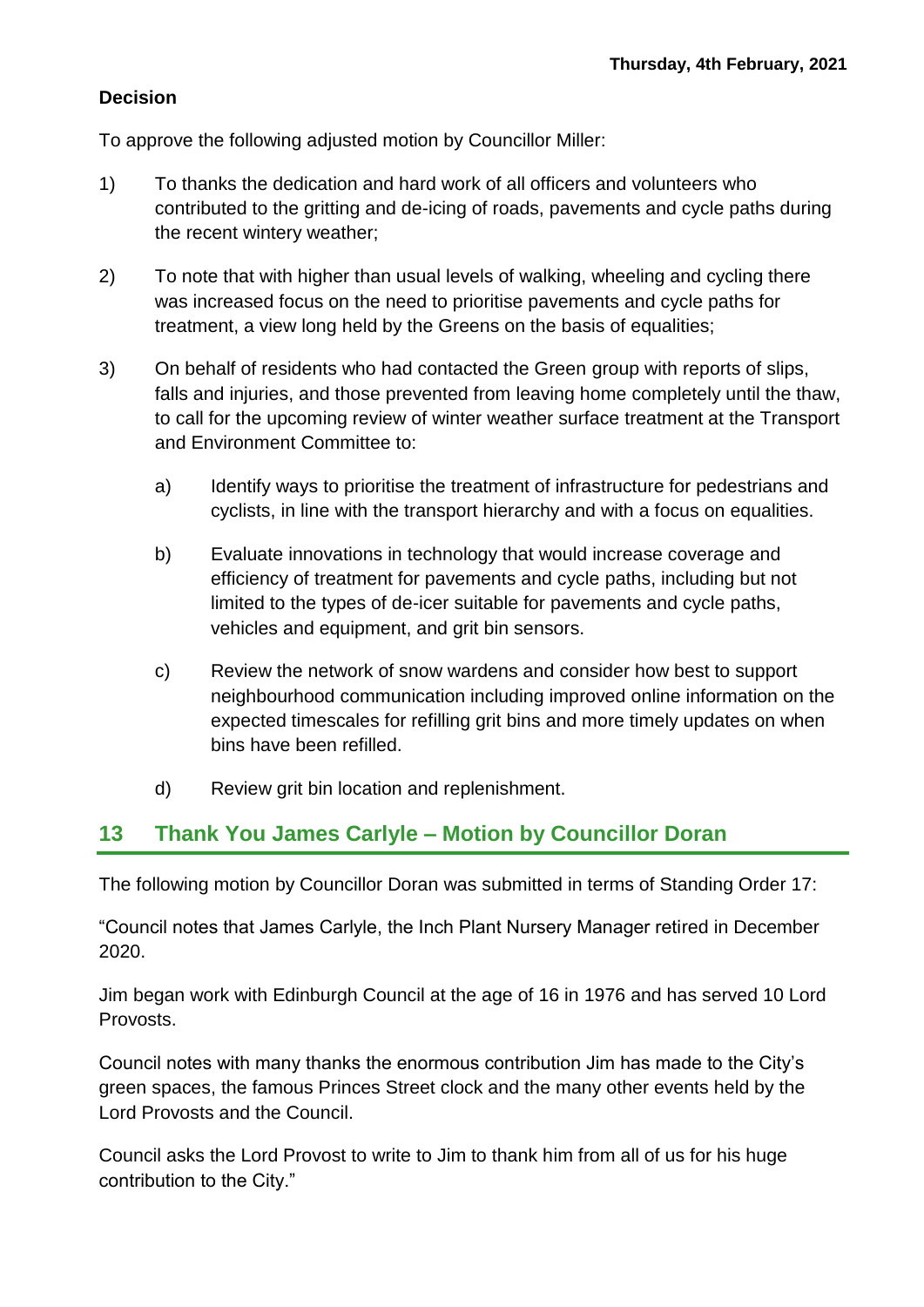- moved by the Lord Provost, seconded by Councillor Griffiths

# **Decision**

To approve the motion by Councillor Doran.

# **14 Questions**

The questions put by members to this meeting, written answers and supplementary questions and answers are contained in Appendix 1 to this minute.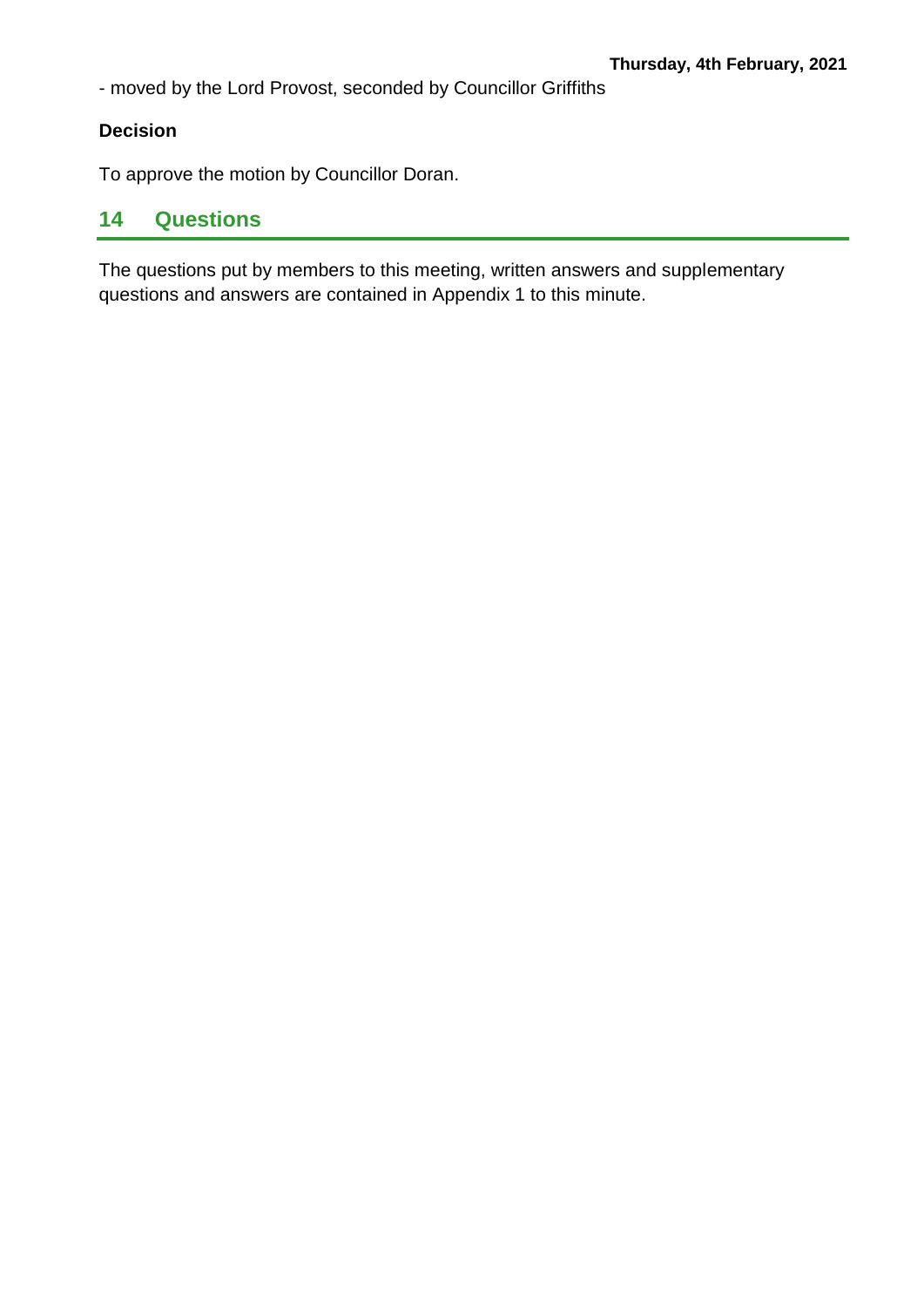# **Appendix 1**

**(As referred to in Act of Council No 14 of 4 February 2021)**

**QUESTION NO 1 By Councillor Laidlaw for answer by the Convener of the Education, Children and Families Committee at a meeting of the Council on 4 February 2021 Question (1)** Does the Convener agree with the statement 'High school examinations are an out-of-date 19<sup>th</sup> and 20<sup>th</sup> century technology operating in a 21<sup>st</sup> century environment of teaching and learning'? **Answer (1)** The statement is found on page 14 of the International Council of Education Advisers Second Formal Report of 2018-20 to the Scottish Government, published 17 December 2020. The ICEA report as a body to the Scottish Government, offering advice on Scotland's education system. The first Higher examination diet in Scotland was in 1888 so it is entirely correct to refer to their usage since the 19<sup>th</sup> century to present day. The issue of whether high school examinations are "out-of-date" is the matter of much current debate. **Question (2)** Does he agree headteachers should 'seize the opportunity presented by the decision to cancel the exams to reshape assessment and moderation' **Answer (2)** Following the decision to cancel all SQA examinations for session 2020-21, all Head Teachers are required to ensure that there are robust systems in place to allow teachers, learners, parents and carers to have confidence in grades which will be set by teachers themselves. High quality assessment and moderation lies at the heart of such confidence, and this applies to the Broad General Education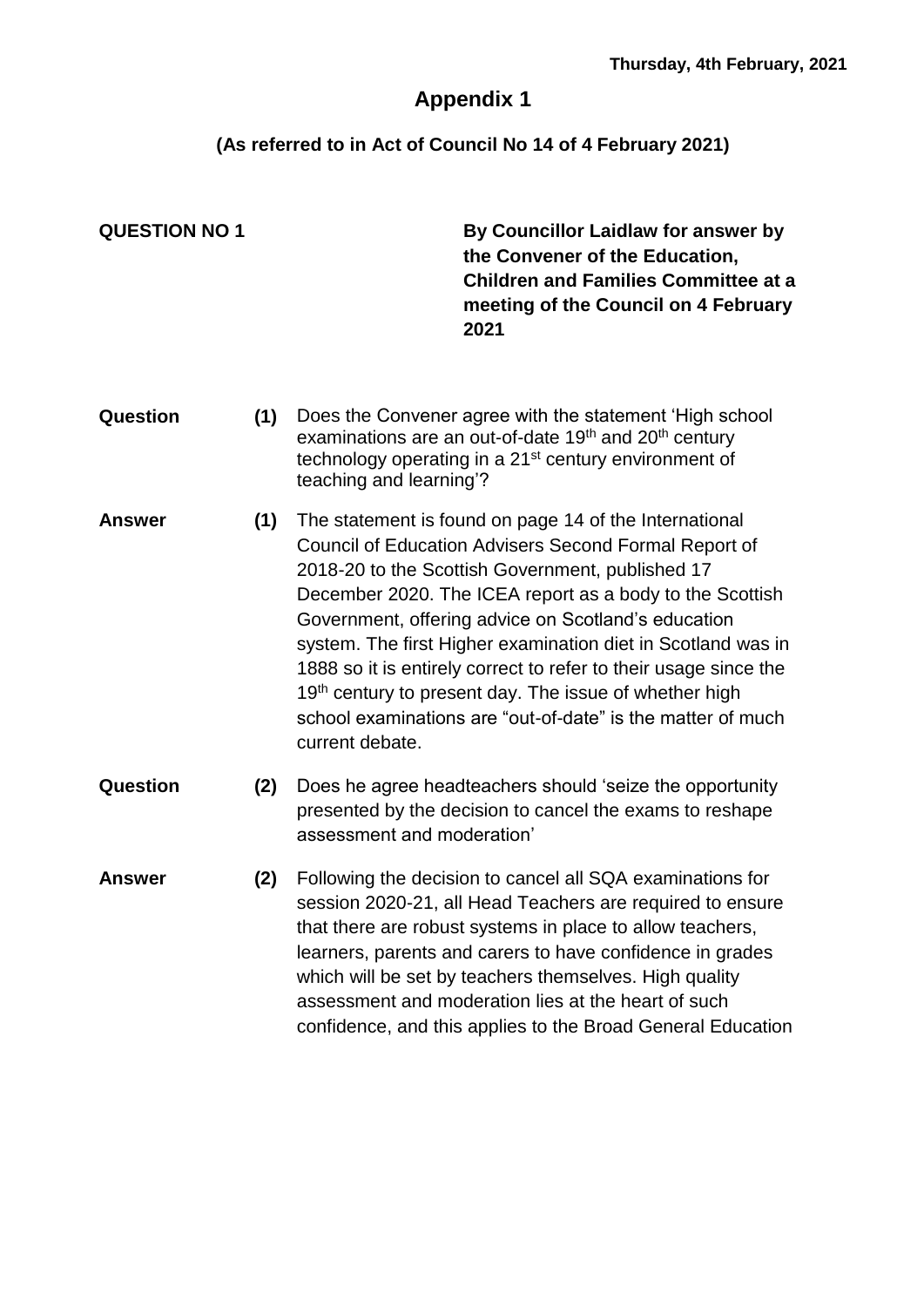(Early years to S3) as well as the Senior Phase (S4-S6). See for example the Education Scotland document "The Moderation Cycle" at

[https://education.gov.scot/improvement/learning](https://education.gov.scot/improvement/learning-resources/the-moderation-cycle/)[resources/the-moderation-cycle/](https://education.gov.scot/improvement/learning-resources/the-moderation-cycle/) .

We expect Head Teachers to be aware that improving practice and confidence in this area is an essential part of improving attainment for all of our learners. We therefore would expect Head Teachers to appreciate that the decision to cancel examinations does present them with an opportunity to support staff to improve in this area, and that this is an opportunity which they should take.

- **Question (3)** Does he agree with the statement 'issues of high-stakes end-loaded one-off exams in S4, S5 and S6 despite very low leaving rate in S4. Not fit for purpose'?
- **Answer (3)** The statement is found in the "response" section of a document containing Head Teacher questions. The question in full is:

*'High school examinations are an out-of-date 19th and 20th century technology operating in a 21st century environment of teaching and learning' (International Council of Education Advisors 2020)*

*How will you seize the opportunity presented by the decision to cancel the exams to reshape assessment and moderation in Trinity Academy?*

The statement is given as a possible response. Again, there is much current debate about examination structures in Scottish education, with concerns of an overload of an assessment in the Senior Phase leading to stress for our learners. Concerns over a "two-term dash" to Highers in S5 remain, due to pupils sitting National 5 examinations in S4. We would expect our Head Teachers to have knowledge of the challenges facing Scottish education and to be able to question whether current arrangements are suitable or can be improved.

However, the statement was included for illustrative purposes and is not designed to be interpreted as the settled opinion of the council.

**Question (4)** Does he feel these are appropriate as a question presented to headteachers in their final short-leet interviews.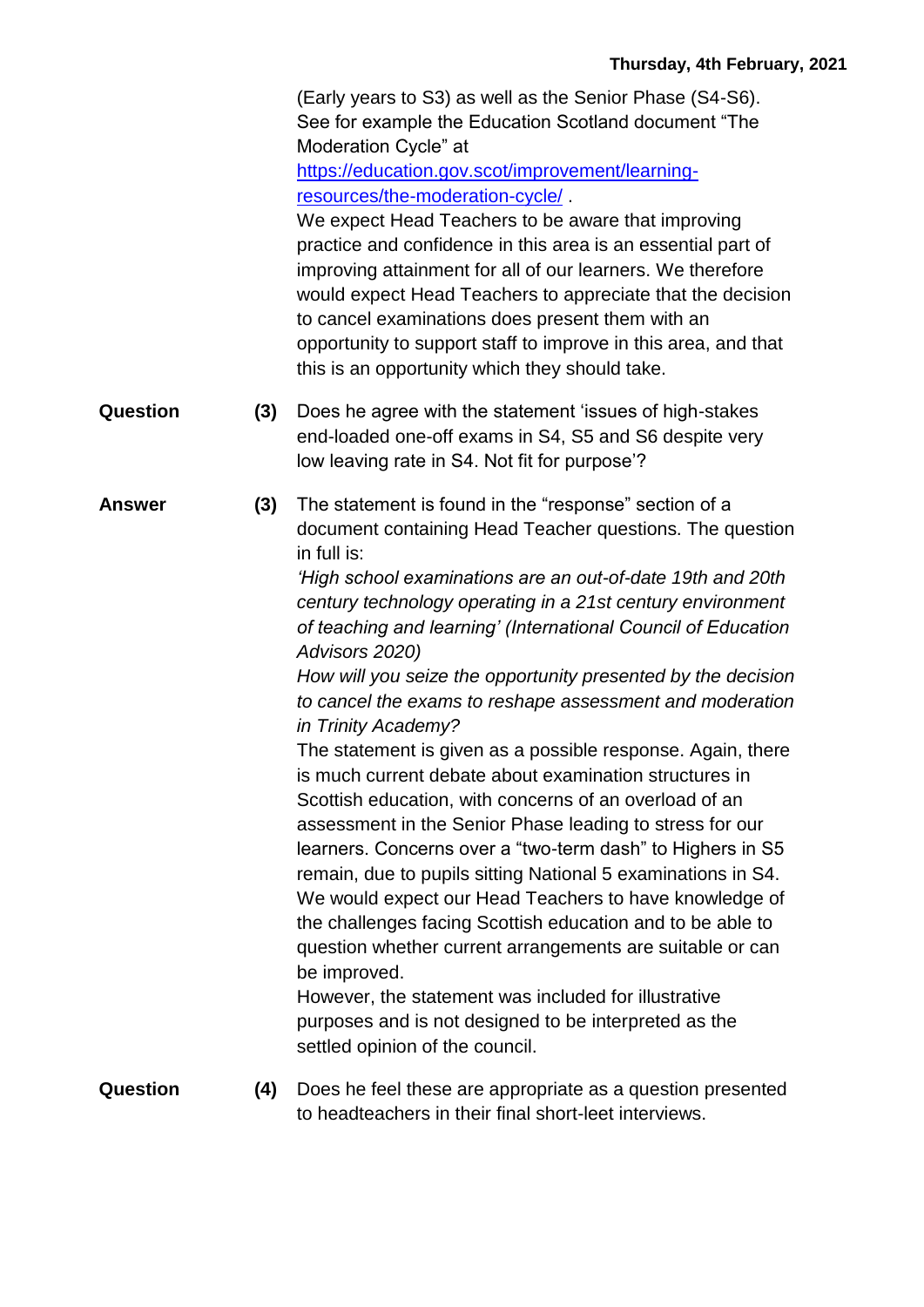- **Answer (4)** We expect our Head Teachers to be intellectually curious, willing to challenge the thinking of others (and themselves), and not be afraid to voice their own opinions. We also expect them to be aware of current developments in education, and to be able to express their views on them. The question was appropriate.
- **Supplementary Question** Thank you Lord Provost and I thank the Convener for his answers, just a quick supplementary. Whilst the answer provided does give the context for setting a question that suggests that exams are an outdated form of assessment doesn't really answer my core question, so does the Convener agree with me that asking such a question of head teachers in an interview with a recommended response in the assessment guide that exams are not fit for purpose is inappropriate, likely to give the head teachers the impression that this is a policy decision of the council despite this being something that we have not debated, we have not agreed and which contradicts the position of the Scottish Government?
- **Supplementary Answer** Yes I understand where you're coming from and it might be seen as a provocative question but given the debate that's been conducted just now because of the cancellation of exams in the last term because of the pandemic, there's a lot of debate within education circles about what is the best way to assess pupils ability and that's being carried on in the Council, in the academic world and in the Scottish Government and hopefully, I'm hopeful that at some point there may be a formal review of how to assess pupils ability where we can all take part in that debate, it's a very live debate at the moment and if we do get a consultation document then head teachers would be expected to participate, so in that sense it's a very live issue and it's a very pertinent question.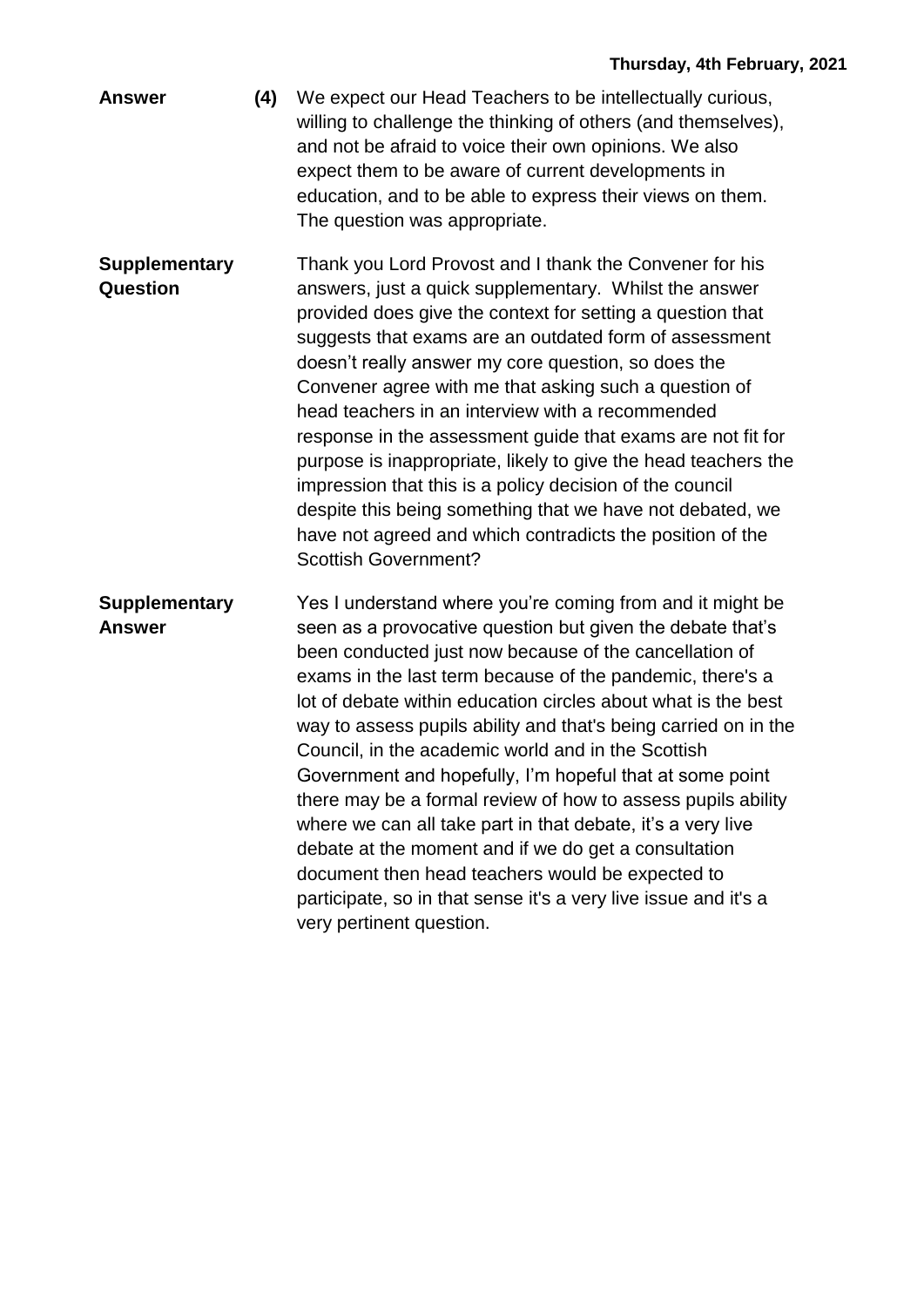# **QUESTION NO 2 By Councillor Jim Campbell for answer by the Convener of the Transport and Environment Committee at a meeting of the Council on 4 February 2021 Question** What comfort can the Convener provide that the emptying of communal waste bins between the hours of 06:00 and 22:00 seven days a week, as set out in policy approved by the Transport and Environment Committee, is consistent with Noise Pollution legislation and the Councils own policy on Noise? **Answer** The Environmental Protection Act 1990 does not include specific time constraints on noise and any concern raised needs to be considered based on the facts of the case. The waste collection service generally operates between the hours of 6am and 10pm (with a nightshift in the city centre) and, where collections commence before 7am or after 7pm these may result in complaints from residents about short term disturbance. However, due to the short duration and frequency of these collections, experience has shown that they generally do not constitute a noise nuisance and therefore are not a breach of the legislation. However, where complaints or enquiries are received from affected residents Environmental Health will, where appropriate, work with Waste and Cleansing teams to nevertheless explore whether steps can be taken to minimise any disturbance. **Supplementary Question** Thank you Lord Provost and I thank the Convener for her answer, I'm sure the Convener will have spotted this is in relation to a constituent in the Forth Ward who has been quite vociferous on the issue. Can I just ask for some small clarification, do we keep any records of the extent to which this is raised by constituents as a problem, I do take the broad thrust of the Convener's answer but I'm just wondering if we have any information and if this is a common problem or not?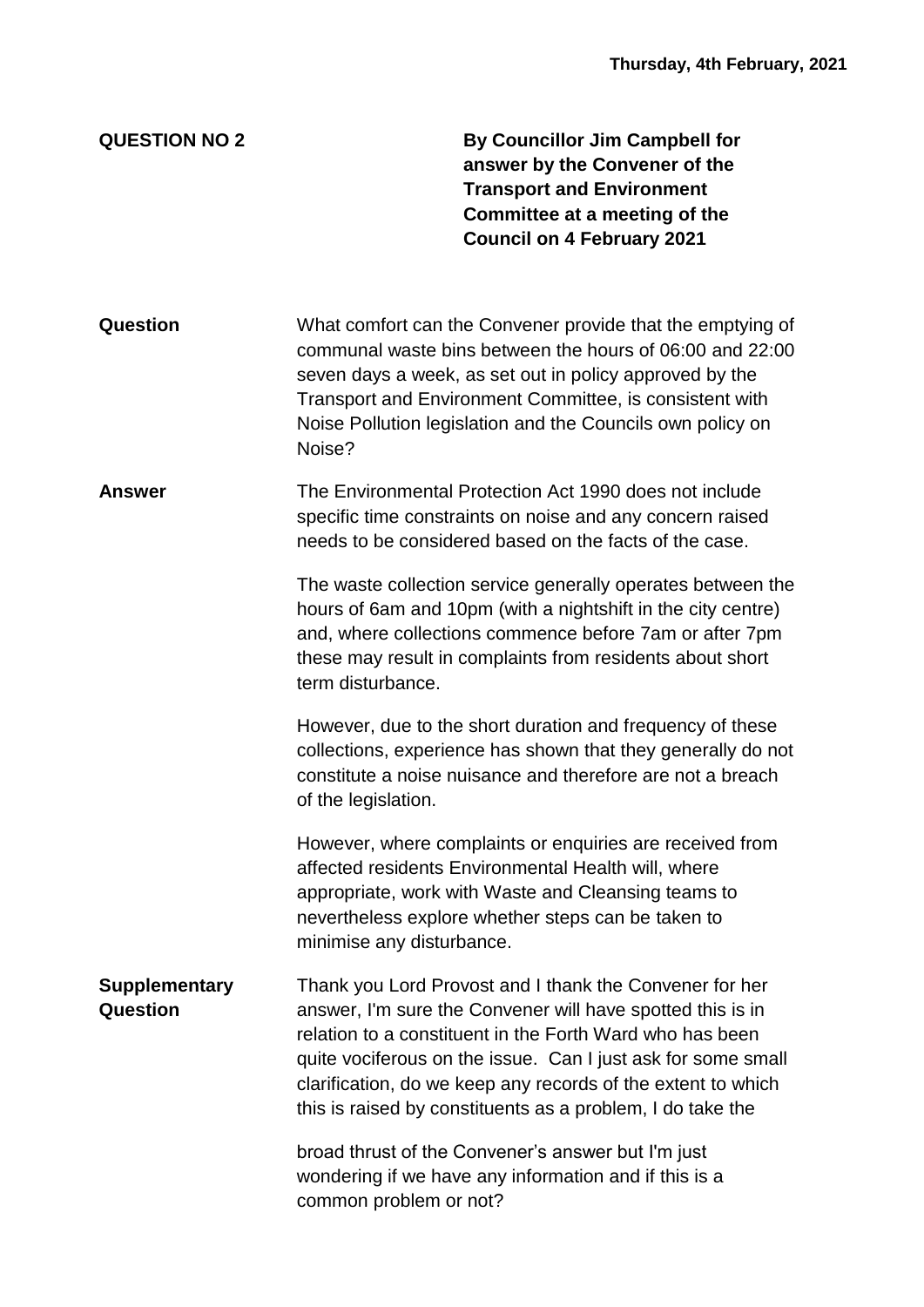### **Supplementary Answer**

Thank you Councillor Campbell I would have to revert back to the service department to know exactly what records are kept on this but I must say in my time as Convener in almost 4 years now, this is the first level of complaint of this nature. I have enormous sympathy with residents who find noise intrusion a problem, but it is one of the difficulties in trying to manage the efficient running of a waste service that requires us to go forward on the kind of actions that we take. It should be noted in my written answer that because of the short duration, the frequency of these kind of street interventions that we've got around waste collections, the general experience from previous investigations indicate that they actually don't constitute a noise nuisance and therefore don't breach the legislation, thank you.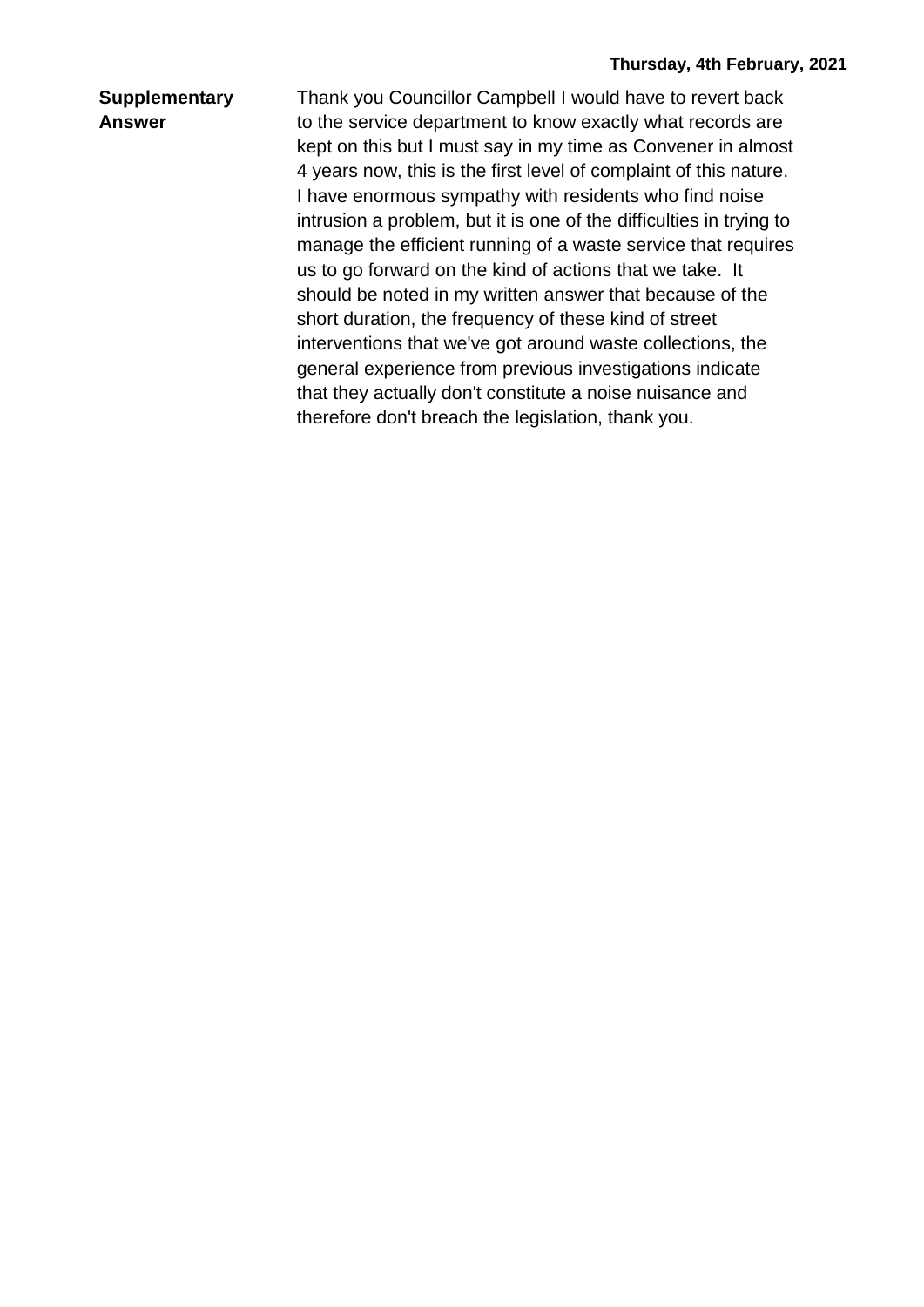**QUESTION NO 3 By Councillor Webber for answer by the Convener of the Transport and Environment Committee at a meeting of the Council on 4 February 2021**

> Given the recent Edinburgh Evening News Article of 13<sup>th</sup> January 2021 reported that the Council had only received 2 official complaints about the scheme since it was originated in May, 2020, can the Convener please clarify:

- **Question (1)** What is the recognised complaints process for the public and Councillors to follow?
- **Answer (1)** The Council's [Complaints Procedure](https://www.edinburgh.gov.uk/downloads/file/22145/complaints-procedure-for-customer) is described on the website.
- **Question (2)** What records are maintained to evidence the complaints lodged, recorded and responded to?
- **Answer (2)** All correspondence received in the Spaces for People mailbox has been categorised by theme and individual project and treated as objections (in a similar way to responses received for Traffic Regulation Orders).

Recently there have been a number of formal complaints received and these are being logged, acknowledged and dealt with at the appropriate stage of the Council's complaints process. However, due the number of complaints received recently it has not been possible to respond to all of the stage 1 complaints within the appropriate timeframe. These will, however, all be dealt with.

- **Question (3)** How were complaints raised with Councillors which were forwarded to Spaces for People staff registered and recorded?
	- a) How were these complaints classified?
	- b) How many items of correspondence by email and letter have been received by officers in relation to concerns, issues, areas of improvement needed since the introduction of Spaces for People schemes?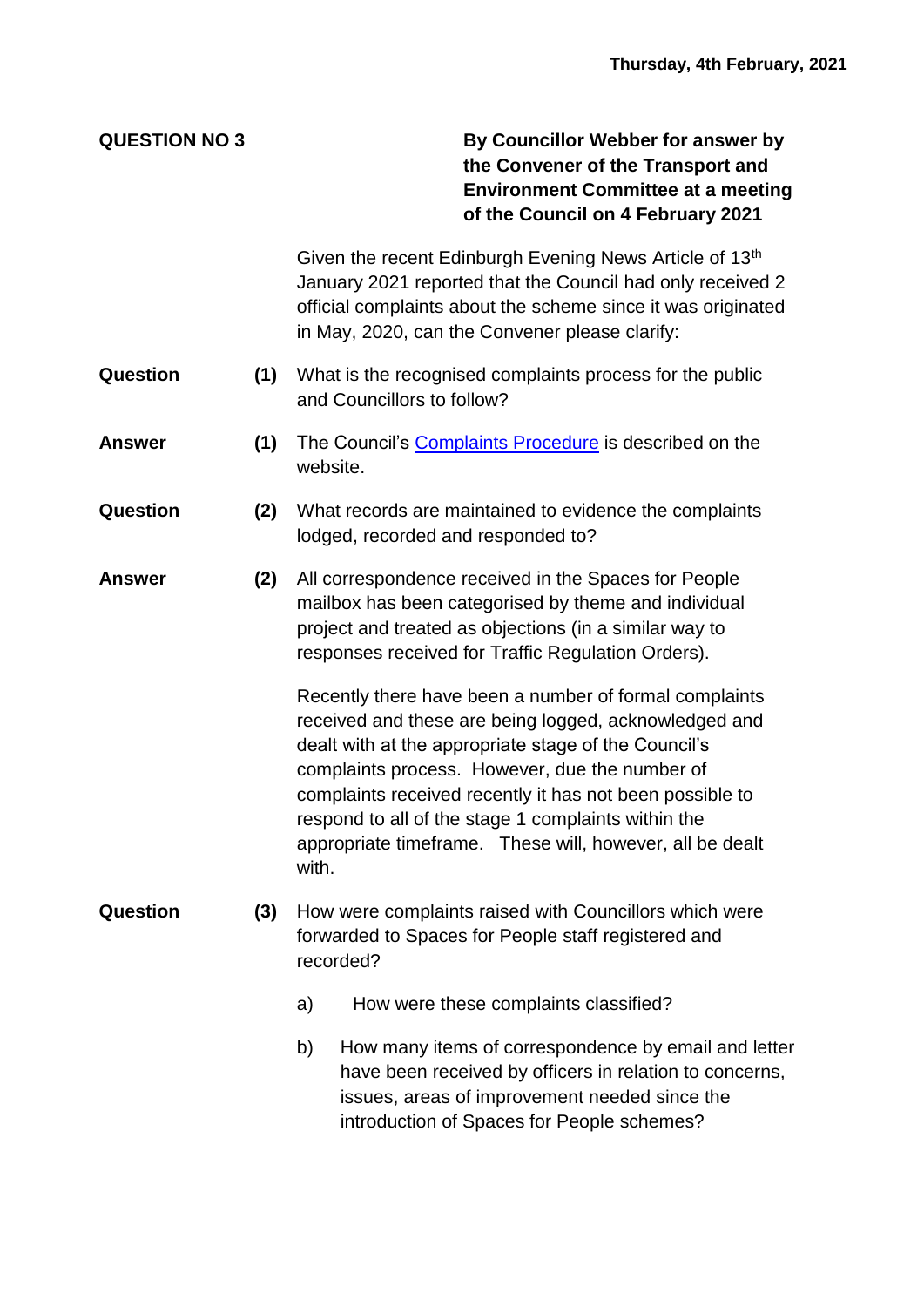#### **Answer (3)** a) See Answer 2 above.

b) There have been in excess of 5,000 items of correspondence of various types received by officers in respect of Spaces for People measures.

**Supplementary Question** Thank you Lord Provost. Yes there was much coverage in the press obviously around the fact that there were only 2 formal complaints but there's also I would interpret some recognition that perhaps the officers are indeed stretched given that there are an excess of 5,000 items of correspondence coming in to the team that are managing this and given also that we have that try and modify approach, I'm hoping that there might be some real nuggets of information in those 5,000 items that might assist the many complaints that are facing, so at what point do we expect these 5,000 items of correspondence to be addressed or should we be looking to get all the outstanding issues registered as formal complaints given the answer to number 1, thanks Convener?

### **Supplementary Answer** Thank you. Undoubtedly the Spaces for People projects have elicited an enormous amount of correspondence in from residents although I would note that on the notifications that went out to stakeholders it was quite clear in those statements there would be difficulty in the team addressing every single piece of correspondence that would come in, so that's been made clear right from the very start. There are inevitably difficulties in dealing with this number of pieces of correspondence, I would hasten to add though, that I'd like it to be made absolutely clear that not all of these are complaints, we've also had people who have come forward with useful suggestions, indications of where we could go further for example or simply, thanks for us taking action around a particular hotspot that they have felt as a resident needed to be actioned, so not all of those 5,000 correspondence pieces are in fact complaints and I want to make that very very clear. In terms of how we go forward on this, as you know the team is trying very hard to deliver a massive amount across the city for all the reasons of the original objectives of the project and we will be dealing with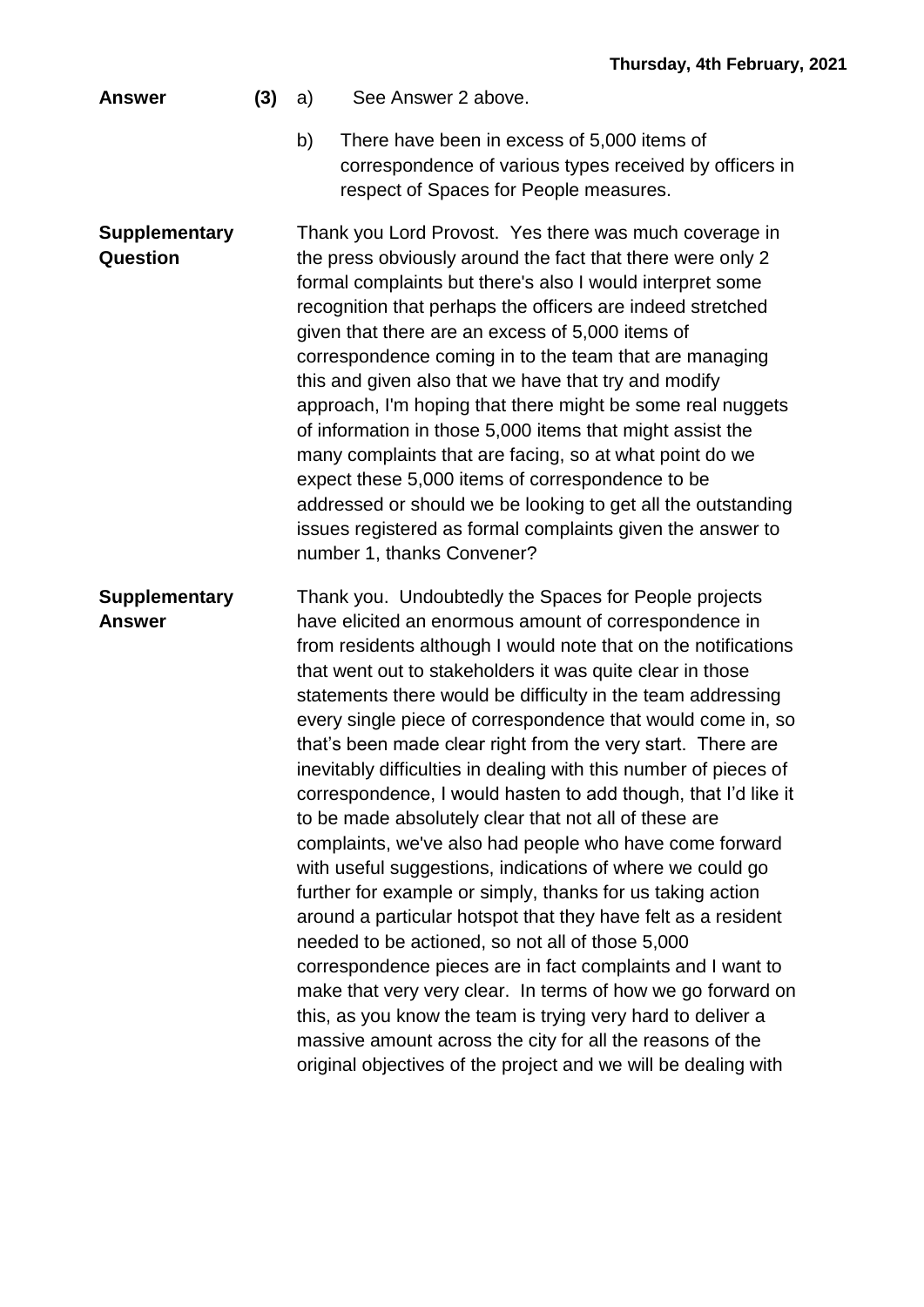those as quickly as we can, you'll note also from answer 2 that those who are being classified as complaints are going through the process of being categorised and try to be responded to according to the Council complaints procedure and that's what we'll be relying on in this particular situation as well, as one would expect, thank you.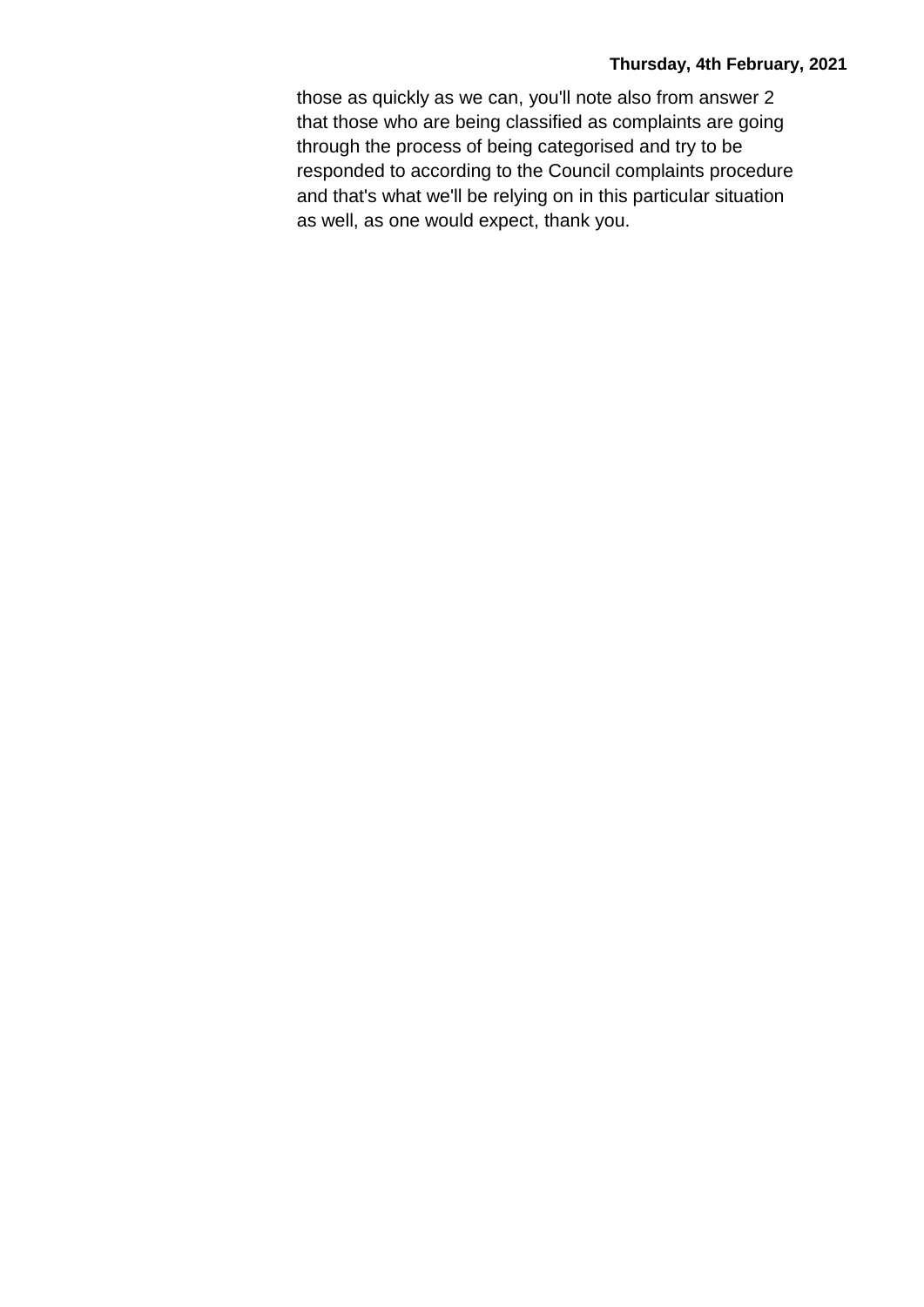**QUESTION NO 4 By Councillor Webber for answer by the Convener of the Finance and Resources Committee at a meeting of the Council on 4 February 2021**

> On 27th November 2020 the "Colleague Guide to Working from Home" was circulated and within this there was a link to "Display Screen Guidance", "Display Screen Equipment Assessment" and a "Workstation Assessment at home Flow Chart".

> Given that most of our employees have been working from home, in often challenging situations since March 2020, can the convener confirm:

- **Question (1)** How many Workstation Assessments were carried out?
- **Answer (1)** See below.
- **Question (2)** How many Display Screen Equipment Assessments were carried out?

**Answer (2) Q1 and Q2**

The Council's assessment methodology follows the Health and Safety Executive (HSE) model inasmuch as workplace assessment and Display Screen Equipment (DSE) are interchangeable terms. DSE assessment is a selfassessment process. This approach means that overall numbers of completed DSE assessments are not collated or recorded centrally.

- **Question (3)** What were high level recommendations from these assessments?
- **Answer (3)** The high-level findings from DSE self-assessments generally related to the provision of equipment to enable individuals to work more effectively from home.

In a small number of more complex assessment outcomes this resulted in specialist equipment being supplied to home addresses and with the involvement of Occupational Health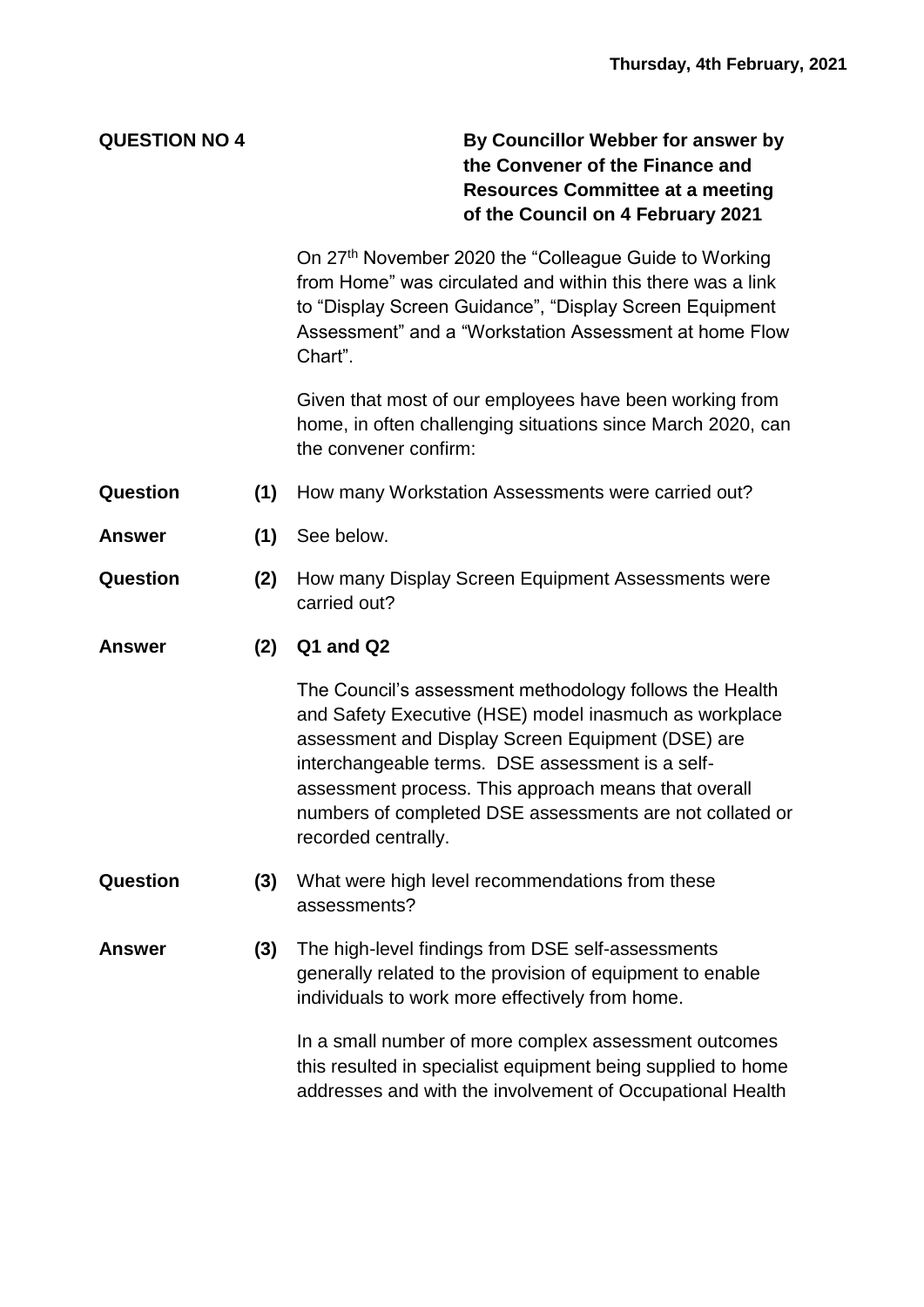professional advice. An additional safeguard was also put in place if adjustments could not be made in response to DSE self-assessments, or individual mental health and wellbeing issues, for line managers to seek to authorise a return to work. Such requests were carefully managed and have been very limited to date. Such access has also been reviewed regularly in light of changing public health guidance and associated restrictions.

- **Question (4)** What equipment/solutions were provided to employees to ensure their working conditions at home met the Display Screen Guidance?
- **Answer (4)** The individual needs of employees were met by the supply of equipment from the workplace to their home. The main items supplied included: chairs; desks; monitors; and, peripherals such as keyboards. The provision of such equipment has enabled employees to have adjustable seating, improved posture, correct desk height and distancing from monitors, etc.
- **Question (5)** How long did staff need to wait until they were provided with the suitable equipment?
- **Answer (5)** The timescale varied between individuals, given that this was wholly dependent upon the completion of the DSE selfassessment by employees, engagement with the line manager and the complexity of any identified requirements to be fulfilled. However, following identification of a need, a system was organised by Property and Facilities Management to enable rapid delivery or collection of equipment. A significant number of items were dispatched from Council premises in response to these assessments.
- **Question (6)** How may outstanding requests are there and what is the nature of these?
- **Answer (6)** There are no outstanding requests currently registered.
- **Question (7)** What has been the financial cost of the required modifications, equipment and health and wellbeing support to members of staff who have been working from home?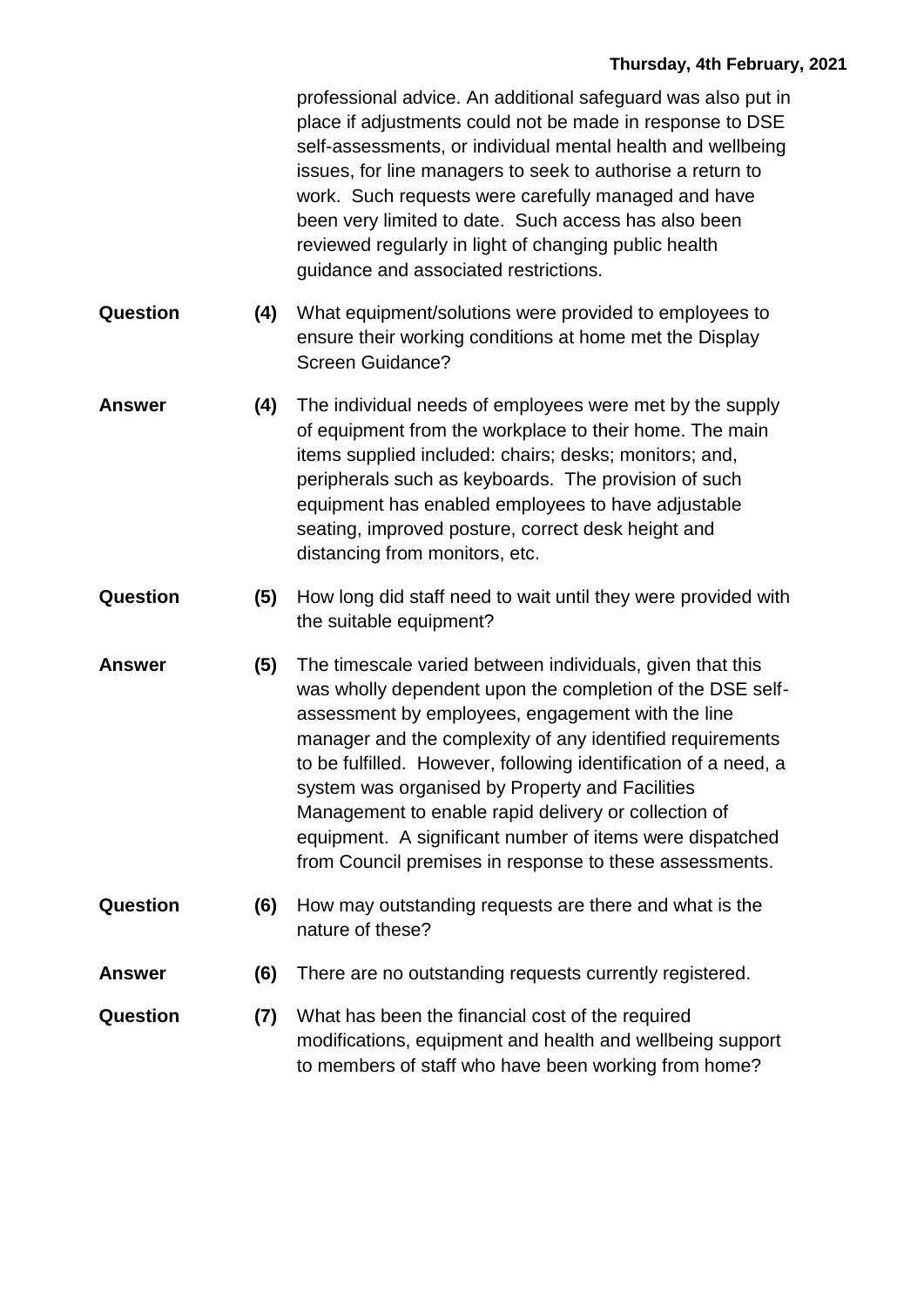**Answer (7)** These costs are not managed corporately, with any additional costs being contained within individual service budgets. However, the majority of the equipment supplied was existing office equipment and, consequently, additional costs have been minimised significantly.

**Supplementary Question** Thank you. I brought this question because I did one of those self assessments myself and some key things were found lacking in my kit so I suppose, and I was also very aware of how long it took for them to be resolved, in fact I'm actually fortunate enough to be in a position where I can supplement and buy product to make my little home office environment effective. So that answer to point 2 where you're saying you're not keeping a track of this, we have a duty of care to our employees and as we move forward and for all intents and purposes we may well be looking at home working for some of our members of staff for quite some time, I really think we need to be getting a bit cannier with this, and we need to know what's going on and the limitations, I've got an officer myself where I see that they're working in their bedroom, so can we have some commitment to really demonstrate our duty of care for our employees and staff that are now forced or having to work from home?

**Supplementary Answer** I thank Councillor Webber for her question and it's something that I think all members will be aware of given their own personal working from home situation. It's something I've been in dialogue with the Director with, not least since you submitted your question, and it's something that I followed up, trying to anticipate if there would be a supplementary because I expected one, and it is something that I would want all staff who are working from home to make sure that they have carried out the self-assessment, that they perhaps retake the self-assessment and I know that reminders go out from managers regularly, there's information via Newsbeat and through the intranet, there's also guidance on the Orb that staff can look at, but it's something that does concern me, like Councillor Webber, I've made my own home office here, I was lucky enough to have an old desk and I've acquired a decent chair but I know before that it was quite uncomfortable at times trying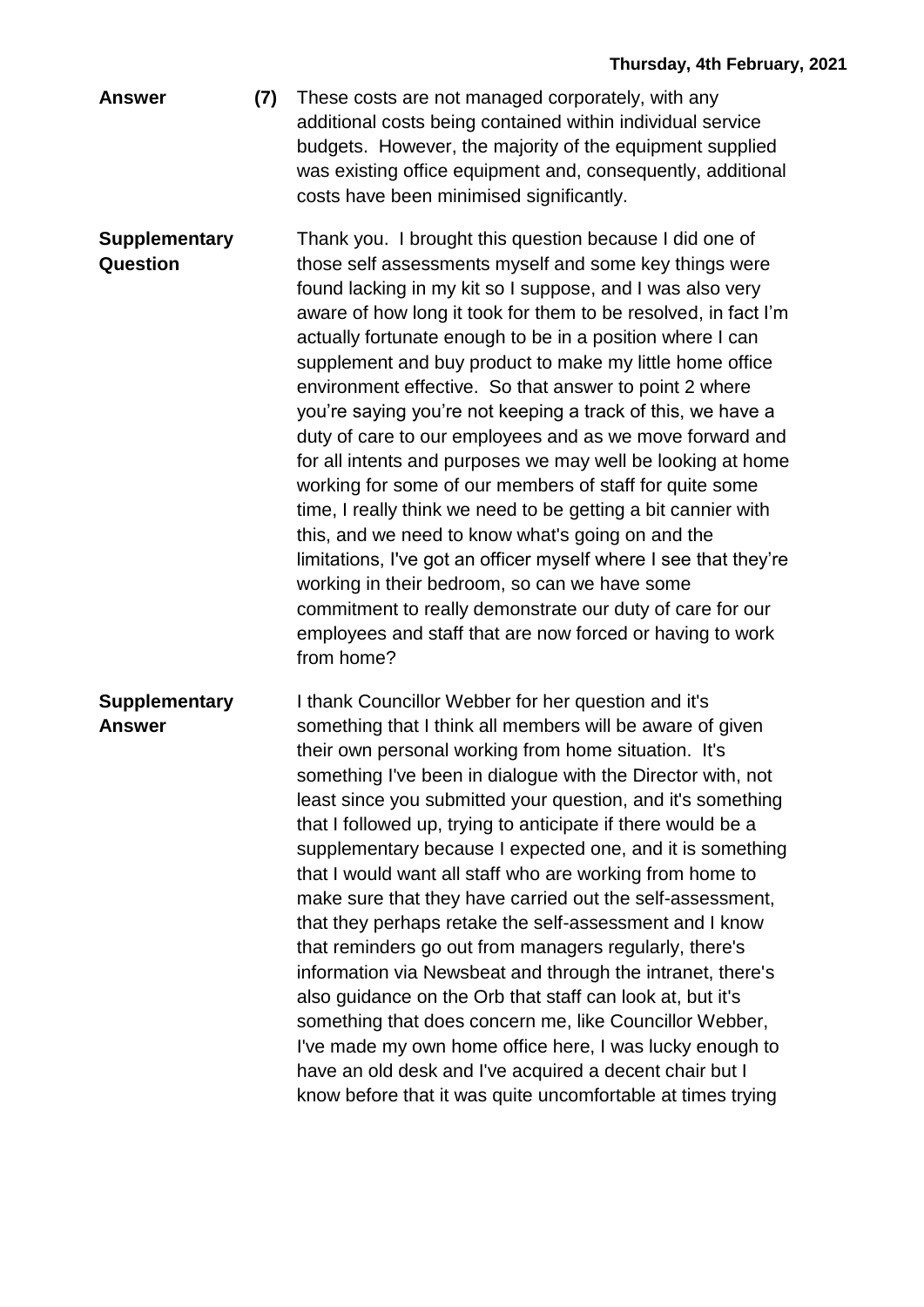to do work in that home situation. So my appeal to staff is make sure you've done the assessment and my appeal to officers is we should redouble our efforts to make sure that staff are assisted in any way that's necessary to allow them to carry out their work at home safely.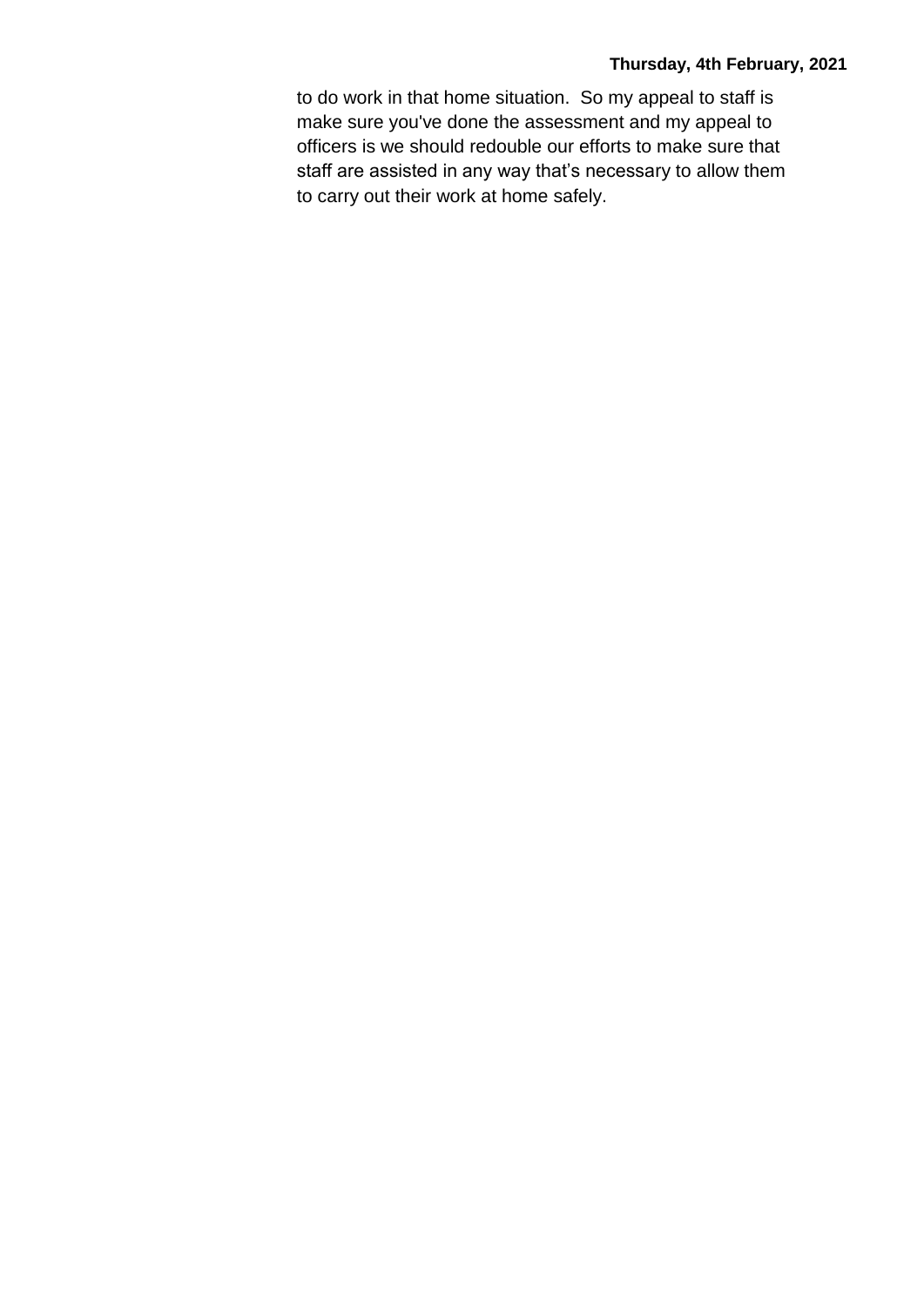**QUESTION NO 5 By Councillor Webber for answer by the Convener of the Housing, Homelessness and Fair Work Committee at a meeting of the Council on 4 February 2021**

> Following the announcement of the lockdown on 4<sup>th</sup> January and the previous suspension of repairs on 26<sup>th</sup> December how many tenants have outstanding non–essential repairs to their council homes? And can they be broken down by:

- **Question (1)** How many requests for repairs have been made since March 2020?
- **Answer (1)** Since March 2020 there have been 51,947 repair requests were made. Of these, 38,004 were classed as essential repairs, 4,002 were requests for non-essential repairs between March and October when these could not be carried out, and 9,941 were for non-essential repairs raised between October and December 2020 when non-essential repairs could be carried out.
- **Question (2)** How many of these requests were deemed urgent?
- **Answer (2)** As set out above, 38,004 requests were considered essential.
- **Question (3)** How many of these requests have resulted in works on site?
- **Answer (3)** All of the 38,004 requests for essential repair have resulted in works on site. Not all of the 9,941 non-essential repairs booked will have resulted in works being carried out on site.
- **Question (4)** Can you confirm the procedure for tenants to follow for repairs that are not deemed urgent?
- **Answer (4)** For those tenants who had non-essential repairs cancelled as a result of the introduction of the level 4 restrictions from 26 December 2020, the Council will contact them when these repairs can be safely carried out. The tenant will be asked to contact Repairs Direct to book a new appointment.

When the Council is again able to carry out non-essential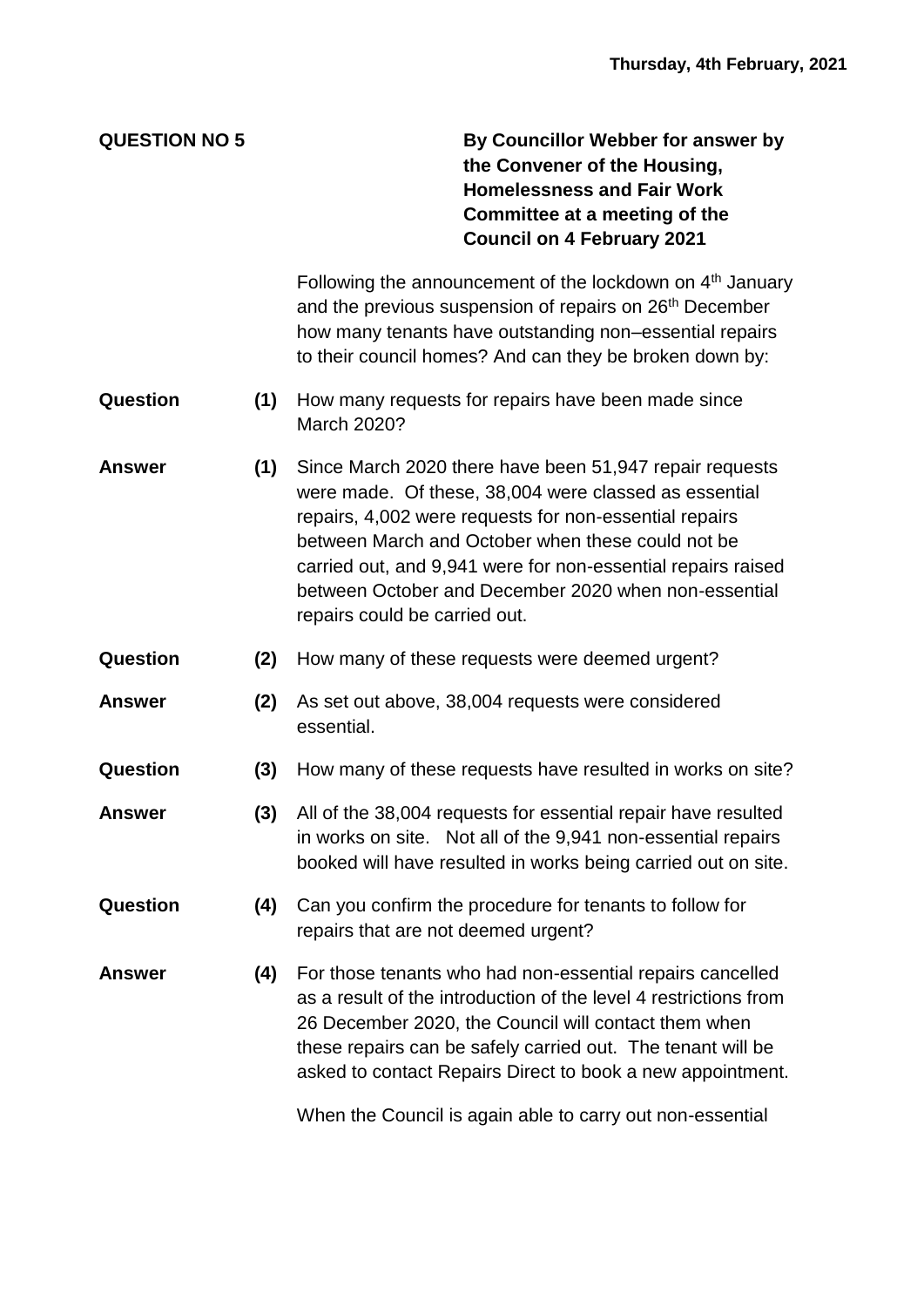repairs, this will be communicated to all tenants through our normal communication channels, providing details on how to contact Repairs Direct to request repairs

- **Question (5)** Based on historic information, or other sources, what backlog of repair work do you anticipate has built up as a result of the pandemic?
- **Answer (5)** We anticipate that around 80% of the 1,600 non-essential repairs which had to be cancelled will be requested over the initial four week period when work can begin again on nonessential repairs.

Following the reintroduction of non-essential repairs in October 2020 analysis showed that requests for repair appointments were lower than the same period the previous year with just under 2,600 compared to around 3,400 the previous year over a five week period from October to November.

Feedback points to a number of reasons for this lower demand including tenants, particularly those shielding, not requesting repairs unless absolutely essential.

- **Question (6)** What plans can you share for completing any outstanding work, and over what timescale?
- **Answer (6)** The service plans to reinstate non-essential repairs on a safe and phased basis when Scottish Government Guidance allows, and it is safe to do so.

In addition to continuing to prioritise essential repairs, those tenants that had non-essential repairs cancelled in January 2021 will be given priority for appointments.

All other non-essential repair appointments will be scheduled as soon as possible, while ensuring that the service is not overwhelmed.

However, based on experience from October 2020, it is anticipated that all appointments will be completed within four weeks of being reported.

There is some risk that demand could be higher than it was when non-essential repairs were reintroduced previously. To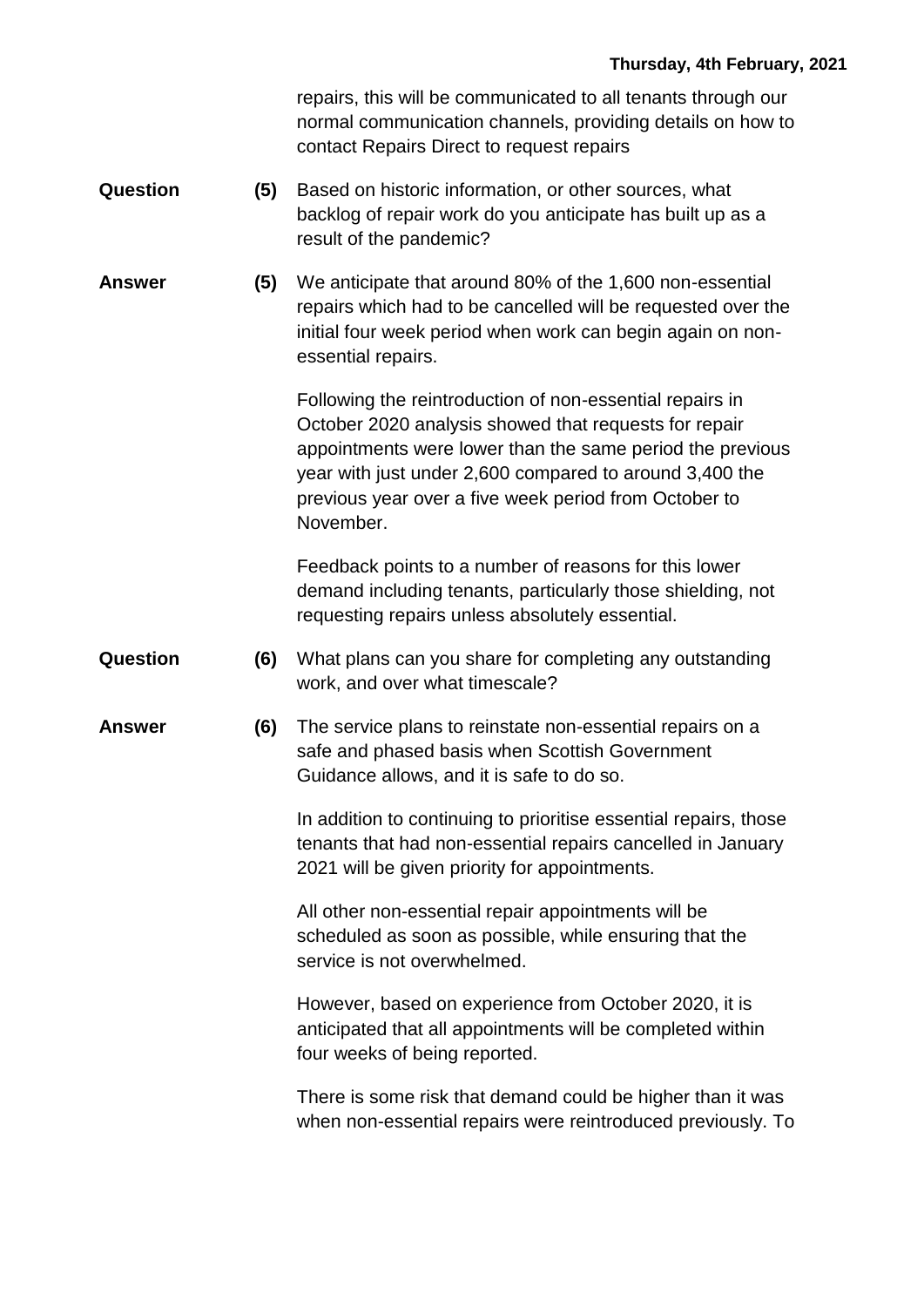mitigate this the service has a framework of contractors who can provide additional temporary capacity if required. In addition, the HRA Business Plan includes a number of contingencies to fund additional revenue expenditure and loss of income which could be utilised if required to support this approach.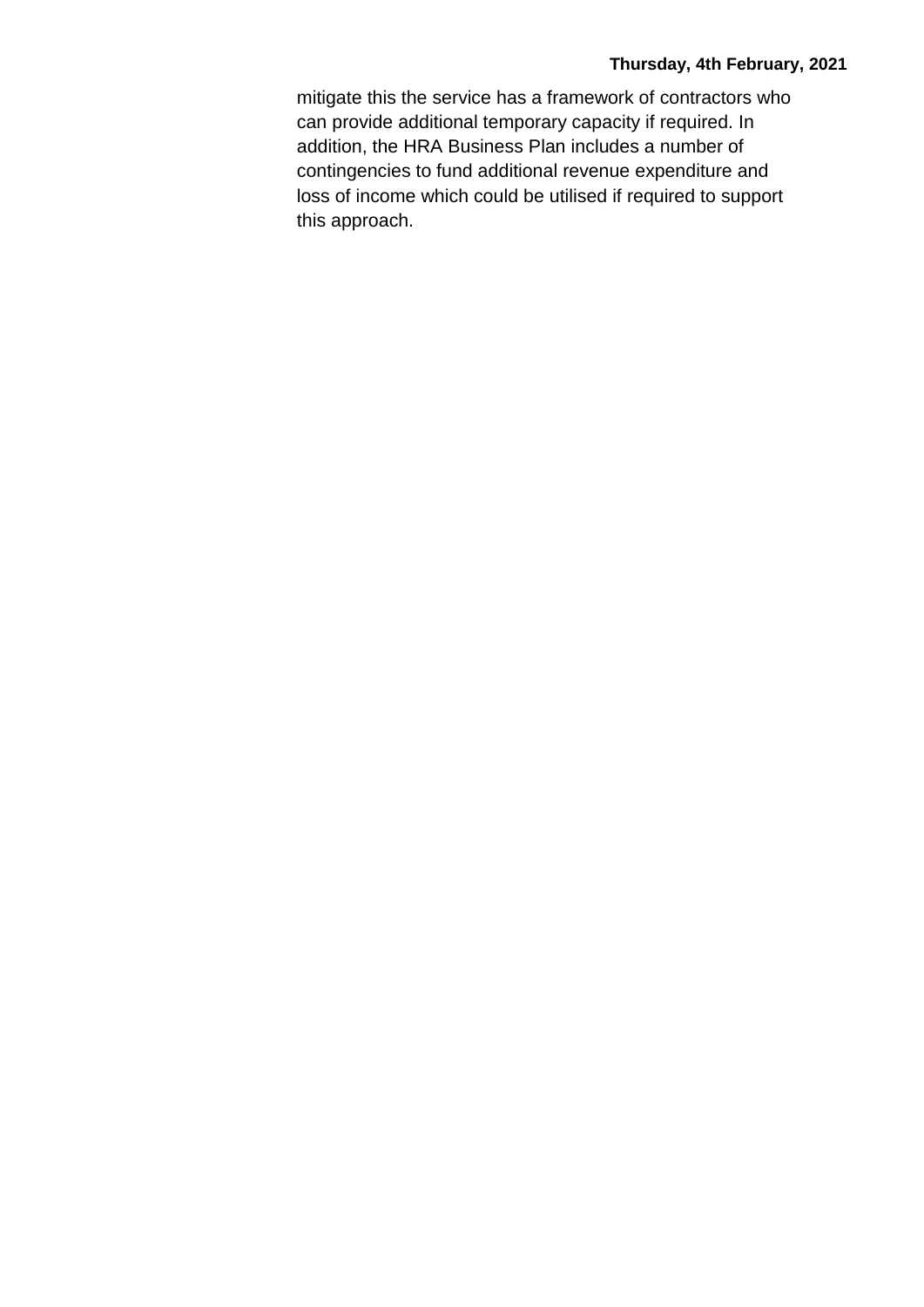**QUESTION NO 6 By Councillor Lang for answer by the Convener of the Transport and Environment Committee at a meeting of the Council on 4 February 2021**

#### **Question (1)** How many grit bin refill requests were made between 1 December 2020-15 January 2021, broken down by ward?

**Answer** (1)

| <b>WARD</b>                       | <b>NO. OF REFILL</b><br><b>REQUESTS</b> |
|-----------------------------------|-----------------------------------------|
| 01-ALMOND                         | 291                                     |
| 02 - PENTLAND HILLS               | 306                                     |
| 03 - DRUM BRAE/GYLE               | 174                                     |
| 04 - FORTH                        | 18                                      |
| 05 - INVERLEITH                   | 84                                      |
| 06 - CORSTORPHINE/MURRAYFIELD     | 87                                      |
| 07 - SIGHTHILL/GORGIE             | 63                                      |
| 08 - COLINTON/FAIRMILEHEAD        | 337                                     |
| 09 - FOUNTAINBRIDGE/CRAIGLOCKHART | 117                                     |
| <b>10 - MEADOWS MORNINGSIDE</b>   | 88                                      |
| <b>11 - CITY CENTRE</b>           | 13                                      |
| 12 - LEITH WALK                   | 20                                      |
| 13 - LEITH                        | 3                                       |
| 14 - CRAIGENTINNY/DUDDINGSTON     | 20                                      |
| <b>15 - SOUTHSIDE/NEWINGTON</b>   | 57                                      |
| <b>16 - LIBERTON/GILMERTON</b>    | 136                                     |
| 17 - PORTOBELLO/CRAIGMILLAR       | 35                                      |
| NO CODE ALLOCATED                 | 3                                       |
|                                   | 1,852                                   |

Please note that, of the 1,852 requests received, only 896 were identified with a specific grit bin reference to allow the request to be formally recorded and tracked.

As well as the Council's Road Operations team, additional support to refill grit bins has been provided by other Council services (e.g. Street Cleansing and Parks, Greenspace and Cemeteries) since January 2021. Work completed by other services is recorded manually and therefore may not yet be included in the information provided below.

There are 3,000 grit bins around Edinburgh for which the

Council is responsible. Complaints or requests may also be received about grit bins that are the responsibility of others, including developers of newer housing developments.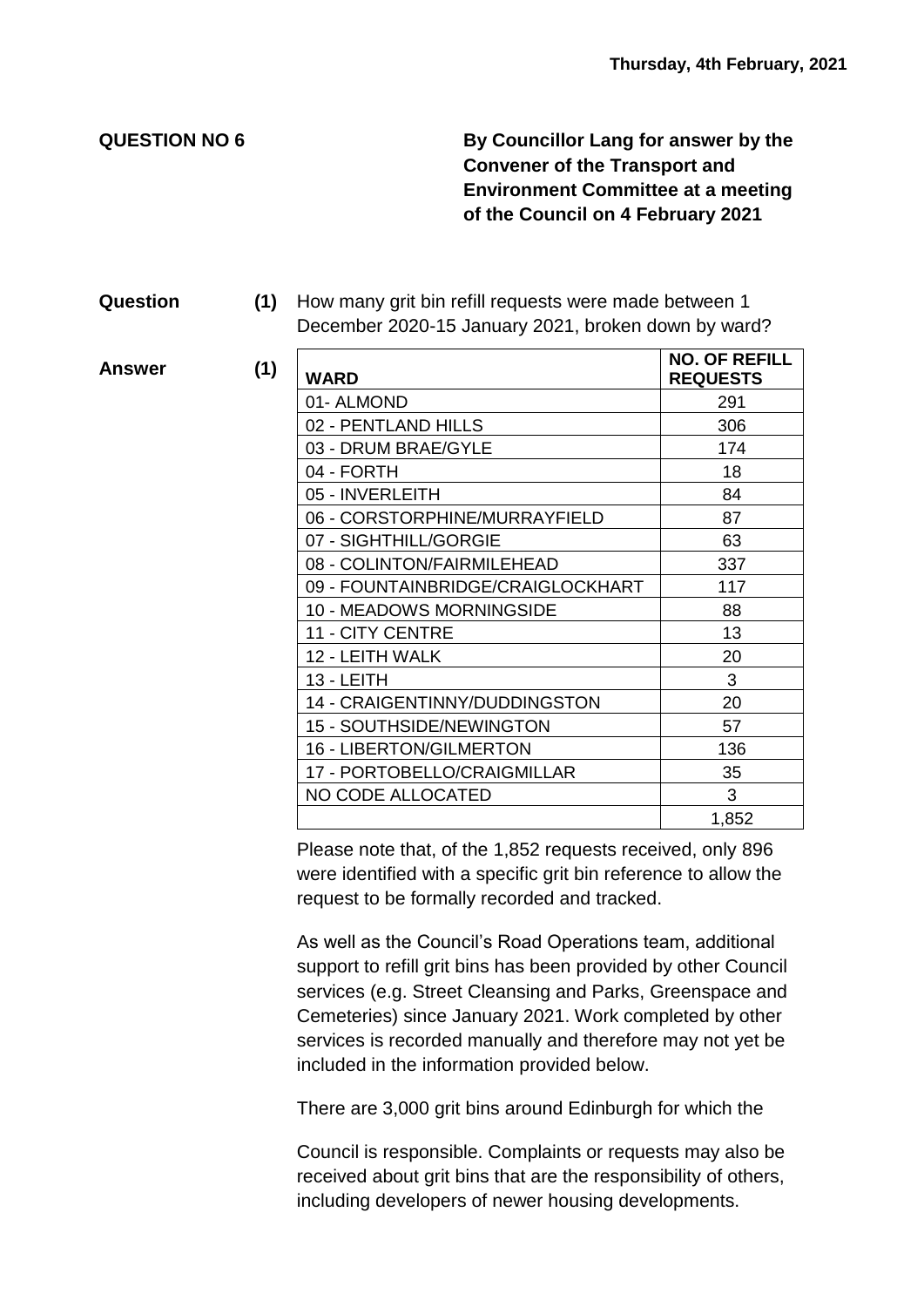| Question | What was the average time taken to fulfil grit bin refill |
|----------|-----------------------------------------------------------|
|          | requests made between 1 December 2020-15 January          |
|          | 2021?                                                     |

- **Answer (2)** The average time taken to refill the 896 grit bins was eight days.
- **Question (3)** How many of the grit bin refill requests made between 1 December 2020-15 January 2021 were
	- a) fulfilled within 7 days?
	- b) fulfilled within 14 days?
	- c) fulfilled within 21 days?
	- d) still outstanding after 21 days?
- **Answer (3)** For the 896 requests:
	- a) 460 (51%) were fulfilled within 7 days;
	- b) 297 (757 cumulative or 84%) were fulfilled within 14 days;
	- c) 121 (878 cumulative or 98%) were fulfilled within 21 days;
	- d) 18 (896 cumulative) are still outstanding.
- **Question (4)** What performance target exists for responding to grit bin refill requests?
- **Answer (4)** There are no performance targets for responding to grit bin refill requests.

It is worth noting that in times of snow fall, ice or prolonged cold replenished grit bins can be emptied very quickly. In these instances it is far more efficient to undertake a full

replenishment of all bins rather than try to attend only the ones that have been reported, which could lead to residents feeding back that only one bin (that has been reported) being refilled when there are others that are empty in the same or neighbouring street.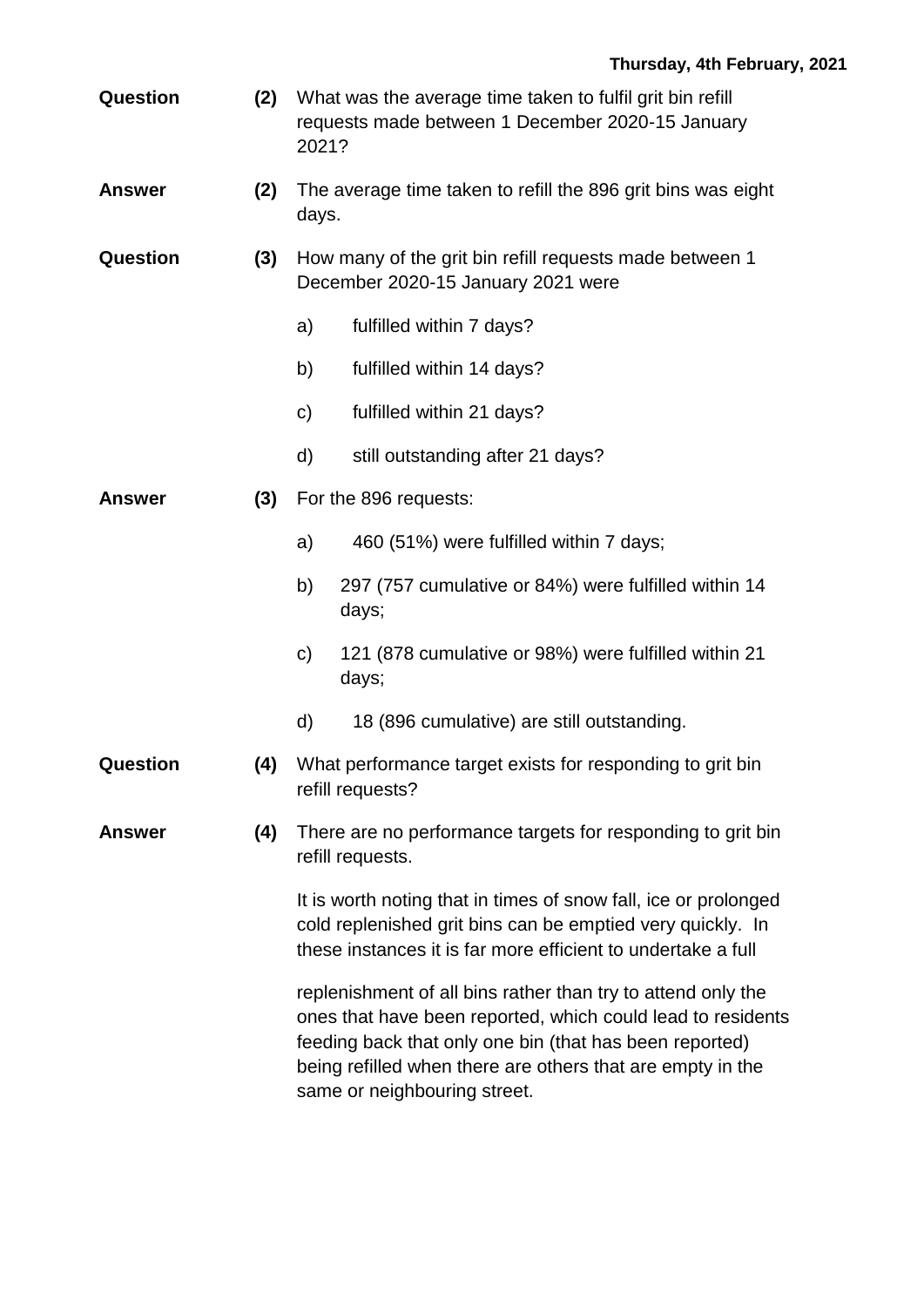### **Supplementary Question**

Can I thank the Convener for the answers that she's provided. The last answer confirms that there are no performance targets in place, so can I ask her to clarify, what does she think is the maximum reasonable time for someone to wait to have their grit bin refilled?

**Supplementary Answer** Thank you for the supplementary Councillor Lang. I think this is almost an impossible question to answer, if I had my way then the minute we got a request in from any resident in any part of the city, within the hour we'd be out with a filled grit bin but given the fact we've got 3,000 grit bins across the city, we also sometimes get requests in for grit bins that are not ours to replenish because they sit either in developments or they sit in private land. it would be almost impossible for us to achieve that. So in terms of the length of time, in order to refill all of our grit bins if we were going out on a replenish it would take 10 squads of the teams that go out seven days in order to get round all of them. These are the kind of things that were dealing with alongside very uncertain weather conditions, so it's a rolling programme that we've got of trying to replenish those, trying to respond to individual requests with making sure that every grit bin that is complained about, that it's neighbouring ones are also done in order to improve levels of efficiency around delivering grit bins, so it is an almost impossible question for us to answer. We could find a performance measurement, it might be a possibility, but it would take a lot more work than just a straightforward answer from me on that to find something that is truly useful and can benefit the city. In the meantime our winter teams are working very hard to fulfil those individual requests and the general requirements of gritting across the city, thank you.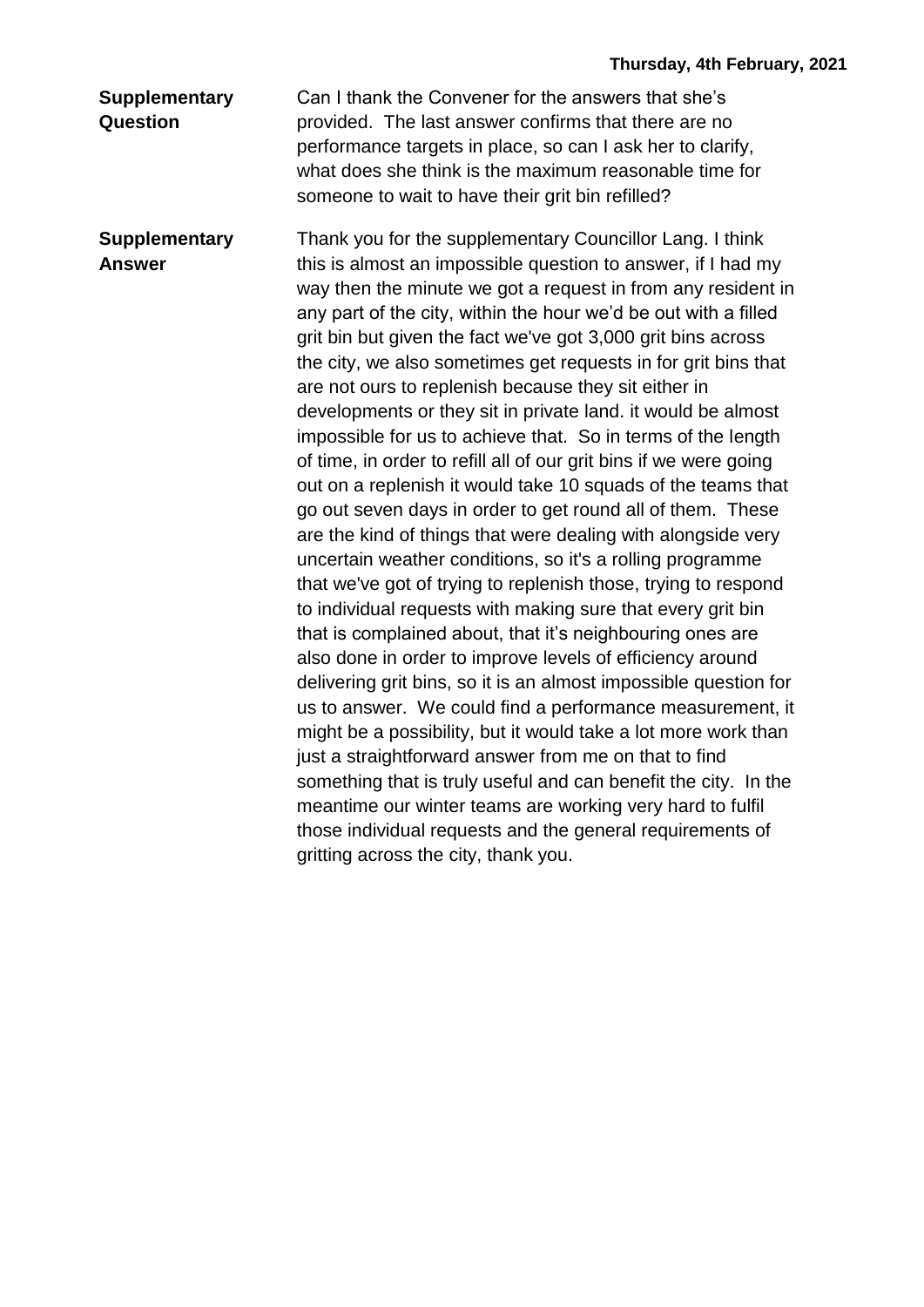**QUESTION NO 7 By Councillor Lang for answer by the Convener of the Transport and Environment Committee at a meeting of the Council on 4 February 2021**

**Question** What is the current timetable for implementing new parking restrictions on Almondhill Road following the Council's consultation on TRO/19/88 in December 2019?

# **Answer** TRO/19/88 related to the introduction of proposed double yellow lines on Kilmorey Place, Kirkliston.

Following issue of the first consultation letters comments were received from local elected members relating to the introduction of additional restrictions in Almondhill Road. After discussion with elected members it was agreed to withdraw the original TRO and to consult on a new plan for both Kilmorey Place and Almondhill Road.

This will be submitted in February 2021 and a new TRO process will commence as soon as possible after that.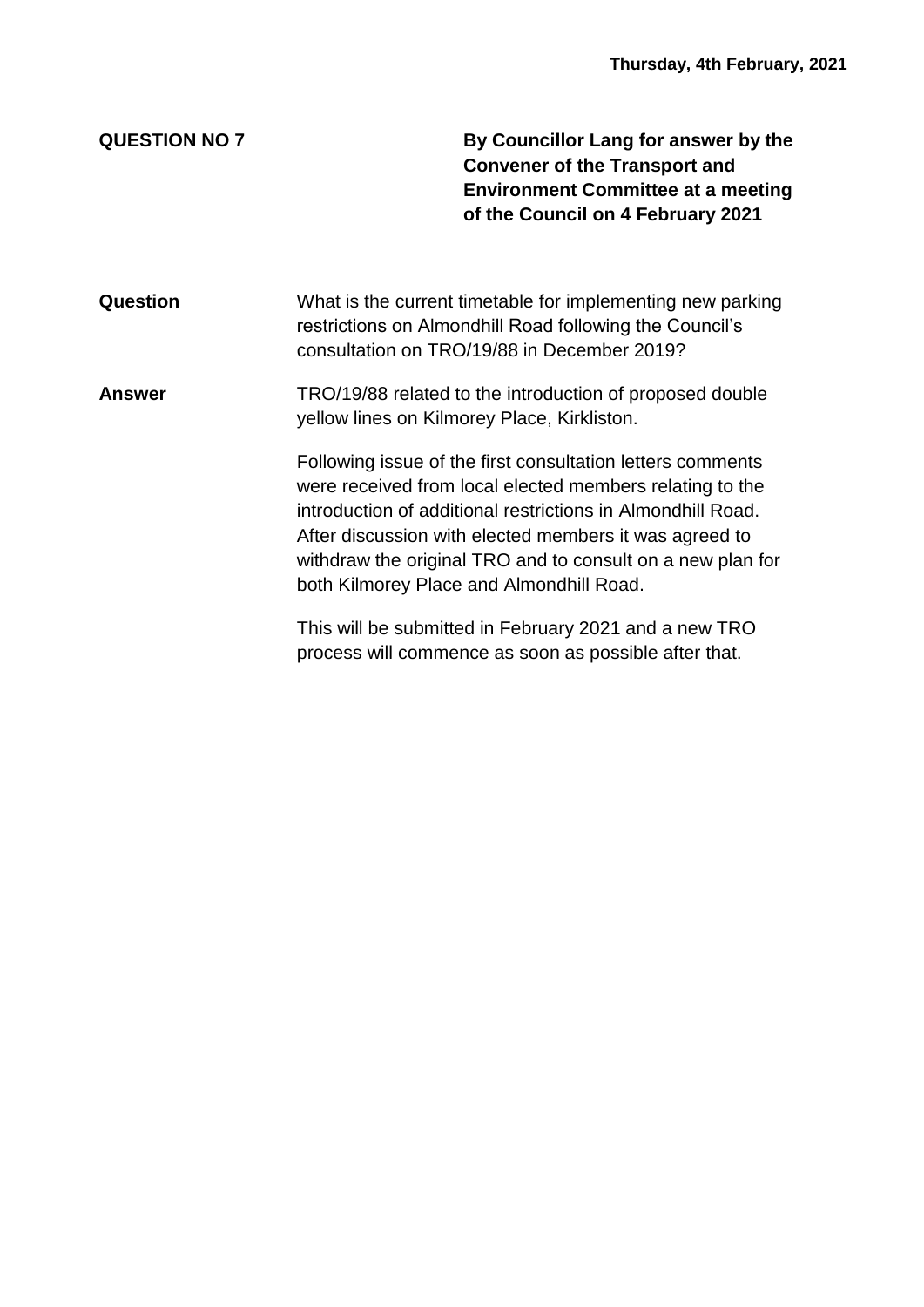**QUESTION NO 8 By Councillor Staniforth for answer by the Convener of the Housing, Homelessness and Fair Work Committee at a meeting of the Council on 4 February 2021**

| <b>Question</b> | What is the estimated impact of Brexit on the economy of |
|-----------------|----------------------------------------------------------|
|                 | the city of Edinburgh?                                   |

**Answer** There aren't any up to date forecasts of the economic impact of Brexit at a local authority level that take full account of the EU-UK Trade and Co-operation Agreement (TCA) approved and then ratified by the UK parliament on December 30 that I am aware of.

> However, in November 2020, the Office for Budget Responsibility (OBR) published a range of forecasts outlining the potential impacts of Brexit on the UK economy under different scenarios. Under the assumption of a 'typical' free-trade agreement (FTA) with the EU and a smooth transition to these new trading arrangements, OBR estimates the economic impact of the UK leaving the EU as a 4% loss of GDP over the long term compared with remaining in the EU.

This estimate is in line with the average of projections published by other institutions, with drivers of long-term output loss associated and driven by changes to trading arrangements, to supply chains, to tourism and investment flows, to cost and availability of labour, and consequent productivity changes.

In this context, it is reasonable to assume that, along with Covid-19 and the associated economic recession, Brexit represents a significant change in the economic environment within which the city operates, though the precise changes in activity and jobs directly associated with Brexit in the city remain challenging to estimate with confidence.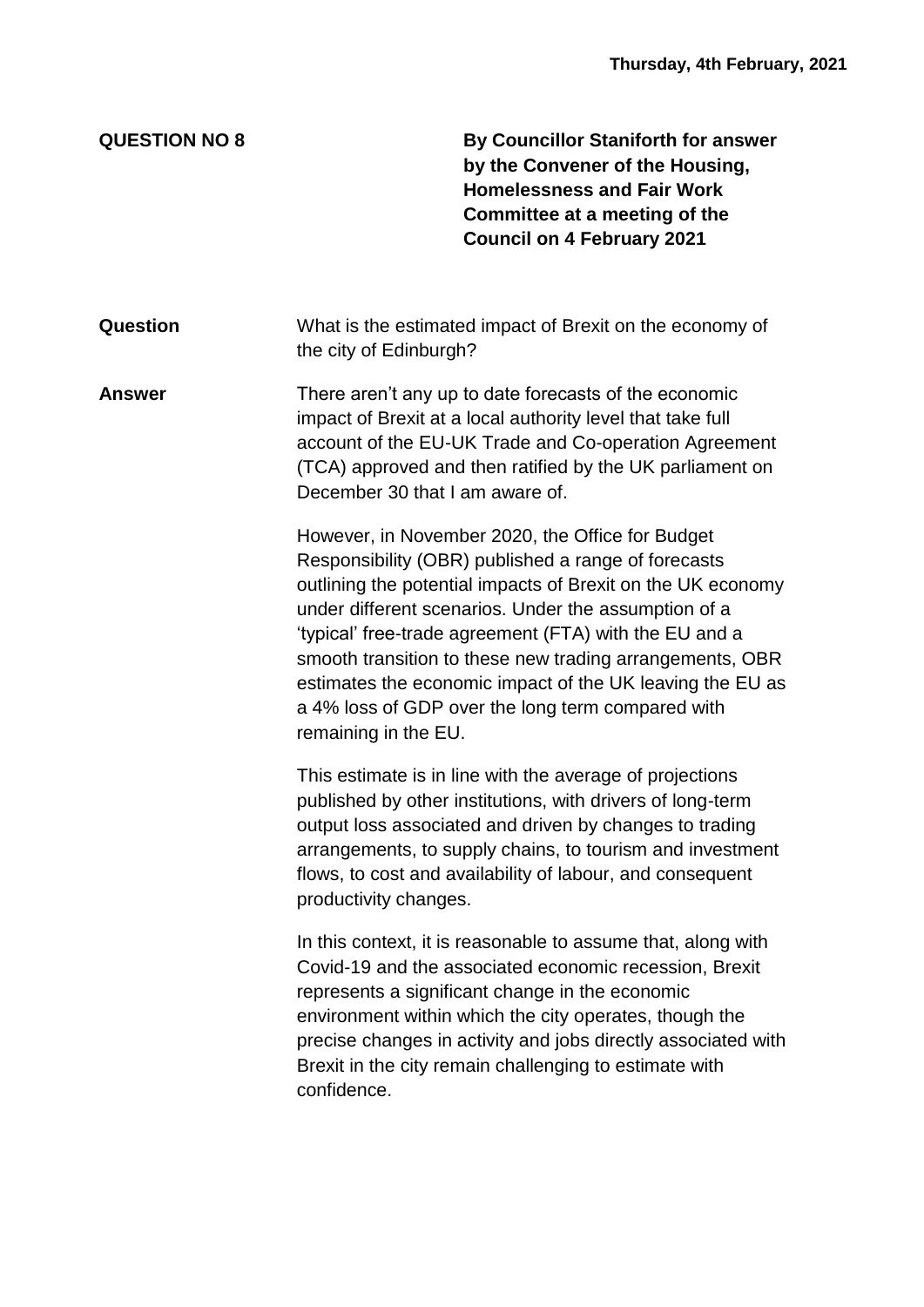Although Edinburgh has strength and resilience through its diverse economy, that also means that there are many aspects of Brexit that could impact on different areas of the economy. Key risks are:

### **Exports**

Recent analysis from the Fraser of Allander Institute does note that cities such as Edinburgh may be less likely than other parts of the UK to be severely affected by export and trading related disruptions. However, sectors in Edinburgh with the highest proportion of output supported by EU exports include:

- some forms of manufacturing such as those related to computer/electronic,
- food and beverage,
- services for transport and storage

These collectively accounted for around 50,000 Edinburgh jobs in 2019.

Scottish Enterprise's *Fortnightly Insights* report noted that:

28% of Scottish exporters trading were exporting less than normal this week.

Trade with Northern Ireland (NI) has become much more difficult with challenges concentrated in food and drink businesses.

Many businesses fear rising costs – e.g. freight container use costs have quadrupled in recent months due to COVID-19 and Brexit.

Some of these costs are making certain business models unviable:

- businesses whose model involves goods crossing two borders (e.g. importing from China before selling to Europe) may have insufficient profit margins to absorb the double payment of import duty now required.
- businesses exporting directly to EU consumers report losing as much as a third of their customer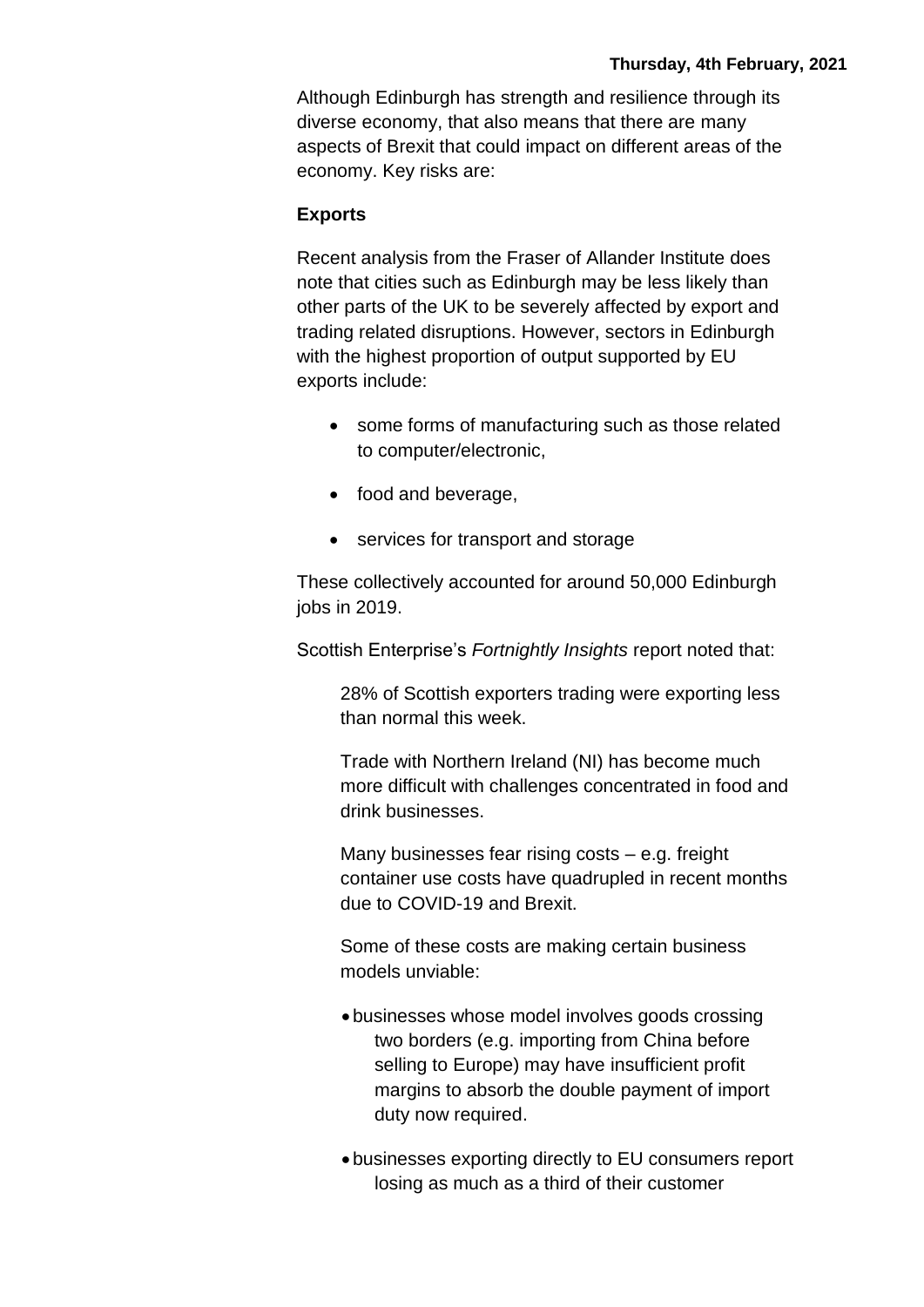base overnight as new regulations (e.g. imposition of VAT, import tariffs) makes their products/services uncompetitive.

Market access issues are being reported in the new trading environment:

- A few businesses are currently unable to deliver to the EU as some couriers are not shipping because of the additional bureaucracy. Some EU-based hauliers have also stopped carrying goods to and from the UK.
- Some sales agents in Europe have indicated they are unwilling to take on additional UK work as they are not paid any additional fees to cover the extra bureaucracy and only get paid once orders have been delivered and paid for. This is particularly a problem for smaller businesses.

# **Construction**

The Construction Leadership Council estimates that around 22% of all materials, products and components are sourced from abroad by UK construction businesses. Provided that rules of origin are satisfied in relation to the goods there will be no tariffs under the TCA. However, customs declarations need to be made when importing or exporting goods which could result in supply chain delays.

In addition the TCA does not provide for mutual recognition of products or standards in the same way as existed while the UK was in the EU. From 2022 businesses must make sure that any products or components they use, imported from the EU, have a third party conformity assessment by an approved body.

The end of free movement also creates an increased likelihood of a skills shortage which could have an impact on delivery timescales for construction projects, increase costs and could make some projects unaffordable.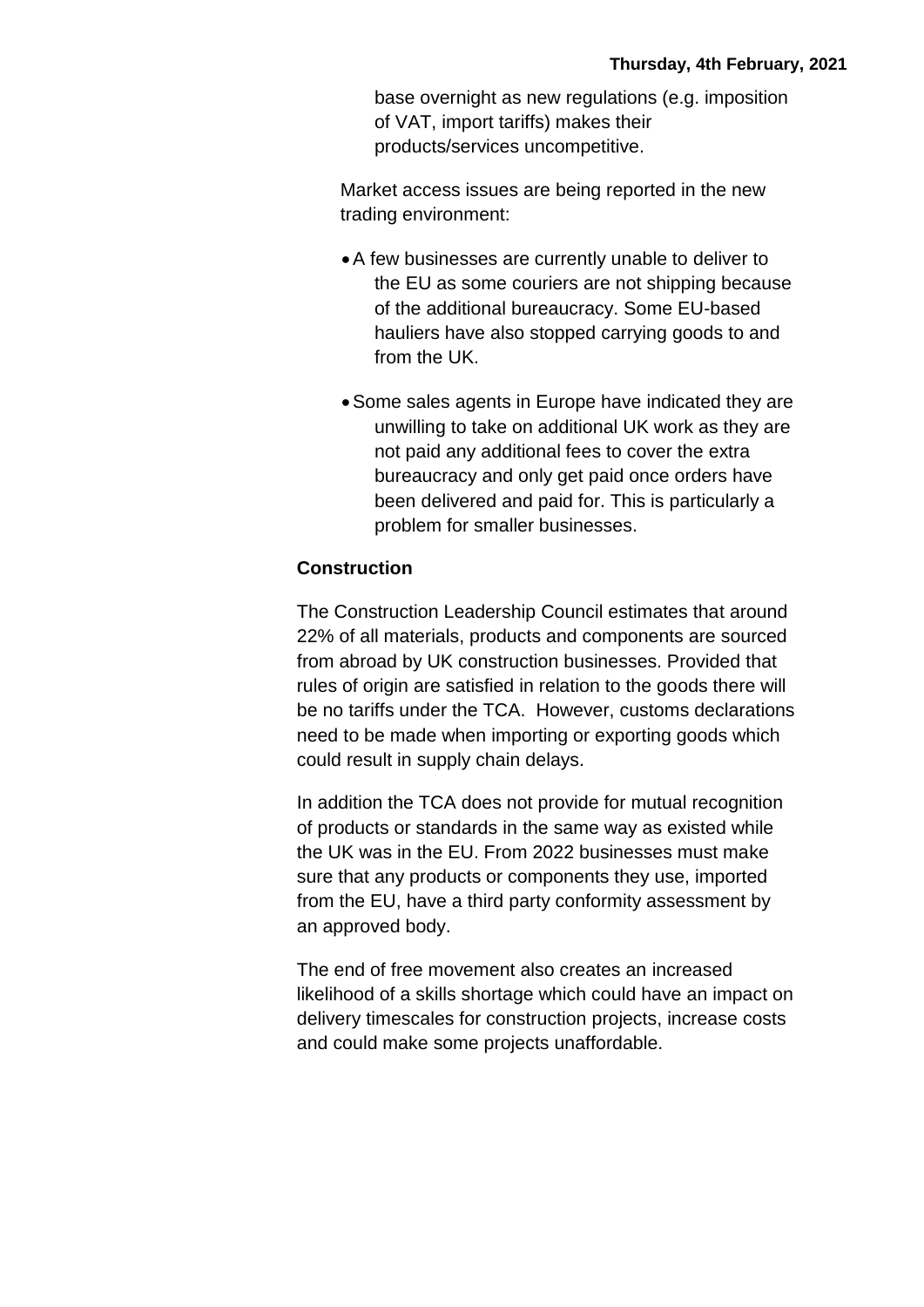#### **Inward Investment**

Also noted in Scottish Enterprise's *Fortnightly Insights* report:

> Evidence is also emerging that inward investors have a less positive outlook on the Scottish economy than indigenous businesses as they had greater, and growing, concern over the end of the transition period with the EU.

### **Financial Services**

In 2019 Financial Services and Insurance accounted for 10.5% of jobs in Edinburgh. Many firms anticipated the end of passporting and have adjusted to mitigate the impact. However, the TCA has very limited provision for financial services, instead a joint declaration sets out that a Memorandum of Understanding (MOU) will be agreed by March 2021 alongside a commitment to further dialogue. While it is hoped that this will give a greater degree of certainty over the future agreements that will be in place, there is currently no clarity on how this dialogue will proceed, and what impact it may have on the EU's current equivalence framework.

The EU is also expected to, but not guaranteed to, grant the UK data adequacy. Until this is has been granted there is a risk to businesses that transfer personal data from the EU.

The exact nature and scale of the impact of Brexit on Edinburgh's economy will be difficult to estimate because of the ongoing impact of the pandemic. Analysis from the Fraser of Allander Institute identified the top three sectors where Scottish output fell the most due to the COVID-19 pandemic.

The change in sector GDP between February and September 2020 was -31% for the accommodation and food industry, -20% for other services (e.g. repair services, hairdressing and other beauty treatments) and -14% for transport and storage. Edinburgh has a higher share of jobs in these sectors with 14.9% jobs in Edinburgh versus 14.1% jobs in Scotland as recorded in 2019.

While we do not have precise data on the scale of the impact of Brexit on Edinburgh, from the data that is available we can estimate the sectors that are likely to be most impacted, and the nature of the challenges that will arise.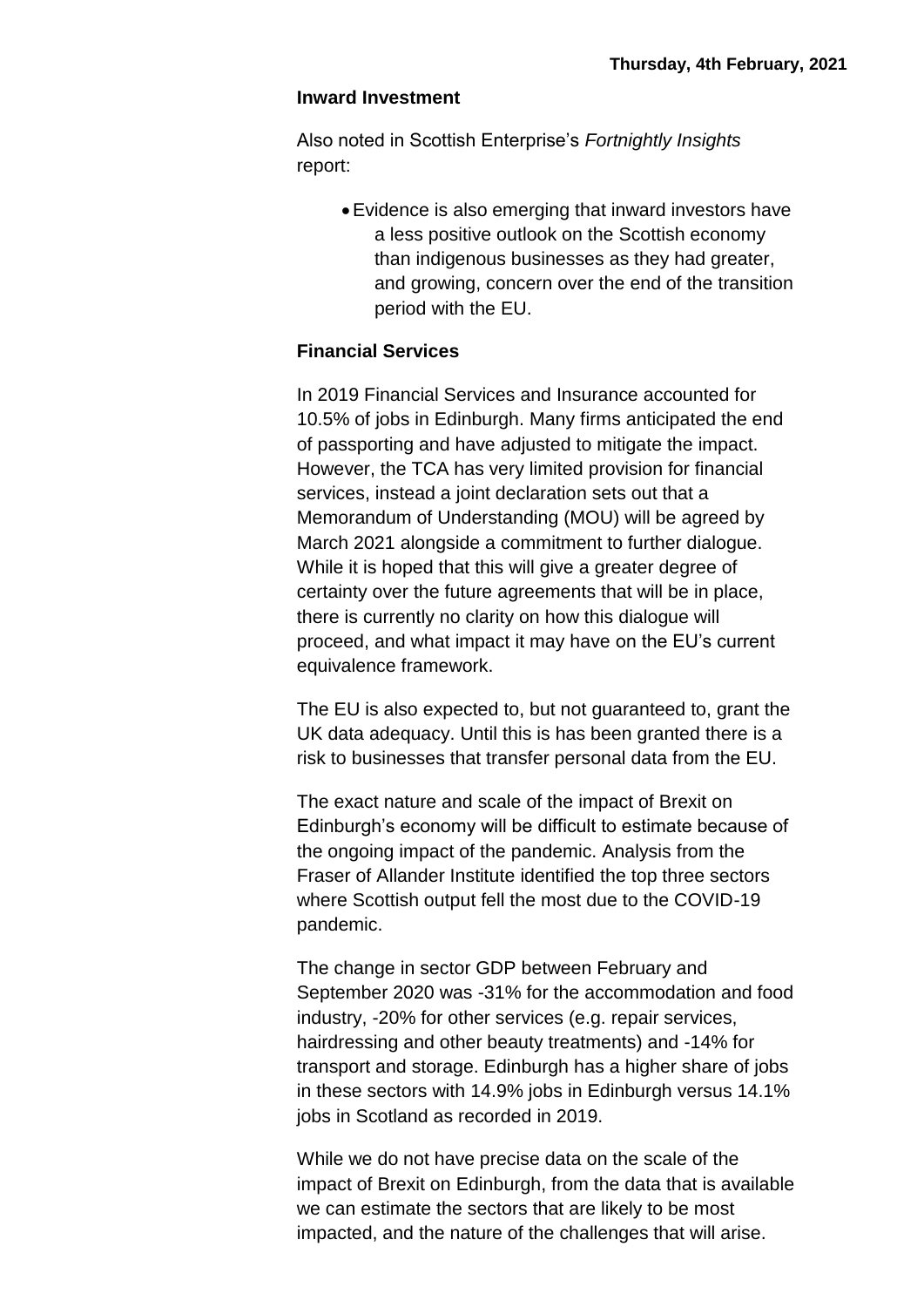An assessment of these issues and appropriate responses will be considered during development of the refreshed Edinburgh Economy Strategy planned for publication this year, with reports due for consideration by the Policy and Sustainability Committee in April and June 2021.

**Supplementary Question** Thank you Lord Provost. The answer to this question shows that although Council officers have worked very hard to make sure the direct effects of Brexit on the council are minimised, the direct effects on the city look pretty appalling and universally negative, not to mention that this question doesn't go into the effect some personal people, such as musicians who are going to find it prohibitively expensive to tour in the EU now. So with all this negativity does the Convener feel there is anything that could be done to mitigate it?

**Supplementary Answer** Just to thank Councillor Staniforth for his question. I think although we don't have any Edinburgh specific data yet, I think from the data we are getting across Scotland, we can see that there is some likely impacts on our economy, things like market access, impacts on export and advanced manufacturing, the loss of freedom of movement, the impact on workforce and skills, the subsequent impact of that on many industries not least construction. I think some of these have been masked by the pandemic so far but it's clear that there will be long term structural damage to our economy and the best estimates are around 4% of GDP and this underlines the need for us to continue long-term monitoring and get an understanding of where the issues are arising across our economy. I think the key things that we can do immediately are let our EU nationals know that they are welcome, that they're valued contributors to our city, our economy and our civic life, that we can invest in skills and I think through our economy strategy and working with partners such as the Chamber of Commerce and the FSB and many others to really understand those impacts as they happen and to look at the levers we have and make sure that we are using them and that will be key to part of our economy strategy alongside obviously building back from the pandemic. We also have to be clear about the levers that we don't have, and frankly if we can have a down to the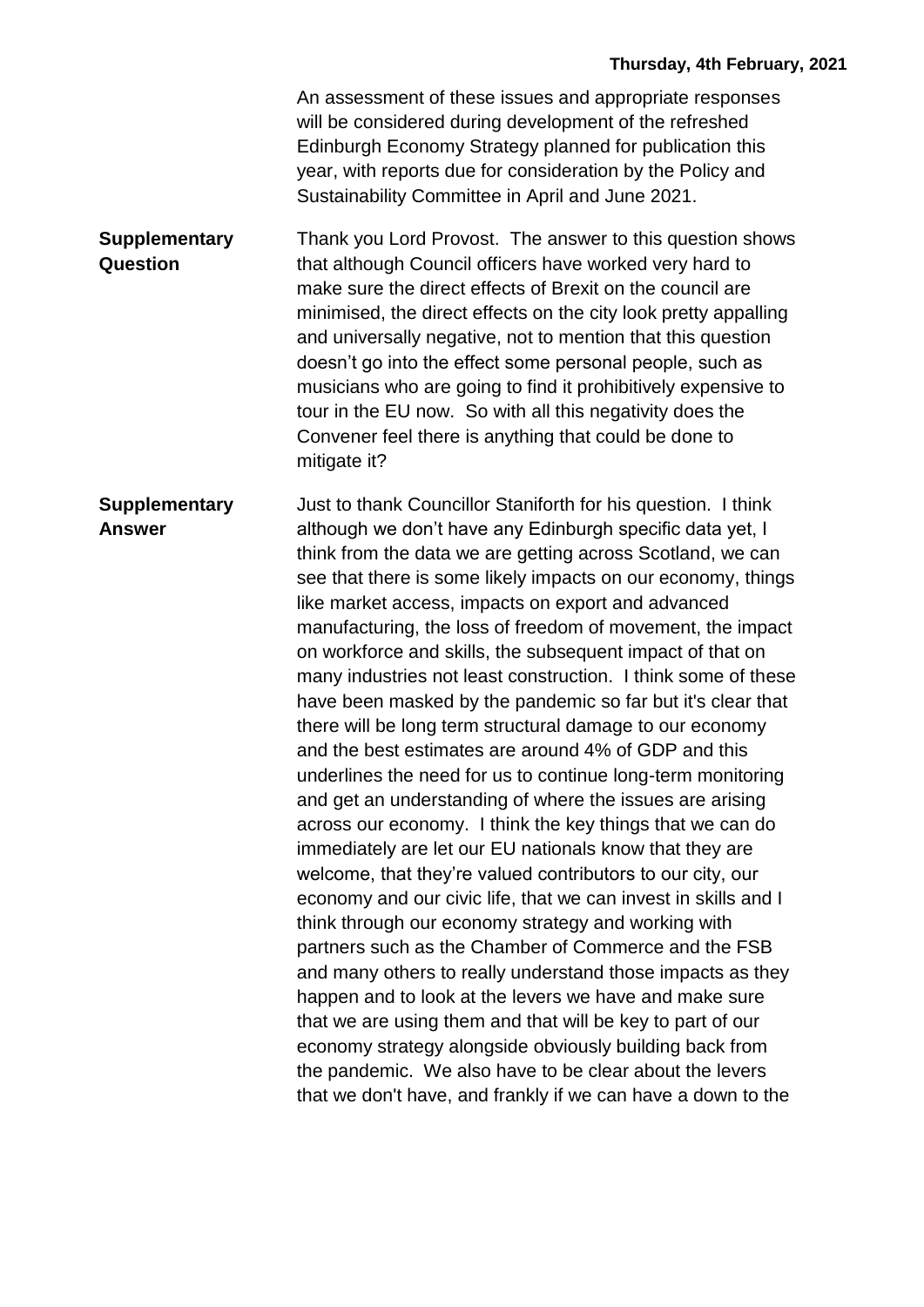wire Brexit during the pandemic at the start of a second wave then I cannot see any rational reason why we shouldn't be, as part of this, making the case vociferously for granting the people of Edinburgh three quarters of whom voted to remain in the EU, that they should have their democratic right to choose independence for Scotland and return to the heart of Europe.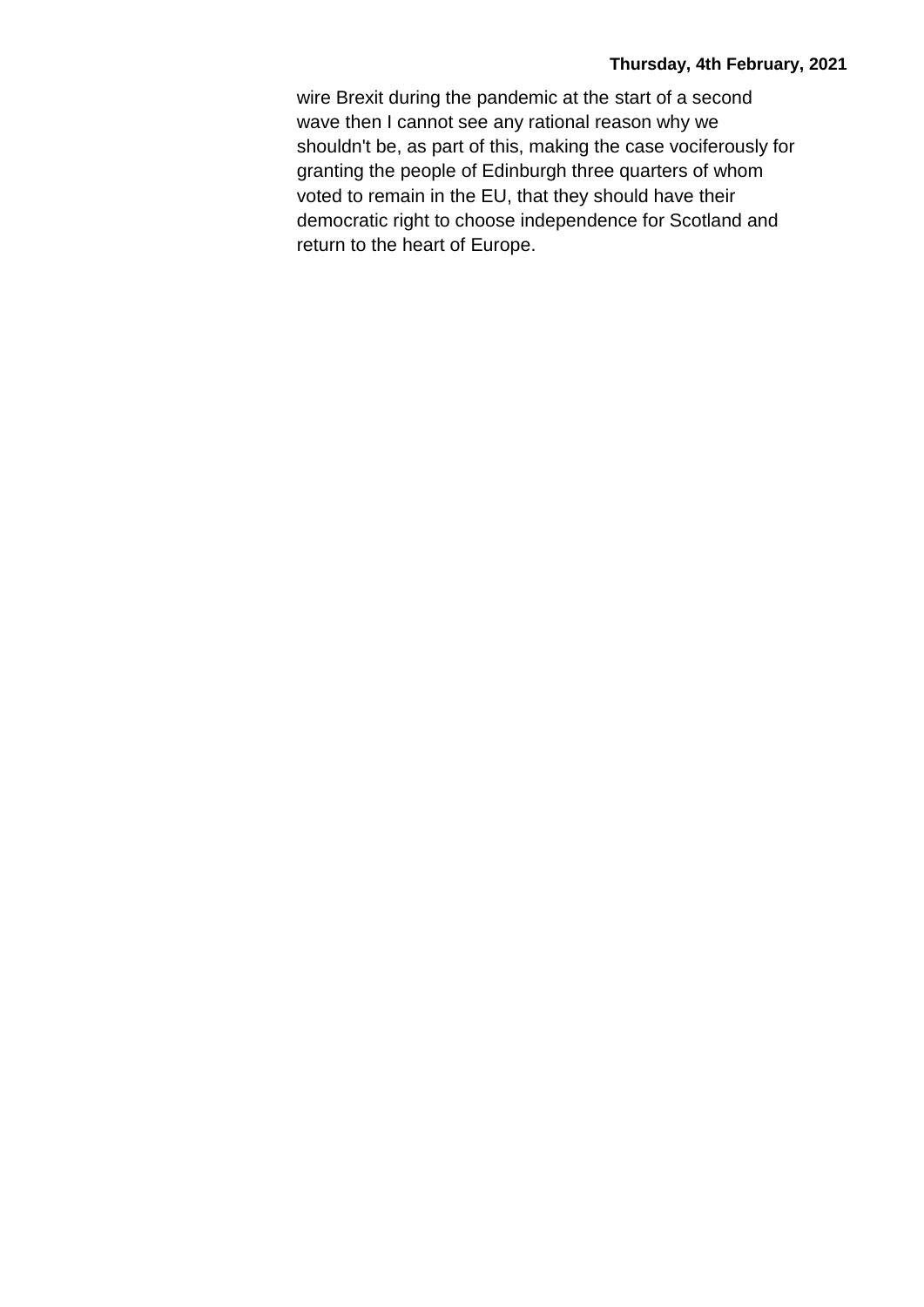**QUESTION NO 9 By Councillor Main for answer by the Vice Chair of the Edinburgh Integration Joint Board at a meeting of the Council on 4 February 2021**

> The Scottish Government recently announced additional funding over a five year period to tackle Scotland's disgraceful record on drug deaths.

- **Question (1)** How many drug deaths and drug related deaths have there been in Edinburgh and what is the known about the profile of those deaths over the last 10 years?
- **Answer (1)** The graph below provides the figures for drug related deaths since 2009. Local analysis indicates several trends which may be contributing to the increase: Increasing proportions of those who died had taken cocaine or other stimulants, either alongside other drug types or on their own. This is a particular risk factor for older drug users or those who have had long periods of substance use. Similarly, benzodiazepines were involved in a greater proportion of the deaths. There are some other changes in age range and gender profile.



**Question (2)** Over the last 5 years what has been the total funding offered by the Scottish Government and what has been the actual spend by Edinburgh Council on support services on drug services?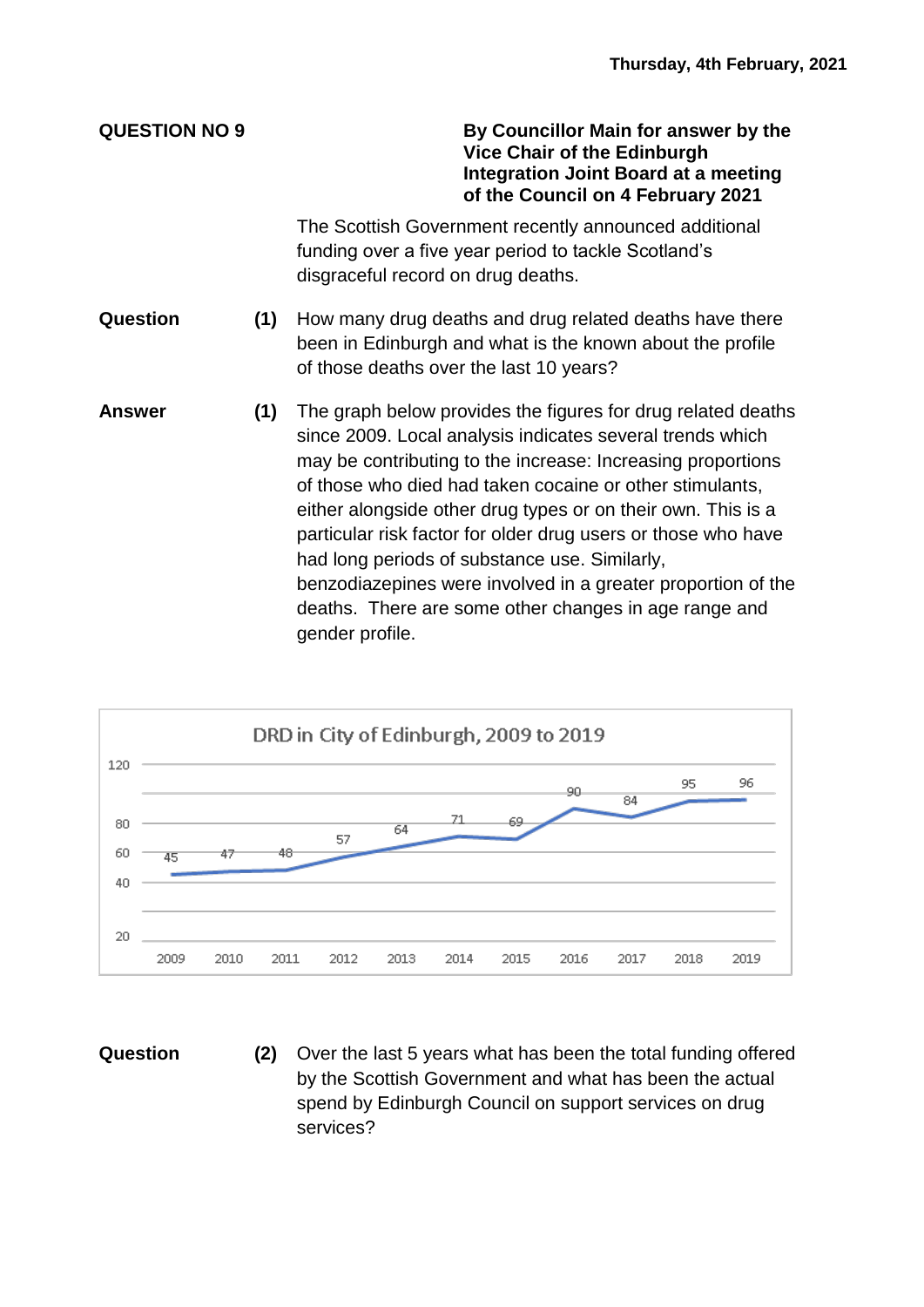| <b>Answer</b>                                        | (2) | The funding provided for drug and alcohol services by the<br>Scottish Government is allocated in the first instance to NHS<br>Lothian. This money, in turn, forms part of the budget<br>delegated to the Edinburgh Integration Joint Board who<br>prioritise its application. As such it combines with other<br>funding streams to give an overall budget for drug and<br>alcohol services. Because of how the Council's element of<br>this information is held in the financial ledger, further<br>analysis is required to extract the overall spend on drug and<br>alcohol services over the 5 year period requested |
|------------------------------------------------------|-----|------------------------------------------------------------------------------------------------------------------------------------------------------------------------------------------------------------------------------------------------------------------------------------------------------------------------------------------------------------------------------------------------------------------------------------------------------------------------------------------------------------------------------------------------------------------------------------------------------------------------|
| <b>Question</b>                                      | (3) | What funding comparisons are available for those countries<br>with lower drug deaths that Scotland?                                                                                                                                                                                                                                                                                                                                                                                                                                                                                                                    |
| <b>Answer</b>                                        | (3) | The Partnership do not hold this information. Scottish<br>Government have indicated they might be able to provide<br>some information in relation to rehabilitation investment and<br>further information is being sought.                                                                                                                                                                                                                                                                                                                                                                                             |
| <b>Supplementary</b><br>Question                     |     | Thank you Lord Provost. Firstly Lord Provost, I note that the<br>answers to the second and third question actually say that<br>the information is not available and they're unable to answer<br>those questions right now but it's being worked on, so I<br>wonder Lord Provost how you would wish to take that<br>forward and when the full answers are available how they<br>will be put into the public domain?                                                                                                                                                                                                     |
| <b>Comments by</b><br>the Lord<br><b>Provost</b>     |     | Is that your supplementary for the Vice-Chair because it<br>sounds like it Councillor Main – it's not a question that I can<br>answer but if you wish to ask that supplementary to the<br>Vice-Chair I think it would be more appropriate                                                                                                                                                                                                                                                                                                                                                                              |
| <b>Supplementary</b><br><b>Question</b><br>continued |     | I would prefer to ask a supplementary on the first question<br>which is in fact answered, thank you Lord Provost.                                                                                                                                                                                                                                                                                                                                                                                                                                                                                                      |
|                                                      |     | Unlike some other parts of Scotland where the drug deaths<br>have risen steeply, the table shows that in Edinburgh<br>they've remained fairly stable, but I'm sure we'd all agree<br>that one death is one death too many and in Edinburgh's<br>case 97 deaths. For clarity Lord Provost, can I ask is it right<br>that this trend is likely to be temporary, not least because of<br>the covid effect on our health and wellbeing, reduction in the<br>rehab capacity during covid and resulting significant rise in<br>waiting lists?                                                                                |